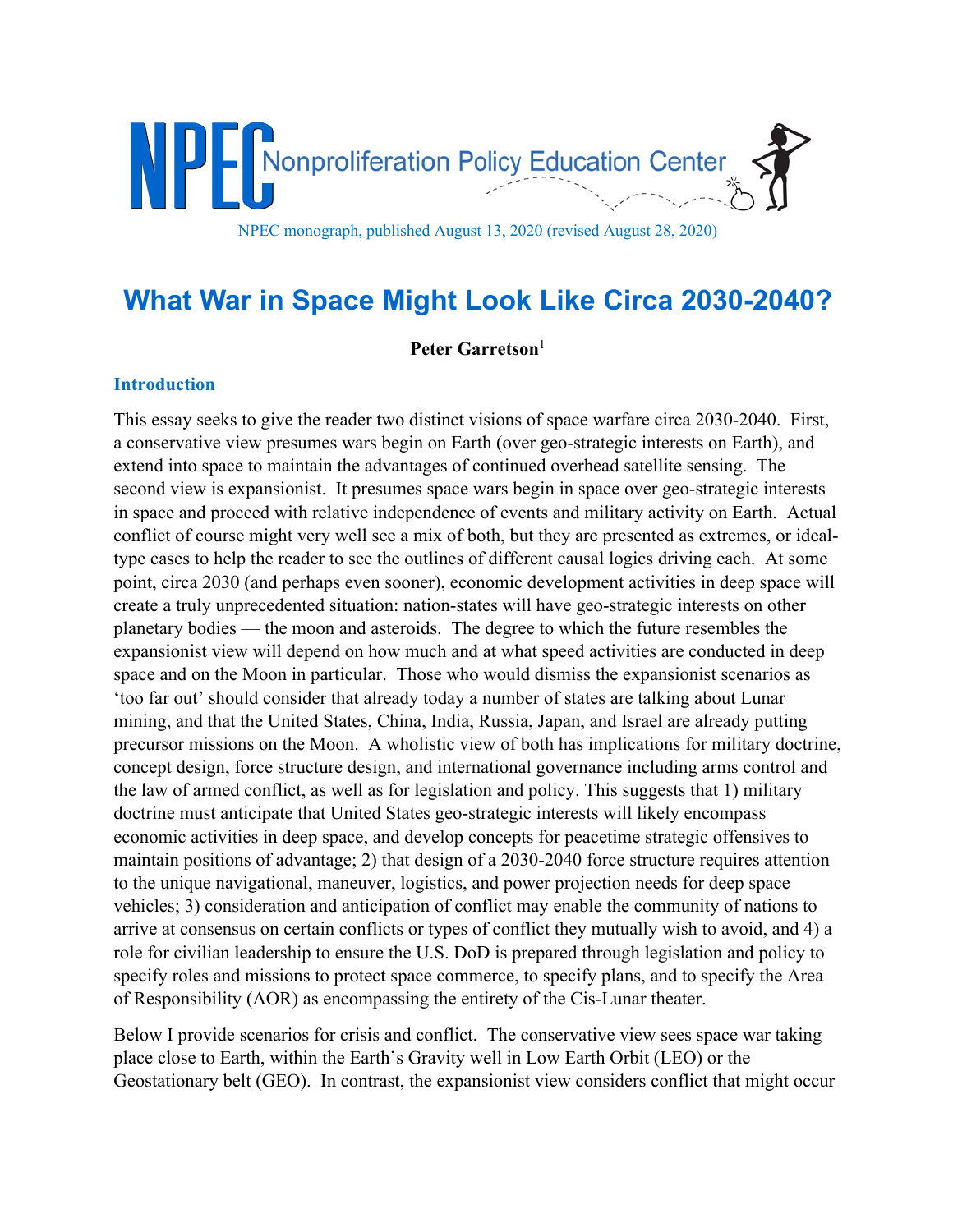in proximity to Earth's Moon, *approximately ten times as distant as GEO (See image 1 below)*. Readers curious how I arrived at these can consult the appendix.



Image 1. Two Theaters of Space Crisis & Conflict (Source: Author)

Image 1 provides a basic 'terrain' map to orient the reader to the two theaters in which space conflict circa 2030-2040 might take place. The key features of this map are to-scale depictions of distance and the relative strength of gravity of the Earth and the Moon – depicted as gravity wells. Near the Earth, the Earth's gravity dominates spacecraft trajectory, labeled as *Earth Dominant Space*. Near the Moon, the Moon's gravity dominates, labeled as *Moon Dominant Space*. The region between the Earth and the Moon is an area of shared gravitational influence. Above the *Earth-Moon Influence Boundary* the gravitational influence of the Moon must always be taken into account. Also labelled are the Earth-Moon Lagrange (L) Points (EML1, EML2, EML3, EML4, and EML5) where gravitational and centrifugal forces balance such that spacecraft may be 'parked' at these points and maintain their relative position to the Earth and Moon, and may constitute strategic locations for commerce or control. The conservative scenarios take place entirely within *Earth Dominant Space*, and in fact GEO and below. In contrast, the expansionist scenarios take place beyond GEO, and mostly in *Moon Dominant Space*.

#### **A conservative view of future space warfare: War Extends to Space**

The conservative view of space warfare is that 'there is no such thing as a space war, there is just war<sup>3</sup> and that a terrestrial 'war extends into space.<sup>3</sup> Here the assumption is that the primary value of space assets is to support the terrestrial warfighter, and space control is a necessary activity to secure essential space information services (weather, missile warning, position, navigation, timing, blue force tracking, overhead surveillance, beyond line-of-sight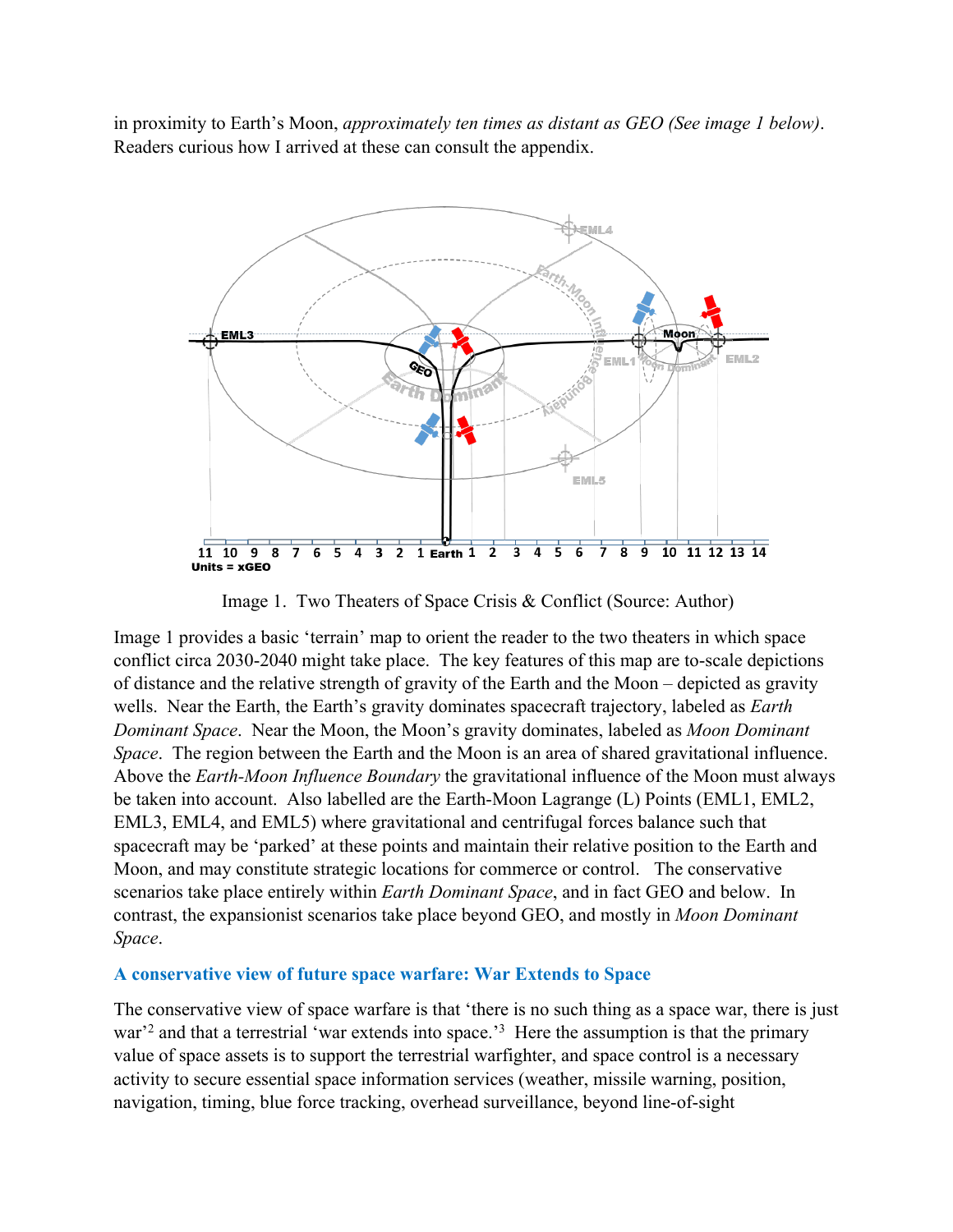communications). Deterrence by punishment is assumed to be ineffective<sup>4</sup> since the U.S. has more to lose and the opponent can operate effectively in their near abroad without space. Because all military satellites are now held at risk, satellite protection and deterrence by denial is the key strategy. Therefore, the evolution of the architecture is toward a proliferated constellation of Low Earth Orbit (LEO) satellites, and better attribution and perhaps local bodyguards in GEO. The potential threats are manifold, with ground-based anti-satellite missiles and in-space robotic 'snugglers'<sup>5</sup> likely to multiply. Space-based terrestrial strike weapons<sup>6</sup> and through-space transportation and insertion remain of interest, but likely will not compete well against other power-projection mechanisms. Evolution of the order of battle is entirely military, though it likely leverages commercial launch and very large low-Earth Orbit (VLLEO) mega-constellation capabilities.7 The architecture is entirely 'geocentric.' Deep space is conceptualized as the domain of NASA. Capabilities which we might expect to see in this time frame might include space-sensor layers to detect and track hypersonics,<sup>8</sup> and keep custody of other moving objects.

# **CONSERVATIVE CONSIDERATIONS IN CRISIS AND COERCION**

Several considerations affect the lead-up and logic of how and why a crisis may escalate and embroil the participants in a difficult to exit spiral.

**Escalation Route**: The primary route to escalation is that an adversarial nation would take action with regard to a U.S. partner's equities which compromise the U.S. standing as a reliable partner or directly call into question U.S. treaty defense obligations. The U.S. would then posture to show the aggression is unacceptable.

**Dominant Strategy:** The adversary would then have to consider both crisis management and bargaining, the potential for a regional limited war, and escalation to general war where it was uncertain of U.S. restrictions on regime change. The dominant strategy in all cases for a U.S. adversary is to remove the force-multiplying effects of U.S. space infrastructure.

**Raising the Costs of Intervention:** The key action in a crisis is to raise the costs for the U.S. globally, and to signal its credible capability to hold at risk systems which might be perceived as more valuable than the U.S. interests in counter-intervention. We could expect then a series of postures that remind the U.S. of its vulnerability. Co-orbital platforms would snuggle in,<sup>9</sup> ground-based ASAT missiles would show increased readiness and mobility, laser systems would illuminate targets, denial of service of symbolically important channels via jammers<sup>10</sup> or cyberattack,<sup>11</sup> and tests of new systems might be carried out. We might also expect an "accidental collision" or even a 'friendly inspection'12 of a manned U.S. government or commercial space station. All to say, "we can touch you…back down." Some of this is likely to be done in ways not visible to the public, but in the U.S. system such private signaling is still likely to leak out. The U.S. could not be seen as publicly backing down from such threats, so it would have to counter-threaten in public while privately offering a de-escalatory program.<sup>13</sup> The U.S. is likely to take comparable measures, as well as to conduct horizontal escalation in an adjacent domain.

**Fog and Uncertainty:** The situation is likely to degrade further, as one or both sides attempt to mask their signatures through release of decoys, dazzling and jamming, and maneuver to change their orbital elements.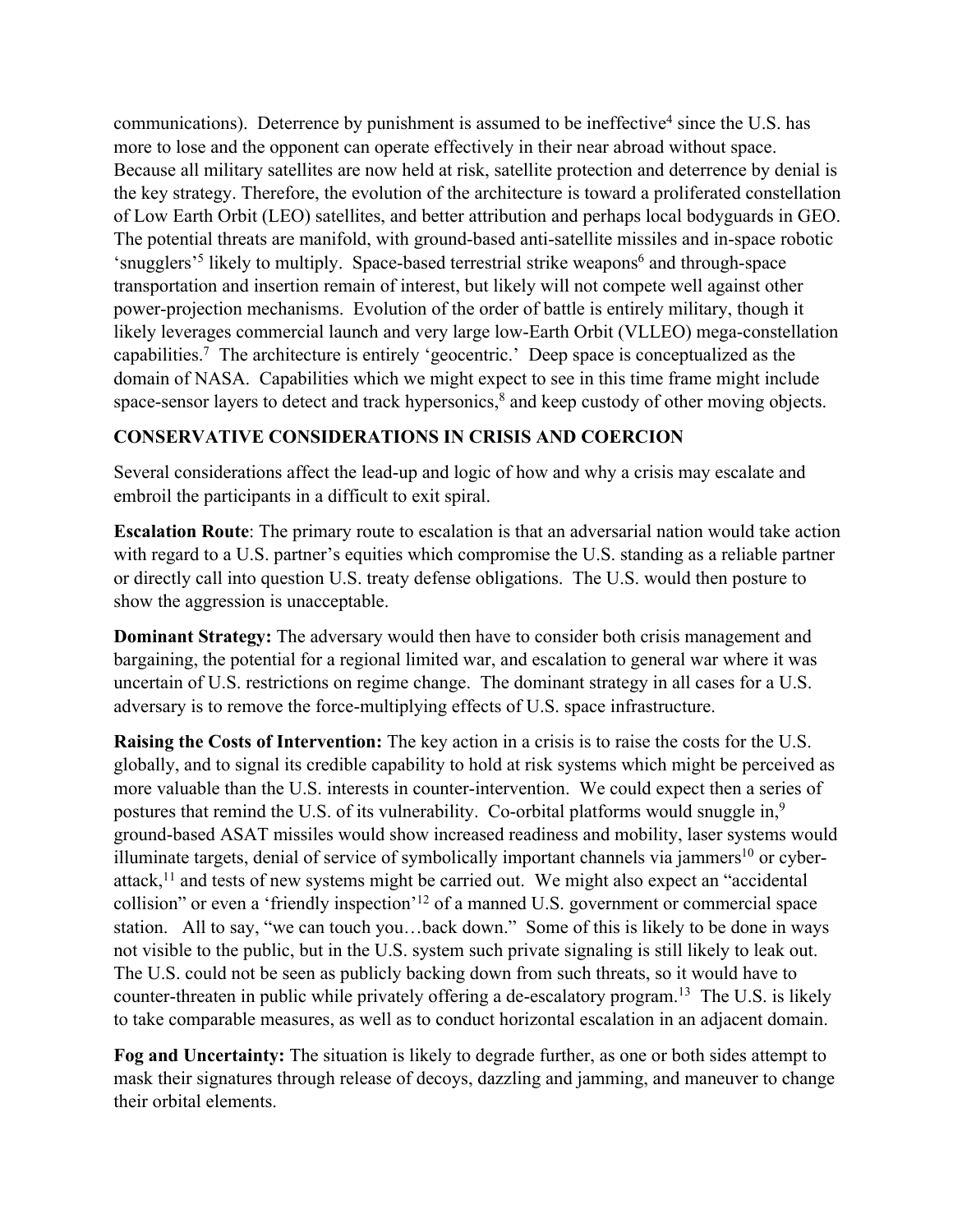#### **CONSERVATIVE SCENARIOS FOR SPACE WARFARE**

**Incentives to Escalate & Pre-empt:** The problem with the adversary's threats to U.S. space systems is that the U.S. must take them seriously, and realize as well that an actual strike on U.S. space systems would so materially change conditions that it might feel it must pre-empt. It is not an exaggeration to think that a significant degradation of space could render the U.S. military a tenth to  $100<sup>th</sup>$  as effective by which we mean that the U.S. would need to deploy 10 to 100x the level of activity to accomplish the same effect. For example, in WWII, it took an average of 100 sorties to destroy a single target while today one sortie can destroy four or five.<sup>14</sup> Numerous specific degradations are foreseeable. A loss of missile warning would make airbases and ships more vulnerable to missiles, enabling a potentially decimating first strike against forwarddeployed (and perhaps even CONUS<sup>15</sup>-based) forces. A loss of timing signal<sup>16</sup> would remove the ability to reliably signal-hop or have secure communications. A loss of GPS would severely reduce the accuracy of U.S. missiles. A loss of beyond line-of-sight satellite communications would impede any coordination or update between dispersed forces or allow update of missiles. A loss of overhead sensing would severely reduce U.S. knowledge of enemy order of battle, and virtually eliminate the ability to prosecute mobile targets. Finally, most worrisome, the U.S. would have to take seriously that a loss of nuclear command and control or missile warning could facilitate or signal a surprise nuclear first strike and delaying retaliation sufficiently to further attrite U.S. nuclear forces.



**Image 2: Space-Based Surveillance System Spacecraft (SBSS-1) and its imaging sensor (image credit: Boeing Company)17**

**What are Attractive Targets?:** Targeting of space systems relies on a belligerent's space domain awareness  $(SDA)$ ,<sup>18</sup> command and control systems, and anti-satellite weapons systems (an example of one SDA system is depicted in image 2 above). Military planners are likely to favor targets which provide the maximum effect, enable the greatest economy of force, can be struck with the highest likelihood of success, and generate the minimum collateral damage and inadvertent escalation. As both nations multiply their sensors, links, command posts, and weapons, what appears most attractive and most vulnerable can shift. In the conservative scenario, the most critical and central nodes are on the ground, and can be struck only by terrestrial forces: clandestine or special operations forces, naval forces, or air forces.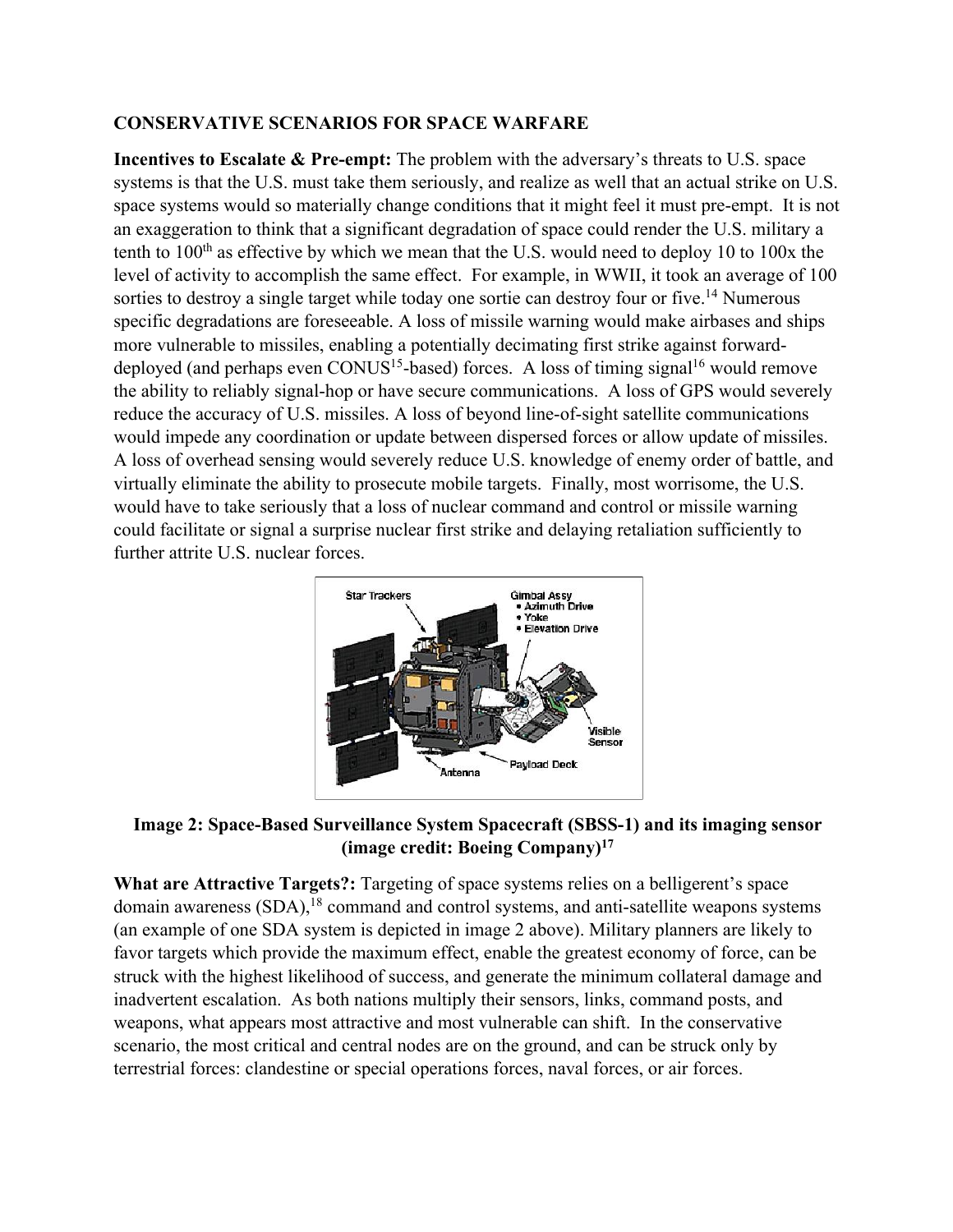Moreover, the belligerent forces of both sides are threatened by the adversary's space-enabled reconnaissance strike system. For example, U.S. major power-projection legacy assets such as a carrier or combat aircraft are moving targets. Targeting them is greatly facilitated by overhead intelligence from sensors that might be optical (cameras), infra-red (heat signatures), radar, or passive Radio-Frequency (RF) mapping.19



Image 3 & 4: An example of a global navigation satellite system (GNSS) Satellite (GPS Block III) and a full GNSS constellation of  $24+$  GPS satellites (source GPS.gov)<sup>20</sup>

Once observed, attacking platforms must be passed targets and updates via satellite communication, and must guide themselves where a global navigation satellite system  $(GNSS<sup>21</sup>)$ is a great aid. For these reasons, both sides have an incentive to target the enemy satellite system, for which it requires  $SDA<sub>1</sub><sup>22</sup>$  and for which it must degrade adversary SDA to reduce their warning time and ability to take counter measures. Counter-space forces will be under severe pressure from terrestrial warfighters (naval, land forces, and air forces) to reduce their vulnerability by destroying space-based surveillance & reconnaissance systems.

**Economy of Force Criteria:** However, both sides are likely to face a scarcity of resources,<sup>23</sup> preventing all desired military targets from being simultaneously struck. Therefore, the logic of the situation dictates the priority for attack for the belligerents. Each belligerent must attack those enemy systems which most reduce their own ability, and defend those systems which maximize the belligerent's own ability to cumulatively prosecute enemy forces. If the opponent has multiple, resilient means of securing back-up services, you may leave those systems untouched. For example, the future ubiquity of target-quality overhead optical sensing, the ubiquity of global navigation systems, and perhaps even satellite internet may mean that attacking sovereign assets of these sorts are just wasted bullets in the initial volley.

Illustrated in extremely simple terms, if an opponent's reconnaissance strike complex for an antisatellite missile consisted only of 1 ground-based sensor, one command center, one data-link, and 1 anti-satellite missile, striking any one of them would deny the opponent the ability to strike. If all of the targets could be attacked and destroyed with a bomb, and the attacking state had just one bomb, one might choose the target hardest to reconstitute. If on the other hand, the opponent had 1 ground-based SDA sensor, 2 command centers, 3 data-links, and 10 anti-satellite missiles, the most economical way to deny the system is to destroy the single point of failure, the SDA sensor. In reality, command posts are often very hard targets (hardened and deeply buried, deep within a belligerent's homeland), ASAT weapons are expensive (but may be mobile,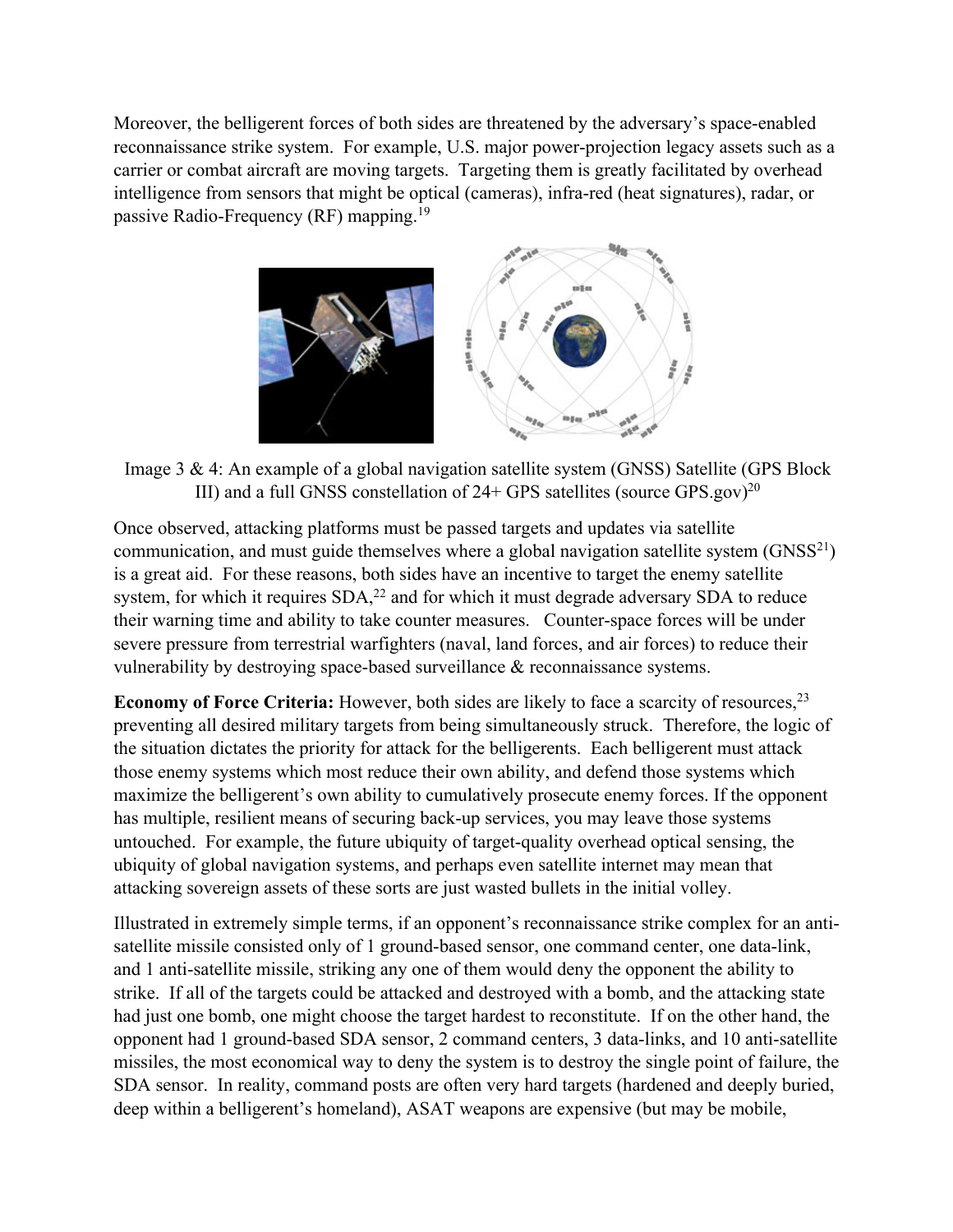proliferated and difficult to track), uplink/downlink/crosslink datalinks can be proliferated at low cost; in contrast, Earth-based sensors are often fixed and visible, and space-based sensors are likely visible and jammable.

**Counter-force, Counter-Value, and Astroeconomic 'guerre de course':** Attacks on space systems may not be limited to military-only systems. As in nuclear thinking, we can make a distinction between counter-force attacks which target military systems to reduce military capability, and counter-value attacks which directly injure the broader society.<sup>24</sup> As a form of strategic attack or coercion, a belligerent could choose some level of guerre de course or astroeconomic warfare, $^{25}$  which injure the other belligerent or impose third party (allied or neutral) costs. Some military targets like GPS are also critical civilian and commercial infrastructure and would constitute astroeconomic targets.

**Four Possible Outcomes:** Four general outcomes appear possible: mutual denial, relative invulnerability, space supremacy, and space superiority. It is possible that both sides might have such terrestrial counter-space capabilities that neither side can enjoy the benefits of space, and the advantages accrue to the side whose force structure is better positioned to express military power in the relevant theatre without space information services. It is theoretically possible (though very unlikely given current trends) that both sides could attrite each other's ability to target satellite systems, or that satellite defenses were far more capable than attacking systems, leaving space a relative sanctuary.<sup>26</sup> It is possible that one side could succeed in destroying or denying an adversary's space information services and access to backups, and succeed in destroying the adversary's counterspace reconnaissance strike system to such an extent that it is possible to operate in space with impunity, in which case it would have space supremacy. The final possibility is a more limited and temporal degree of space control,  $27$  where there is sufficient advantage to enable sufficient survival and freedom of action to employ space information services not everywhere but locally for specific objectives in time and space.

**Top Priorities in Space War:** If space services can be secured for one side, then it allows full exploitation of those services. To attack an enemy's space-based reconnaissance strike complex,<sup>28</sup> you require your own SDA, and must deny them theirs so they cannot blunt your attack. Loss of SDA is the loss of one's eyes to see and target, and so its denial effectively denies all subsequent precision attack. Therefore, we can expect the primary target of both belligerents to be the SDA of the other. For belligerents actively engaged in terrestrial combat, arguing for equal priority will be the denial of sensors and data-links which enable precise targeting, especially of mobile targets. To the extent one's own offensive forces require space information services to function with precision, their sensors and datalinks are likely to be defended assets. To the extent the security of one's terrestrial forces depends heavily on advance warning of a strike (for example warning of incoming missiles or warning of incoming bombers), its sensors and datalinks are likely to be defended assets. Freedom of action for each side requires defense of their offense-enabling systems, and attack of adversary defense-enabling systems and their local defenses.

**Technological Trends which May Alter these Scenarios:** Over time, the capability and relative cost and economies of anti-satellite weapons may shift. Overall, such shifts are unlikely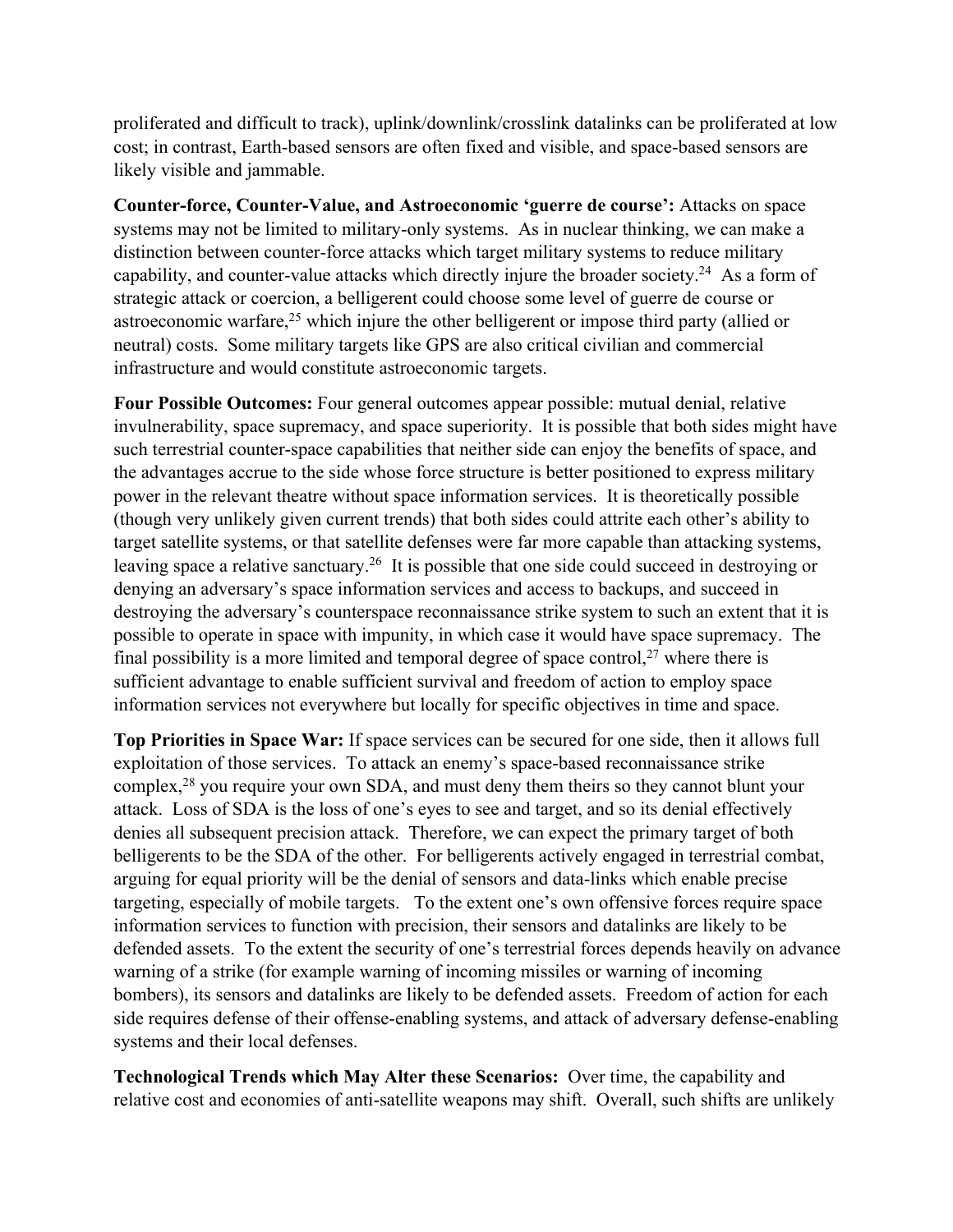to materially alter the overall logic of the situation except in one specific instance: the introduction space-based long-range direct fire anti-satellite weapons. The introduction of spacebased, counter-space direct-fire weapons (such as lasers, neutral particle beams, or rail guns) could alter the situation such that these are the major impediment to freedom of action, and are fewer in number than the sensors that direct them, being both the most dangerous and most economical part of the system to attack. In such a case, they would become the primary first target to enable follow-on freedom of action, not unlike the contest between fighter aircraft for air superiority, or between battleships in WW1 and later carriers in WW2 for command of the sea.

#### **How the War Unfolds**

The war thus unfolds in one of four obvious ways.

**Scenario 1 'He's too close' [in space]:** At some point in crisis posturing, a belligerent gets too close to a capital asset in space, and the use-it-or-lose-it pressure becomes unbearable. It triggers self-defense and simultaneously broad-based offensive counter-space effort to prevent adversary counter-space activity.

**Scenario 2 'Warning Shot':** As part of the posturing, a warning shot or limited attack is fired to prove seriousness of intent. The receiver is likely to perceive this instead as a signal that this is the first indication of a more general war. Alternately, unsure that this is just a warning shot and not an actual attack, the receiver may attempt to ensure the safety of the targeted asset by interrupting the 'kill chain' by attacking supporting satellite infrastructure, whether reconnaissance, data-link, or navigation satellites. As part of such self-defense measures, it may also degrade SDA or attack in-space defending assets. Such actions would be perceived by the other side as an actual attack and escalation, triggering their own broad-based counter-space plan.

**Scenario 3 'First Strike':** As the intervening power (probably the U.S.) moves forces into the region to create a posture to signal seriousness, deter or compel, there will likely come a point that such a posture becomes too threatening. If the other side chooses not to be compelled but to escalate, their best chance to win requires an overwhelming first-strike to destroy the logistics and basing upon which the intervening force depends. For such a strike to be maximally effective, they must maximize surprise and ensure the space information services for precision strikes. As a result, the first move targets missile warning and space domain awareness (SDA) for destruction or suppression. This ensures that the intervening force will not have adequate warning to parry either missile or anti-satellite attacks. Moreover, deprived of SDA, the intervening forces cannot understand what has happened to them in space, nor can they target the navigation and reconnaissance satellites enabling the first-strike against their logistics and basing.

**Scenario 4 'Pre-empting First Strike':** Fearing, and seeing indications of scenario 3, and knowing that allowing the other side the first offensive strike would be game-winning, the intervener decides to pre-empt, and attack the enemy's SDA and space information services.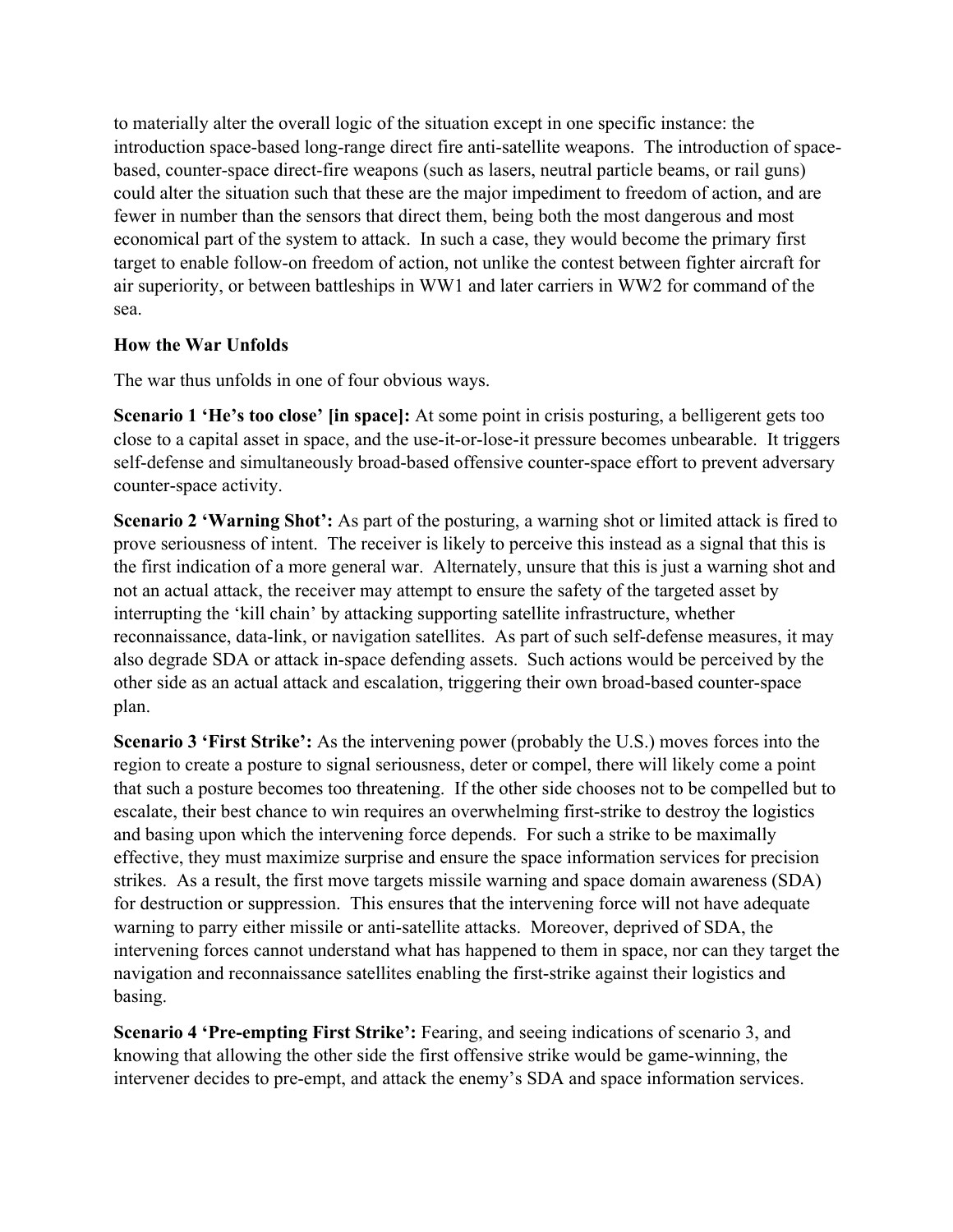Of note, in all of the scenarios, we would expect very early attack of SDA and attack on spacebased sensors and guidance to enable prosecution of mobile targets. Because SDA sensors are both on the ground and in-space, success requires a multi-domain coordinated counter-SDA campaign.

## **Terrestrial Components of the Counter-Space Campaign**

In such scenarios, the bulk of the 'space war' is taking place on planet Earth, and most of the attacks on spacecraft are launched from planet Earth.

Therefore, any significant effort to protect satellite infrastructure requires attack of the enemy's ground-based ASAT system. While ground-based SDA sensors are likely to have a high priority, the ASAT systems themselves (lasers and missiles) are also likely to be targets. This is because they may actually be the weakest link in the ASAT chain. Destroying enough SDA sensors to nullify ASAT targeting might prove to be a futile effort if sensors are numerous, dispersed, and mobile, providing a high level of redundancy. The same problem may exist for communication links. Command and control facilities may be hardened and deeply buried. Attacking ground-based ASAT facilities becomes an additional priority.

For example, attacking all the sensors might mean you have disabled all the missiles. However, *any* surviving sensors might enable *all* missiles, whereas striking an ASAT facility means that the system has *one less effector* to complete the kill. Belligerents must assume that any fixed site or known-location ASAT facilities (ground based lasers, $^{29}$  ground based missile kinetic  $ASATS<sup>30</sup>$ ) would also be targeted, so there is an incentive to 'go big early' and use such capabilities to their maximum until they are used up or lost to adversary action. Despite the likely location of such systems deep in a belligerent's homeland, the assumed 'deep magazine' of laser threats, and their ability to rapidly and continually attrite LEO satellites as they fly overhead could create extreme incentives to strike them very early in a conflict.

**Denying Third Party Space Information Services:** Because of the criticality of SDA to war outcomes, belligerents would likely find it unacceptable for third party states or commercial SDA services to provide SDA to one's opponent. Extremely timely and strong incentives would likely result in cyber-based 'blockades' of such services contributing to enemy action. Similar 'wars' for commercial access would play out across the range of space information services, resulting in cyber and electronic-warfare-based denial of services (even to neutrals<sup>31</sup>) and involve financial and legal coercion and strong political pressure if time allowed, and buying up services wherever possible. Insider threats and sabotage should also be expected.

**Preventing Reconstitution:** Once the decision has been made to deny space-based services, it could be unacceptable to allow the other side to reconstitute during the conflict. Therefore, both sides would have incentives to deny the other launch sites and launch opportunities through suppression, sabotage, or strike.

**Cross-Domain Integration:** What ought to be clear from this discussion is the high level of integration required by the supporting terrestrial forces (clandestine, SOF, air forces, naval) early in the campaign, and the high degree of coordinated war-planning required to take a large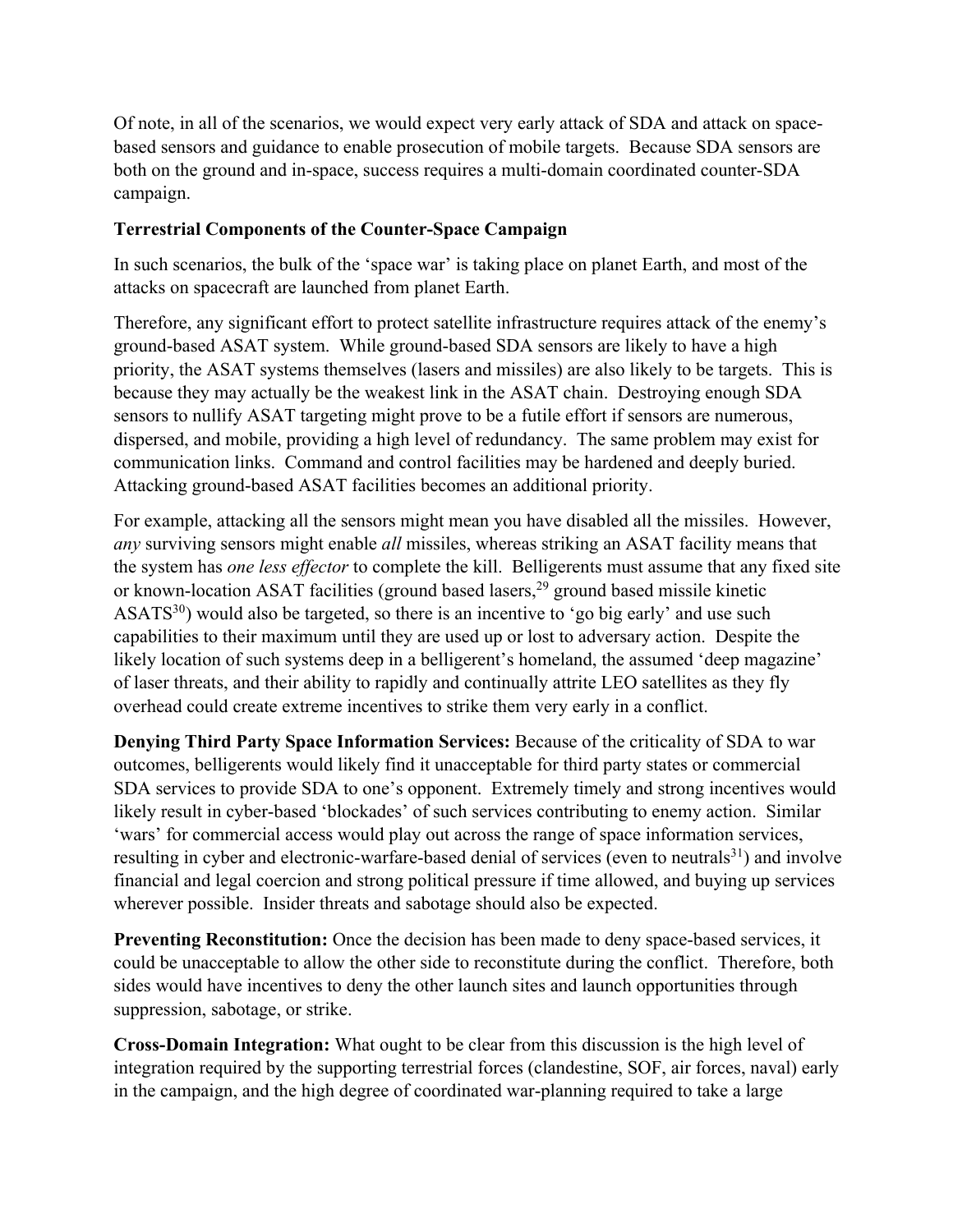diversity of counter-space actions quickly and in the right sequence. Without the equivalent of Strategic Air Command's Single Integrated Operational Plan  $(SIOP)^{32}$  to attempt space supremacy, the ensuing fumbling is likely to leave the unprepared side at a significant disadvantage. This may prove difficult, and space services are relatively new, and may lack the necessary political clout to argue for priority, and establish themselves as the supported effort in the early phases of conflict.

**Prompt Global Strike (PGS) and Spaceplanes**: Since the Cold War militaries have considered the possibility of delivering conventional munitions from or sub-orbitally through space.<sup>33</sup> Like hypersonic weapons generally, the advantages are: range, speed of transit, and kinetic energy on arrival without nuclear fall-out. The low response time, difficulty to defend, and low collateral damage makes them attractive conventional first strike weapons, especially against timely and hard targets. Because of the high level of damage that an opponent's SDA-ASAT system can inflict--literally every minute may count--the incentive is to attack it with the fastest system available. An obvious first use of a PGS system is to attack the enemy's SDA system and capable ASAT systems (such as ground-based lasers) on the first volley. However, if the enemy also has such weapons, you likely need to strike them first to allow further freedom of action, or they are going to strike yours. This creates an "offense dominant" and destabilizing condition analogous to nuclear Intercontinental Ballistic Missiles (ICBMs) and Intermediate Range Ballistic Missiles (IRBMs): each side is vulnerable, warning times are short, and both sides have incentive to strike first.

## **Restraint & Unrestraint**

How exactly belligerents choose to attack each other's counter-space reconnaissance strike complex depends on many factors.

**Incentives to Global War:** A key problem is that space constellations are not confined to a single theater but serve global interests. Therefore, an attack on space systems creates a very high probability that the war will be seen, at least by the U.S., as a general war affecting the totality of its global equities. Overall, the offense dominance of current systems creates an incentive for pre-emption on both sides.

**Incentives Toward Restraint:** The general undesirability of a general war may tempt actors toward self-restraint, as was seen in the politically constrained use of airpower in Korea, Vietnam, and India-China and India-Pakistan conflicts. At its most extreme, we could imagine a head-of-state to head-of-state phone call agreeing that space was off-limits to anything but ground-based jamming in the theater. We could also see extremely carefully choreographed movements akin to the Cuban missile crisis.<sup>34</sup> Escalation concerns (such as unwanted confusion regarding nuclear retaliation) could place certain Nuclear Command and Control (NC3) and missile warning satellites on the no-strike list,<sup>35</sup> However, this cannot be taken for granted,<sup>36</sup> since such systems may also support tactical users. If the attacker is willing to make a gamble that the other side 'knows' a conflict is a limited war and not a nuclear war, it might risk attacking these assets. Alternatively, it is also conceivable that both sides desire to keep war limited -- and sufficiently fear escalation – such that they restrain themselves from kinetic strikes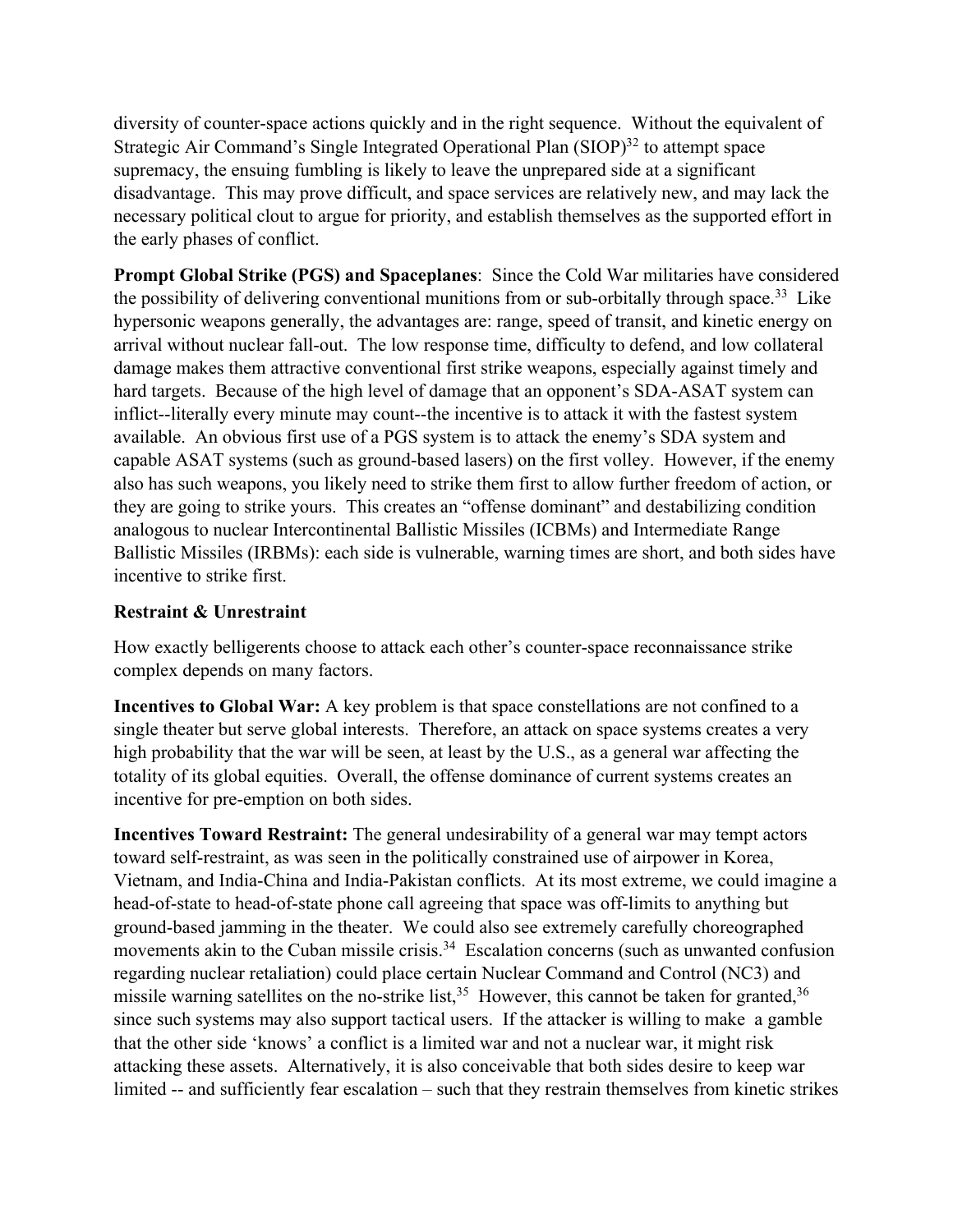on terrestrial facilities within the adversary's homeland or their key allies. Such restraint depends on a high confidence that the other side also prefers to keep the conflict contained and will display similar restraint.

## **Dialectic Response**

Even in a limited exchange involving kinetic antisatellite weapons, such as two sides each demonstrating they can attack the other, an enormous amount of space debris will be created. It is unlikely that humanity would abandon important orbital regions. Whatever might be the effect on arms control or the law of armed conflict weapons legality,  $37$  it is likely there would be a significant acceleration<sup>38</sup> in Active Debris Removal (ADR).<sup>39</sup> This has two perverse effects: first, that the future is more 'safe for kinetic ASATS' and second, that a future conflict begins with a broader proliferation of new counter-space capabilities both robotic and directed energy.

Any contingency involving destruction of in-space infrastructure is likely to resolve many uncertainties and incentivize diverse actions. Even the winner of space supremacy is likely to find that victory is ephemeral without a major series of new investments. The victor may be left with a capable on-orbit system while the loser may have none. But if the loser retains any meaningful economy and industry, they can rapidly set to work on a first-class space denial capability custom built against the now aging and static constellation of the winner. Unless the winner is willing to take consistent pre-emptive action risking war, they will not be able to stop the proliferation of counterspace capabilities or the reconstitution of orbital capabilities. To do so, they would need to have the will and capability to go 'full Dolman'<sup>40</sup>—that is to emplace both a space-based launch-interdiction capability, and a space-based strike capability to control access to space and rapidly suppress any terrestrial counterspace capabilities. Otherwise, over time, the losing nation could create a posture to deny space from planet Earth.

What is remarkable about the foregoing scenarios is the inversion of priorities. While space capabilities are of purely instrumental value to support entirely limited terrestrial objectives, their importance nevertheless necessitates prioritizing counter-space as first-strike objectives with substantial horizontal and vertical escalation risk. Moreover, the nearness of the Earth and its power projection advantages means that it is like naval warfare taking place within constant range of shore-based artillery, or like artillery spotting balloons within range of the artillery. Describing such action as 'littoral' space warfare within the cosmic coastline is a helpful analogy. Sun Tzu also developed a taxonomy of different types of terrain and battle situations.<sup>41</sup> Sun Tzu might categorize warfare in terrestrial space (approximately GEO and below as 'contentious ground' because of its great advantage to either side. However, he might also describe it as 'desperate' or 'hemmed-in ground' because these spaces provide no place of refuge, and ambush from Earth is easy.

In contrast, beyond GEO, space becomes 'accessible,' easily traversable by both sides, and relatively more easy to hide. But some places, such as the Lagrange points might be like narrow passes or 'constricted' ground, where if you are not the first to occupy, you should not enter. Other areas such as the poles of the Moon could be 'entangling ground,' proving hard or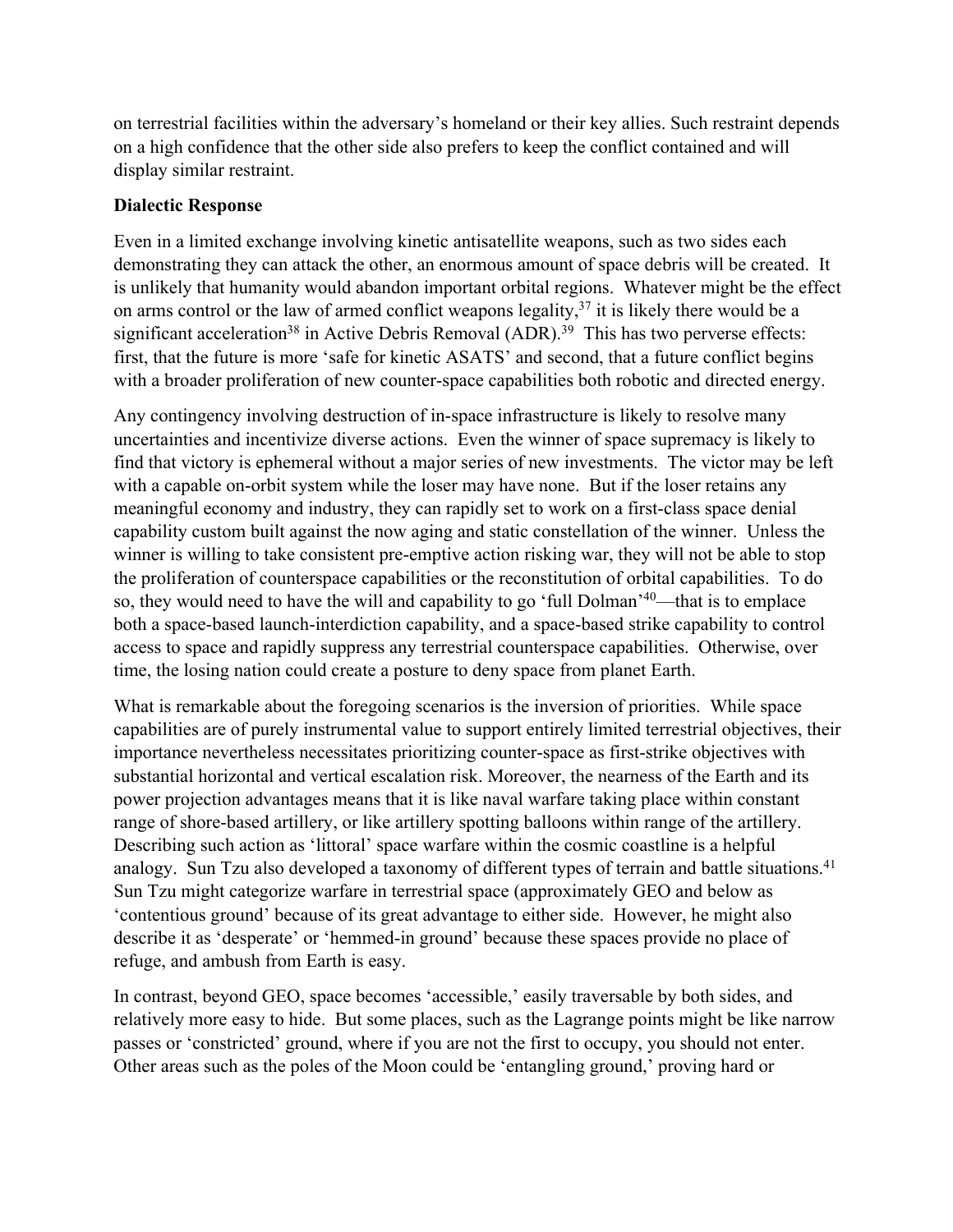impossible to return or re-occupy once the enemy has made preparations, and the best one can do is lay distant siege, blockade or attack with fire.

## **An expansionist view of future space warfare: War Begins in Space**

The expansionist view is that there is an extant scramble for the vast wealth of the inner solar system<sup>42</sup> to win the geo-economic struggle<sup>43</sup> for global hegemony. Space is not merely instrumentally important to national power, but is in fact the central theater of great power conflict.44 As such, it is not only that a 'war could extend into space' but rather that jockeying for relative geo-strategic advantage in space<sup>45</sup> constitutes its own spark of conflict, and escalation route.

## **Evolution of the Space Architecture and The Expected Order of Battle**

The drive for space resources results in a different relevant force structure and different geostrategic pressures. The investments proceed along several lines of effort. The first is 'volume space access' and logistics, resulting in a tendency of all parties toward reusable and scheduled services. The second is in-space industrial capabilities such as robotic assembly,  $46$  3-D printing,  $47$  vacuum spray deposition,  $48$  etc. The third is resource prospecting and extraction, or 'space mining.' The final is a push for more capable in-space electrical power systems.

Desires to achieve scale for broader industrial ambitions, seek markets with large and regular launch tempos such as satellite internet mega-constellations, suborbital<sup>49</sup> and orbital tourism,<sup>50</sup> commercial point-to-point transportation,<sup>51</sup> fuel depots,<sup>52</sup> and solar power satellites.<sup>53</sup> Pressures from industry move military constellations to be customers of in-space refueling,<sup>54</sup> in-space servicing,<sup>55</sup> and cargo delivery<sup>56</sup> to the Moon.

An awareness develops among the great powers / spacefaring states that the energy and material wealth of the solar system could decide geo-economic leadership<sup>57</sup> on planet Earth, and that space resources may be critical to their liberty and freedom of action.<sup>58</sup> Occupation of key positions and control of global rule-sets offer leverage to control shares of this broader wealth and developing order.

The Centrality of the Lunar Poles: The 'peaks of eternal light'<sup>59</sup> surrounding the crater rims of the South and North Poles of the Moon assume particular relevance. While there is an abundance of Near-Earth Asteroids, the Moon is close, very large, and contains very large quantities of water<sup>60</sup> and methane ice which acts as a logistics force multiplier. Structural materials available by processing of the Lunar regolith (surface dirt) also offer a substantial logistics force multiplier as they can be placed into orbit at roughly  $22x$  lower energy cost,<sup>61</sup> enabling construction of in-space industrial facilities or habitats of previously unheard-of scales. The possibility of bootstrapping (robots building robots), could enable exponential industrial growth. The possibility of building a global system of orbital power plants (and potentially controlling close to 10% of the global economy) offers a market of astounding proportions.

**Space Lines of Commerce:** What emerges are space lines of commerce of geo-economic significance, or at least perceived as the critical pathways which imply future geo-economic significance and must be protected. The Moon becomes the source of raw materials and location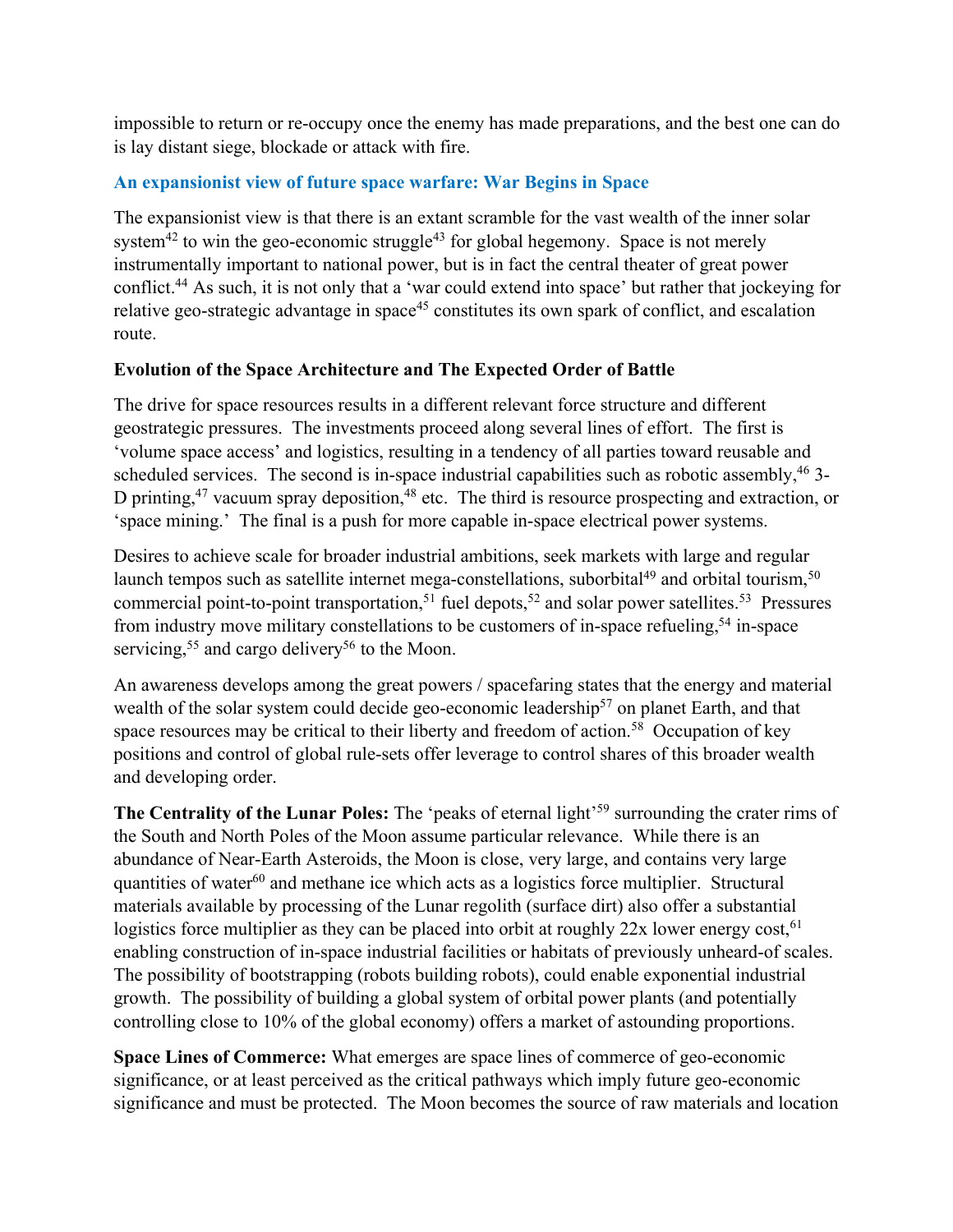of some industrial processing. People travel to, and return from, the Moon -- moving from Low Earth Orbit (LEO) to Lunar orbit. Supplies which support industrial processes ('vitamins') flow from Earth to the Moon, while high-mass structural materials ('macro-nutrients') or finished goods flow from the Moon to various staging or profit centers, including lunar orbits, L1, L2, GEO, LEO, L4 and L5.<sup>62</sup> In this period, the primary profit centers remain in GEO and LEO.

**Military Posture:** Space militaries are called to assume a broader set of responsibilities, more similar to navies and coast guards. As civil and commercial operations begin in Cis-Lunar space beyond GEO, there is increased pressure to provide safety-of-navigation services: navigational aids, space domain awareness, rescue and tug services, active debris removal, safety inspections, and patrol.<sup>63</sup> There will be strong pressures for military services to base the designs of their patrol and logistics spacecraft on commercial counterparts -- both to minimize cost as well as to ensure compatibility with the larger civilian logistics systems. While generally cooperative, space militaries and their owning states constantly measure their posture versus one another. States may be averse to openly weaponizing, but capabilities required to perform safety-ofnavigation services are dual-use and inherently have space control capabilities.

#### **EXPANSIONIST SCENARIOS FOR SPACE WARFARE**

The logic of these situations is largely consistent whether we are talking about the very first stages of mineral exploration with robotic landers and rovers or large-scale industrial activity and settlements. What is different about these scenarios is that they *begin* over equities in space, and military action takes place primarily in space. Because the interests at stake are in space, there is at least the possibility of space forces acting unilaterally and that such action by space forces could prove 'decisive' for the encounter.

**Interdicting 'Unacceptable' Behavior:** With people in space come questions of political expression, symbolism and different standards of behavior. There are any number of scenarios where the mere presence of a symbolically important person or group, or their activities could incentivize a rival power to interdict their communications or movement. Things that might not seem problematic to the U.S., might appear problematic to another power such as the People's Republic of China (PRC). The presence of religious rights activists (such as the Dalai Lama<sup>64</sup> or Falun Gong<sup>65</sup>), or political dissidents could use in-space locations to militate for change, such as using a private space station for broadcast.<sup>66</sup> This could create interdiction of communications (jamming) or logistics (blockade) which could be seen as unacceptable. Other situations could involve the emplacement of capabilities deemed by the other to represent weapons or fortifications in disallowed zones, (for example: placing a mining laser on the Moon which can point up, or a mass driver that could direct-fire toward Earth). If one side became aware of an attempt to emplace on the Lunar surface an operational weapons system--an anti-satellite capability or Earth-strike -- the other side would almost certainly pre-empt. Such a preemption might take the form of an embargo (similar to the Cuban missile crisis<sup>67</sup>), sabotage (like StuxNet<sup>68</sup>), or military strike (such as the Israeli Operation Opera air attack on Iraqi nuclear facilities $69$ ).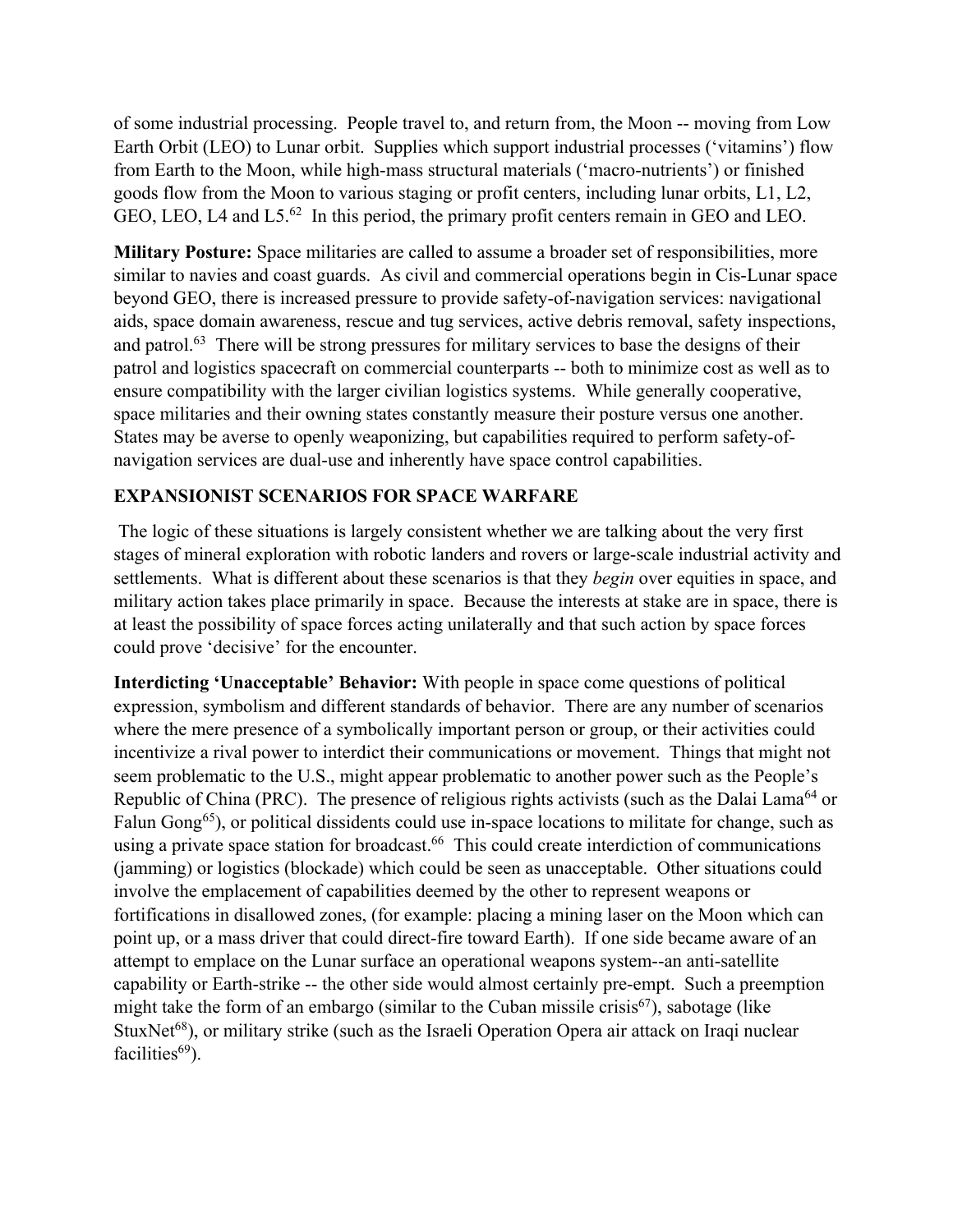**Competing Claims:** Because national interests are geo-economic, corporate interests are likely to be perceived as national interests. If disagreements arise about operating areas, safety, or harmful practices which interfere with another state's corporate interests, disagreements could arise. A non-state actor such as a corporation could impound or exclude other parties, or could convince their sponsoring state to do so. They might arrest or hold hostage people, equipment, supplies or valuables.

**Sovereign Claims:** A special case of both of the above would involve behaviors interpreted by the other as constituting a sovereign claim or appropriation, such as the announcement of a broad Exclusive Economic Zone,<sup>70</sup> a Defense Identification Zone,<sup>71</sup> or anything considered to be an excessive land grab, or land grab of a unique and special area. Although restrained claims of use and associated safety zones are likely to be tolerated, certain actions which might significantly alter the status quo and create a significant precedent or advantage might be interpreted as a failure of the Outer Space Treaty and necessitating self-defense.

**Atrocity:** Any of the above could involve or provoke some kind of atrocity by local actors. For example, corporate actors angry over some trespass might kill their competitors directly or do so via sabotage. Angry nationalists could do the same in response to the other side hosting dissidents.

**Coercion & Counter-Coercion**: In all such cases, there will be an attempt by one actor to compel behavior, and by another to compel the first to cease and desist. The crisis emerges as one state attempts to compel the other by creating a local superiority and signaling its seriousness, and the other side challenges that attempt at coercion. This might be triggered by the geo-economic or positional stakes involved. It might be triggered by an action which, unchecked, would allow the opposing actor to gain a decisive positional or logistical advantage. It might be triggered 'on principle' -- where an action is interpreted as an attack on one's identity, prestige, commitments or fundamental values. As a result, one side will use force to attempt to exact a direct concession, the other side will deploy force to break that coercion or liberate by force.

Therefore, we are likely to see military assets move into positions where they can threaten 'misbehaving' actors with direct force or interdiction of supplies, or to wage astroeconomic warfare by interdicting outbound commerce or threatening capital assets or profit centers to impose costs and force the offending side to capitulate. The objecting nation will move to counter-threaten the coercing fleet and/or counter-threaten a like asset as mutual hostagetaking. $72$ 

#### **SCENARIOS: Warfare**

While there is a constant background of competitive posture between militaries which position, inspect, and maneuver akin to Cold War submarine operations<sup>73</sup> -- which could result in 'dangerous activities at sea' -- this is not the primary route to escalation.

**Incentives to 'Go Big'**: Both sides are likely to 'wish the other weren't there' seeing the adversary as a nuisance in daily operations, and feeling constantly on-guard that they will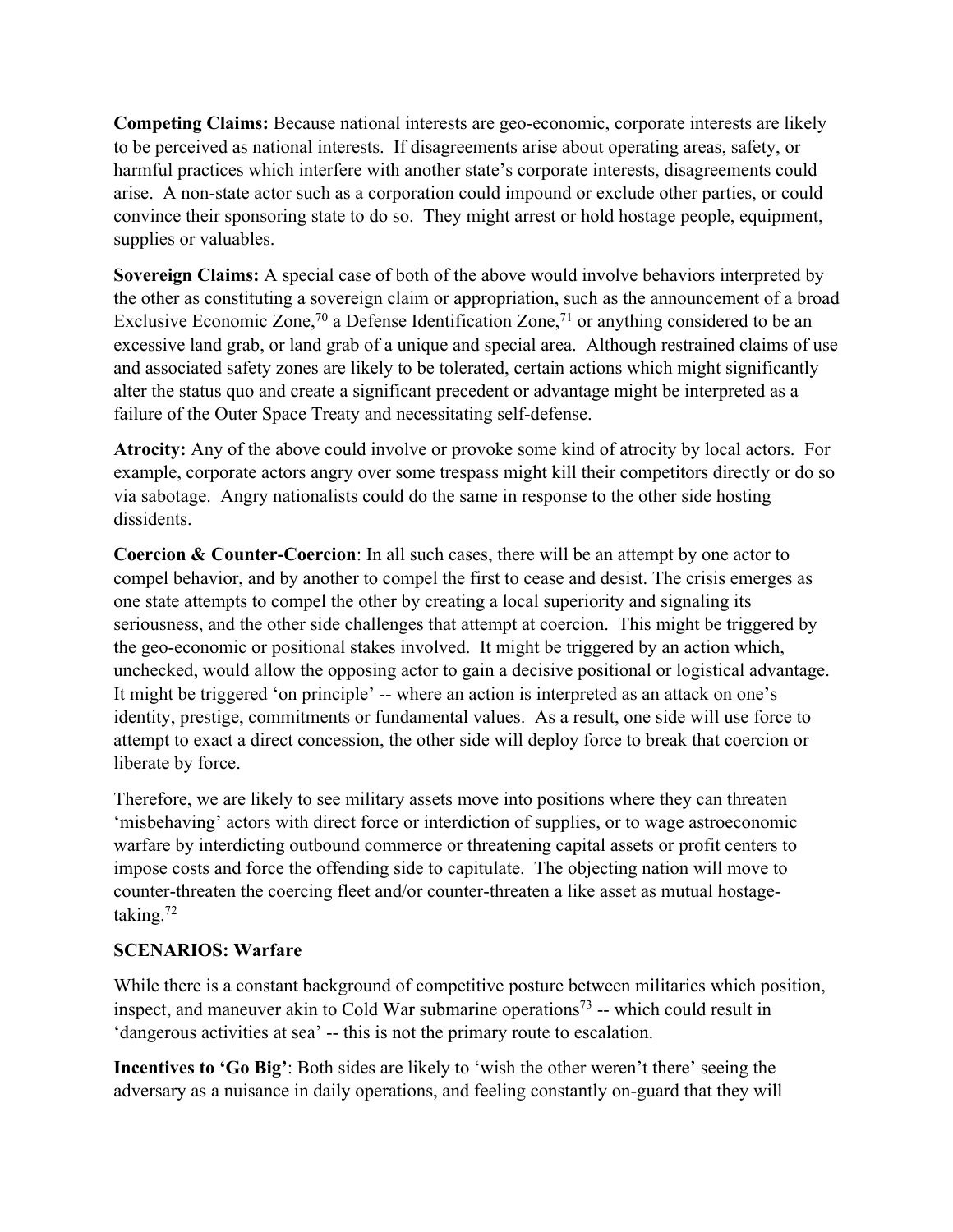overstep 'appropriate' boundaries, or are just waiting for an opportunity to eliminate the other. Therefore, it seems plausible that both sides are incentivized to develop war plans to 1) decisively eliminate the other's in-space military capability and to 2) wage astroeconomic warfare by holding the adversary's commerce and in-space profit centers at risk.

**Counter-Force and Counter-Value:** In these scenarios, military counter-force is concerned with removing all elements of military presence and force projection which can be used to coerce, raid or destroy commerce. Counter-value includes all portions of the in-space infrastructure and value chain for in-space industrial products and space services. A belligerent might target Lunar mines, mining equipment, launch infrastructure, propellant infrastructure, and factory infrastructure. They might also target any profit-generating infrastructure within 'Terran space' (GEO and below), such as satellite power plants,<sup>74</sup> data processing centers,<sup>75</sup> communication platforms<sup>76</sup> and human habitats.<sup>77</sup> Although conflict could begin over geoeconomic or geo-symbolic considerations in GEO or LEO and might follow similar escalation routes, the most interesting scenarios take place in deep space.

**Deep Space Considerations:** The likely most important terminus of deep space commerce is the Moon. On the Moon itself are major resources, key positions, and potential fortifications. Unlike space itself, it may be possible to hide or harden on the Moon. As the geo-economic and geo-strategic hub of deep space transportation and commerce,<sup>78</sup> the Moon seems the most likely case to explore deep-space warfare in this period.

Significant choke points of Cis-Lunar commerce occur at EML1, Low Lunar Orbit (LLO), and the Lunar Poles. Traffic to and from the Moon likely will flow through these points. Therefore, to interdict positions, it is desirable to hold these positions. The difficulty of holding these positions depends on a variety of considerations. The viability of holding EML1 and LLO depend a great deal on whether there are ASAT capabilities on the Moon itself, and of what strength. If the Moon has a developed industrial capability, it might be able to hold at risk anything in its near abroad. On the other hand, if the Moon is undefended and its industrial base concentrated, then embryonic defenses may be crushed with conventional weapons from orbit, and such attacks would not be illegal under the OST since the arms are not stationed on the Moon and are not weapons of mass destruction.

Unlike in the earlier scenario, military space activities may no longer be dominated by the overwhelming influence of the Earth. Local advantage and long-distance power projection are likely to matter, *and fait accompli's* are possible. The Moon is approximately ten-times more distant than GEO. This, along with light pollution from the Moon's brightness mean that effective surveillance likely requires local sensors. Efficient transit between the Earth and the Moon requires approximately three days and significant energy expenditure. Therefore, repositioning or attack may not be timely. Defenders in the vicinity of the Moon may have warning and time to prepare. At some point, an industrial and logistical capability on the Moon may allow superior local logistics. The vastness of Cis-Lunar space combined with weak threebody gravitational interactions allow significantly increased possibilities for maneuver, hiding and surprise by military forces.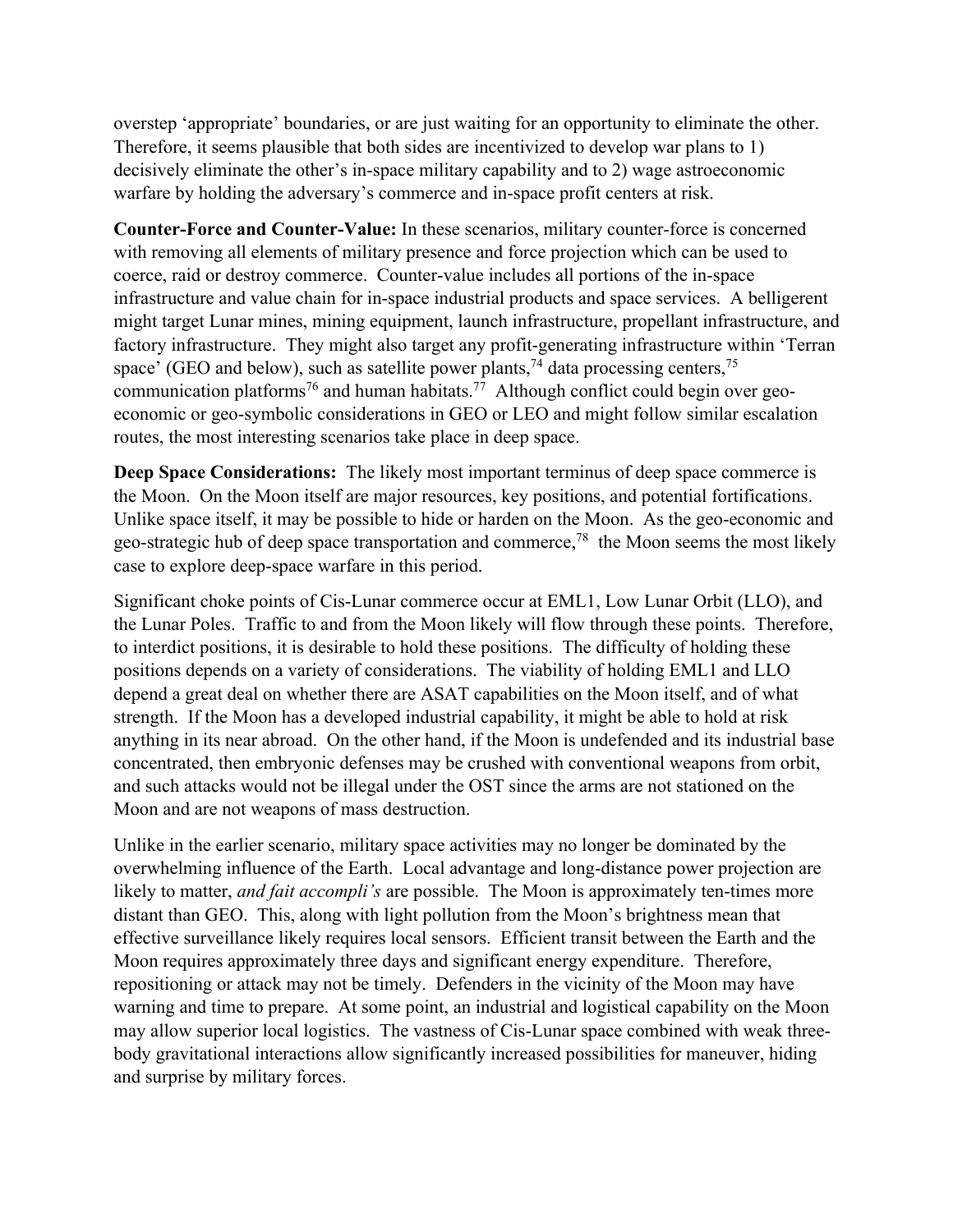**Space Cruisers:** Very likely the vessels that service this area of space are general purpose and multi-use. They might have dedicated armaments such as guided missiles, rail-guns, or directed energy weapons, but they need not. Perhaps they have only robotic effector arms or merely the ability to maneuver and therefore block. Almost certainly, they will have some degree of SSA and autonomy, whether robotic or manned. Therefore, space warfare in this theater might most resemble naval battles at the far-reaches of empire.

**Privateers, Reserve Forces & Preventing Self-Help**: Of note, assets brought to bear might also be 'merchant marine' or repurposed commercial construction and transportation forces, perhaps even including authorization to act as privateers or private security firms (privateers). In fact, if states choose to focus on conservative scenarios as described in the previous section and neglect to maintain a presence apace with the private sector, the entire scenarios described below could in principle take place entirely between non-state actors using assets principally developed for industrial purposes. A key reason why states might wish to develop Cis-Lunar forces is to prevent a tendency of corporations toward 'self-help.'

**Sequence of Events:** The initiating coercer will move forces into the area to deny transit and directly threaten the locations in contest. Whatever was the initial balance, we can imagine that events might unfold as follows:

- 1) The coercer will principally move forces to apply direct coercion against the target and posture other forces to check a would-be responder.
	- a. This may be in space, but it may also include actions on the Lunar surface, such as driving a robotic rover to block an opponent's landing pad or airlock.
- 2) The responder is likely to counter position forces against the coercer's forces (a vertical escalation) and the coercer's other forces (horizontal escalation).
- 3) If space remains an offense-dominant environment, there will be a strong incentive to pre-empt to enjoy the first mover advantage.
- 4) Each side will likely threaten each other's dedicated SDA assets to reduce the local SDA.
- 5) Each side will 'point their guns' at the most threatening asset—the assets which either most directly threaten their interests or which have the greatest capacity to create military losses.
- 6) GEO and LEO become additional theaters in their own right.
- 7) As long as both sides feel they can achieve greater advantage in waiting, both sides will reinforce and horizontally escalate.
	- a. This may certainly include horizontal escalation on planet Earth itself, and not only against space infrastructure, but anything of value which may be threatened in trade.
	- b. Both sides will be tempted to pre-empt or blockade further forces from leaving Earth to alter the balance of forces.
- 8) At some point in time the drawing up of forces will culminate for one power or the other, with it becoming clear that any delay merely puts them in a worse position.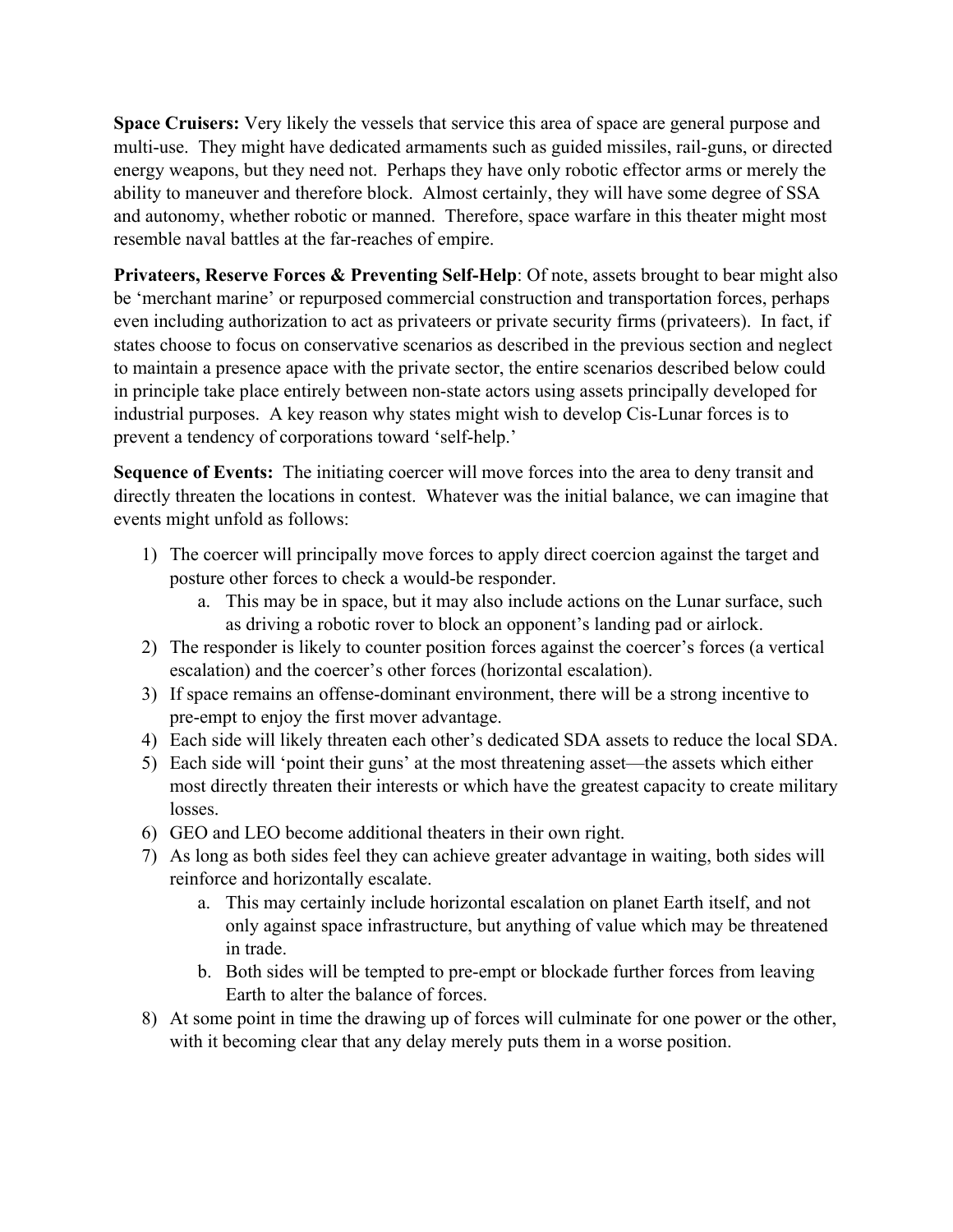- 9) At that point (in a disciplined situation), one side initiates conflict. At any point along this continuum of posturing, an individual asset might decide it must act in self-defense and trigger the same cascade.
	- a. Unless the situation is extremely desperate, very likely the coercion itself will be neglected until the decision of battle.
	- b. Because each side must respect the destructive power of the other, those platforms become the focus of effort to ensure follow-on freedom of action.
	- c. If they are close enough to sense and shoot each other autonomously, then destruction of enemy reconnaissance and interdiction of logistics or follow-on forces become supporting efforts.
	- d. If a principle threat is on the Lunar surface, it will either be:
		- i. Struck immediately or
		- ii. Local in-space forces must withdraw beyond the effective range of the threat to enhance their chances of survival.
	- e. Whether or not capital assets such as a propellant depot or lunar fueling and landing facilities are struck depend a great deal on several factors:
		- i. Do they materially contribute to the extant battle?
		- ii. Will their destruction cause harm to one's own interests?
			- 1. For example, strike such targets might create collateral damage to one's own or neutral parties, creating debris which might foul orbits and threaten one's own capital facilities, commerce and spacecraft.
		- iii. Can they be captured either to be held hostage to exact future concessions or to add to one's forces?
- 10) Either through attrition or paralysis one side will gain sufficient advantage to remove the other or put them in such an un-tenuous position as to negotiate a cease fire.

**Direct-Fire vs Swarms:** Long-range direct-fire weapons within the theater are likely to be the primary initial focus of action because of their reach and deep magazines. Very likely their destruction will be affected by a combined arms approach involving swarms of attackers overwhelming its self-defense capacities. The principle early threat to all platforms will be coorbital 'snugglers'79 which would need to be 'de-loused' early. The realities of orbital maneuver are likely to mean that the timing of such operations is unlikely to be well coordinated in time, leading to significant fog and friction.

#### **Restraint & Unrestraint**

**Restraint:** States will likely wish to avoid the audience costs of being seen either as the aggressor or as weak. Although locations on and around the Moon are likely to have significant strategic value, belligerents will wish to avoid overt military conflict unless they can clearly assert 'self-defense.' They may also prefer to steer clear of conflict to exploit absolute gains, especially if they believe that the time to pursue relative gains is yet in the future.

The problem of also maintaining supply lines for one's personnel at a lunar facility would also loom large, and perhaps constrain the barbarism or 'salt the Earth' strategies that are possible.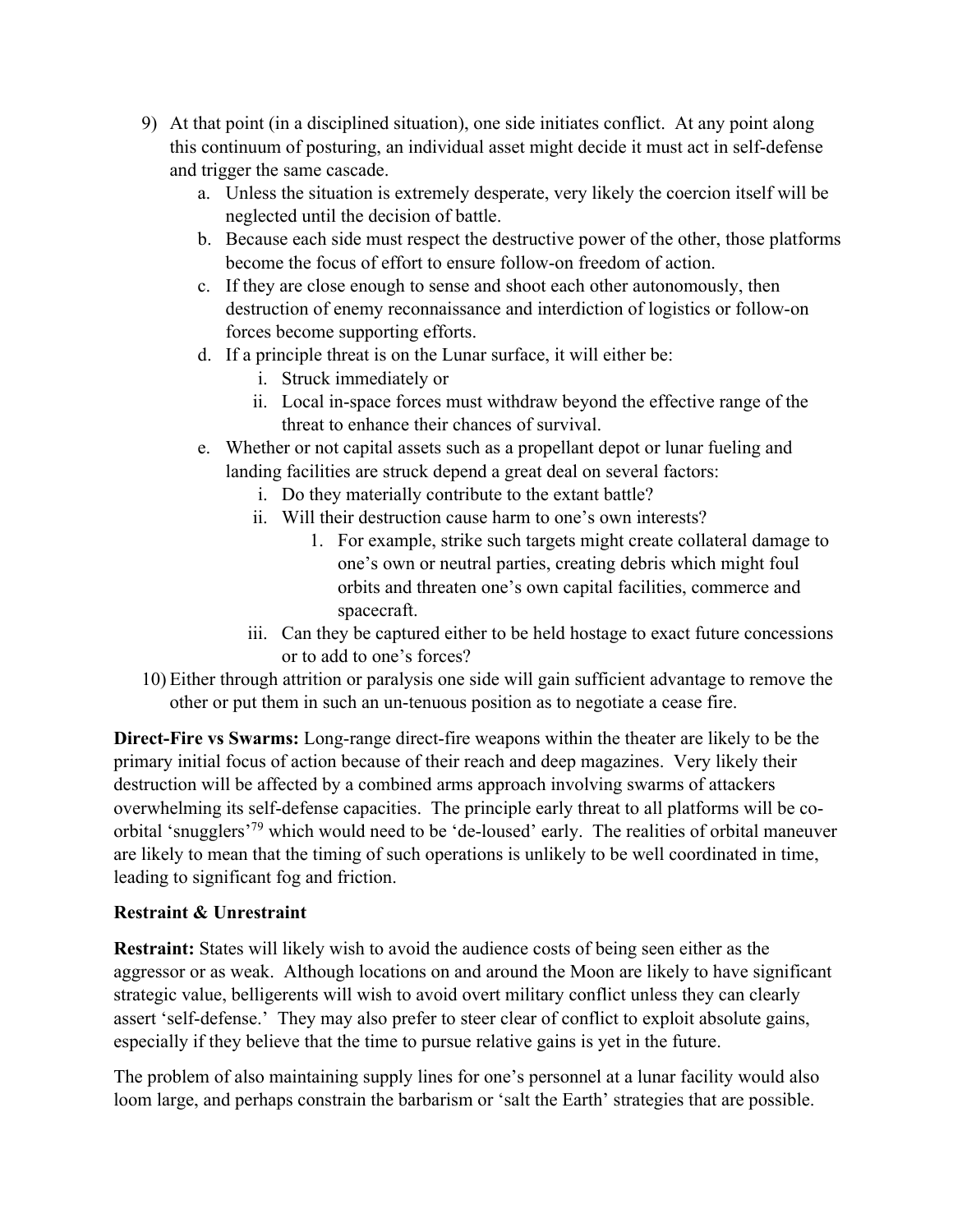**Unrestraint:** The lure of a decisive victory creates an incentive for a broad scale offensive. If the configuration is such that a successful offensive could 'wipe the opponent' from the board, and leave the attacker in possession of the entire theater and sole actor capable of exploiting its wealth, this creates a strong economic motive for such an offensive.<sup>80</sup>

The considerations of restraint when one has isolated personnel would go away if they were eliminated, and could result in an escalation to reprisal or fouling of the local environment through area-weapons and/or large amounts of space debris.

#### **Dialectic Response**

Several outcomes are possible which would condition the system for future geo-political conflict:

**Coercer Achieves Small Wins:** If the coercer's succeeds and are appeased, this conditions them to seek further appeasement. Success conditions them to engage in 'salami-slicing' - successive coercions which change the facts-on-the-ground in favor of the coercer. Such actions however will create resentments, setting the stage with tectonic forces for the next confrontation.<sup>81</sup> Crisis or limited war are 'teachable moments' where the coercer learns and is conditioned to seek or avoid future coercion.

**Coercer Achieves Big Wins:** If the coercer wins in a wider war, it is now likely to exclude its adversary from its closed economic empire, or to extract such concessions as to only allow it the weakest of interactions.<sup>82</sup>

**Restrained Responder Wins:** If the winning power had up until the battle been restrained in its weaponization and expression of military spacepower, it is likely to see such unpreparedness as unacceptable. Convinced that the adversary has a demonstrated character as an aggressor, and the taboo of space warfare having been broken, the winning power, previously restrained, is likely to make an attempt at all-out space supremacy (go 'full Dolman') -- attempting to establish and maintain military dominance and overwhelming presence generally, or at least in the vicinity of the Moon.

#### **Implications**

The significant divergence between the conservative and expansionist scenarios suggest that the United States might be preparing, planning and equipping for the wrong war, or at least not the full spectrum of possible wars. This could leave the United States, its allies and their respective businesses open for coercion. Preparation for the full spectrum of space crisis and conflict requires early attention to military doctrine, concept design, force structure design, and international governance including arms control and the law of armed conflict, as well as for legislation and policy.

Military Doctrine: Military doctrine must anticipate that United States geo-strategic interests will likely encompass economic activities in deep space, and develop concepts for peacetime strategic offensives to maintain positions of advantage.

Concept Design: Conceptual design of military campaigns and crisis planning need to anticipate the full range of scenarios to include the distant defense of geo-strategic economic, symbolic,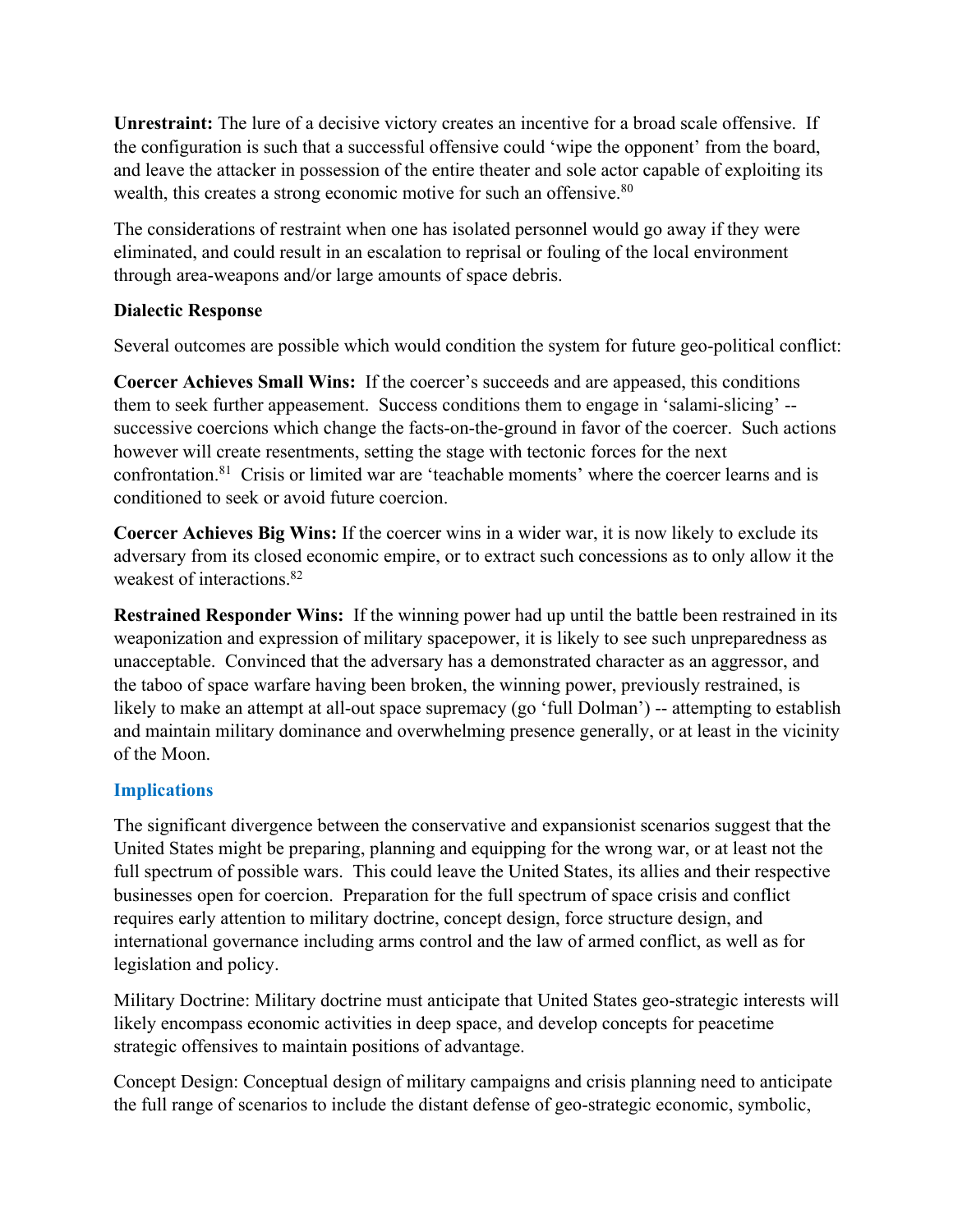positional and citizen interests, and consider how such counter-coercion and defense would take place.

Force Structure Design: Military space vehicles capable of defending U.S. interests in the vicinity of the Moon differ in important ways from satellites designed to support terrestrial forces. Design of a 2030-2040 force structure requires attention to the unique navigational, maneuver, logistics, and power projection needs for such vehicles to be effective.

## **International governance including arms control and the law of armed conflict:**

Consideration and anticipation of conflict may enable the community of nations to arrive at consensus on certain conflicts or types of conflict they mutually wish to avoid. As a clearer picture can be painted of harm to be avoided, there may be opportunities to avoid certain conflicts through bilateral or multi-lateral agreements which:

- reduce ambiguity regarding claims and provide forums to adjudicate would-be conflicts;
- make certain acts or weapons illegal;
- agree to limit the type and number of weapons which could endanger broader interests.

Prospects for restraint may be more likely if there is an early conditioning shock which generates sufficient horror and offers few benefits. Such shocks might include:

- a limited ASAT exchange between states;
- a rogue state or actor attempting to hold the world hostage or exact costs through a disproportionate or terror weapons such as:
	- o Electro-magnetic Pulse (EMP),
	- o High Altitude Nuclear Detonation (HAND), or
	- o deliberate collision.

**Legislation and Policy:** Because the conservative view is so firmly established in the U.S. Department of Defense, there is a significant possibility that left to its own devices, it will be underprepared for expansionist scenarios. This suggests a role for civilian leadership to ensure the U.S. DoD is prepared through legislation and policy to specify roles and missions to protect space commerce, to specify plans, and to specify the Area of Responsibility (AOR) as encompassing the entirety of the Cis-Lunar theater.

#### **Conclusion**

In this essay, we have explored two visions for space warfare which might manifest in the 2030- 2040 timeframe. The conservative view postulated scenarios where war begins over Earthbound geostrategic interests but extends into space to maintain advantage for the terrestrial warfighter. The expansionist scenarios anticipate that nations may have reason to fight over geostrategic interests' resident in space -- and over Lunar commerce in particular. Circa 2030 (and perhaps even sooner), as the economic development activities in deep space establish geostrategic interests on other planetary bodies (starting with the Moon), the possibility for the expansionist view of crisis and conflict becomes more likely. While some may wish to dismiss the expansionist view, they should consider that even at the time of writing, 10-20 years in advance of the scenarios, a number of nations are already sending landers to the Moon (United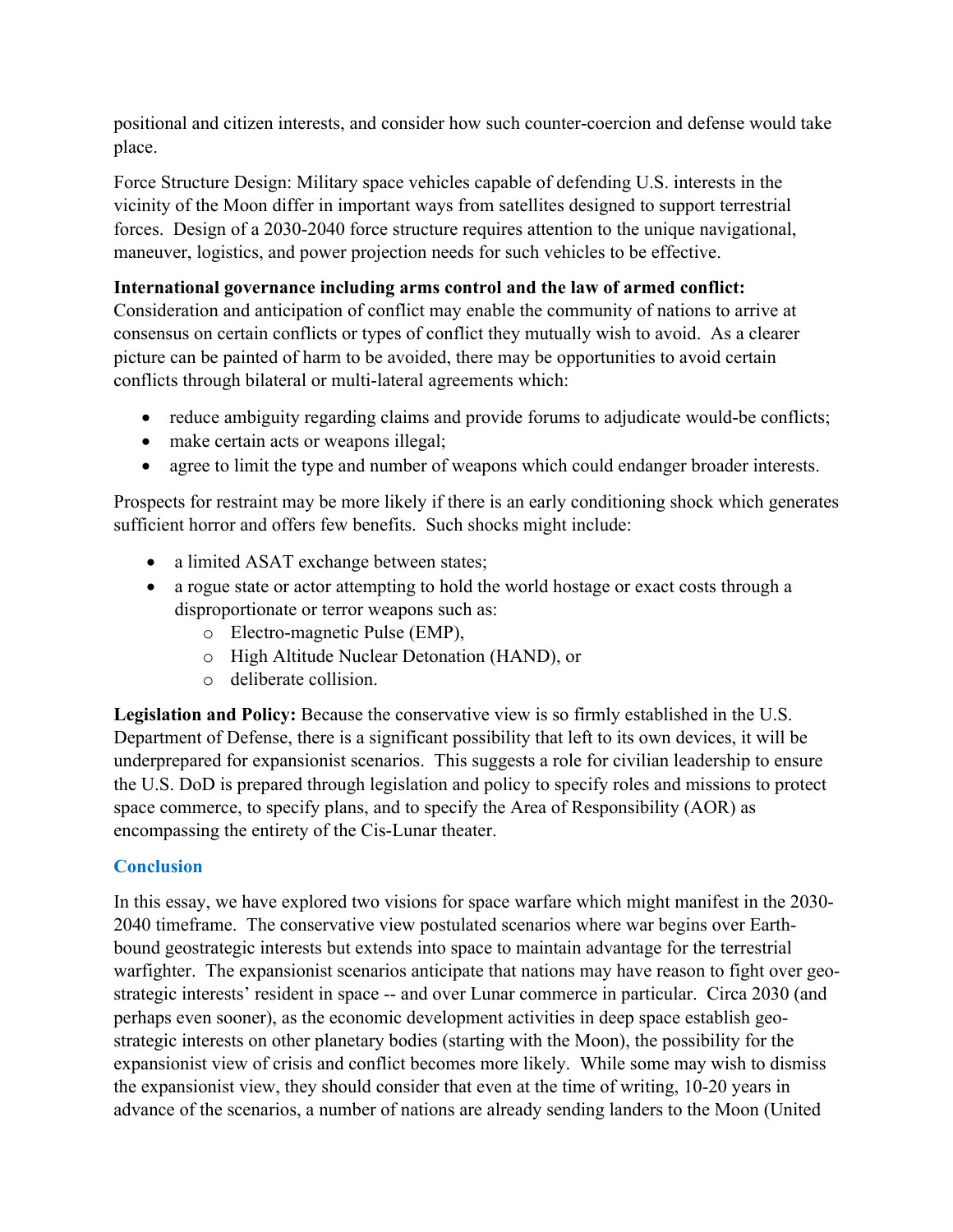States, China, India, Russia, Japan) as precursors to economic development. Being prepared for the full spectrum of space crisis and conflict requires early attention to military doctrine, concept design, force structure design, and international governance including arms control and the law of armed conflict, as well as for legislation and policy.

#### **APPENDIX**

This appendix explores in greater detail the factors which condition the specific shape of space conflict.

#### **Why Consider Space Warfare?**

Since the 2007 Chinese ASAT test, $83$  there has been significant public interest in threats to space systems. With the formation of China's People's Liberation Army Strategic Support Force, <sup>84</sup> the subsequent formation of a USSPACECOM $85$  and U.S. Space Force $86$  and corresponding assertion by the U.S. that its adversaries had transformed space into a warfighting domain, there is broad interest regarding what a 'space war' might look like.

The essay is of course a speculative work. In it I have attempted to explore the trends and causal pressures which might shape conflict in space. I have no crystal ball. None of us can know the future—tremendous surprises have occurred in a span of two decades. Moreover, *at times the role of speculation is sometimes not to predict but to prevent*, because foresight offers early feedback loop to shape present choices. The value of foresight work is to anticipate the range of possible futures to reduce surprise to enable early recognition and adaptation.

#### **Literature Review**

The conservative view and expansionist view are roughly equivalent to two main school.

Although there is a diversity of spacepower theory and taxonomies by which to divide them, for the purposes of this paper, the conservative view of spacepower and the expansionist view of spacepower are roughly equivalent to the main divergence in current spacepower thought, between the 'brown water thinkers' and the 'blue water' thinkers, <sup>87</sup> each of which emphasize different theaters of competition and conflict.

**'Brown Water' Schools of Spacepower:** On the one side are the 'brown water' thinkers, who see the primary analogy as continental seapower. Particularly coherent are Brad Townsend<sup>88</sup> and Bleddyn E. Bowen<sup>89</sup> who have explored space warfare within Earth orbital space where Earthbased counter-space is a dominant influence. They focus principally on how military spacepower supports terrestrial conflict. Paul Szymanski<sup>90</sup> also appears to fall primarily in this camp, as does John Klein.<sup>91</sup>

**'Blue Water' Schools of Spacepower:** On the other side are the 'blue water'92 thinkers who have advanced theories of how the space domain itself can be used in the contest for political primacy, using the analogy of the deep blue oceans which carry trade. These thinkers include Carl Everett Dolman,<sup>93</sup> Simon "Pete" Worden & John Shaw,<sup>94</sup> Brent Ziarnick,<sup>95</sup> Chris Stone,<sup>96</sup> and Joshua Carlson.97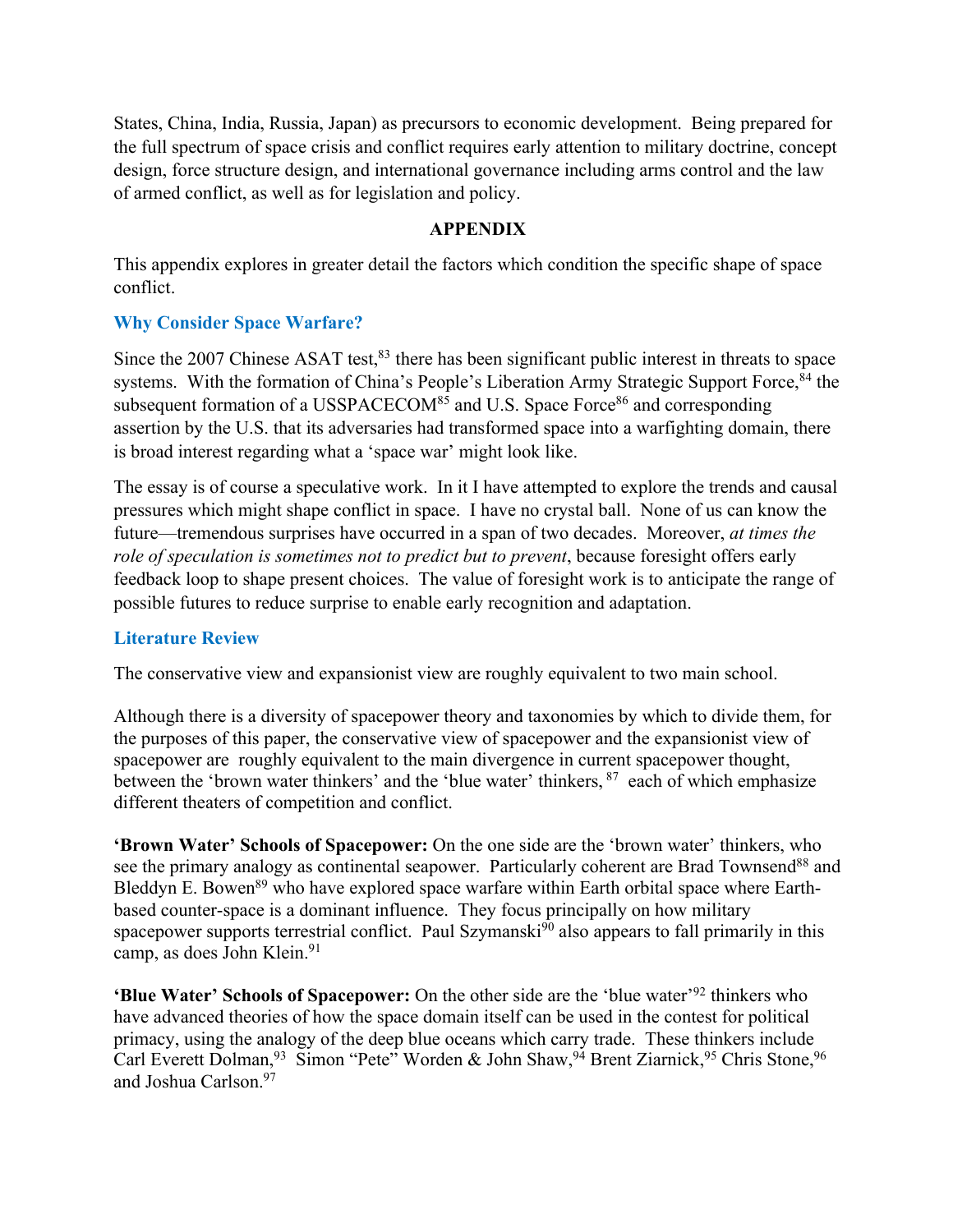**Avoiding those conflicts:** While not a school of military spacepower per se, a third school of thinkers spend their energies attempting to avoid conflict. These are the arms controllers. They are less concerned with the conduct of space war but rather develop thinking on the inherent danger of space conflict to terrestrial equities, and are associated with arms control or environmental security. These include, Joan Johnson-Freese,<sup>98</sup> Clay Moltz,<sup>99</sup> and Dan Deudney.<sup>100</sup> A key difference between arms controllers and other schools is their certainty that a space conflict would generate negative gains for all parties. They are also optimistic that rational actors can create binding regimes in advance of both crisis and capability.

In contrast, the other two schools of thought question the certainty of absolute losses (holding out positive outcomes for one side either in warfare or coercion), and assert the irrationality of restraint, saying "nobody does arms control with somebody who doesn't have the arms."<sup>101</sup>

## **Visions of Space Warfare**

I am not alone in imagining space conflict. The reader can find other imaginative scenarios for conflict or space warfare treated in non-fiction, including Worden & Shaw's *Whither Space Power*, <sup>102</sup> Fred Kennedy's "A failure of vision," <sup>103</sup> Charlie Dunlap's "How we lost the high tech war of 2007,"104 George Freedman's *The Next 100 Years,*105 Andrew Krepinevich's *7 Deadly Scenarios,*<sup>106</sup> Tangredi's *All Possible Wars*<sup>107</sup> *and Organization for Economic Cooperation and Development (OECD)'s Geopolitical Developments and the Future Of The Space Sector.108* While aimed principally at applying a geopolitical determinist theory to space, Dan Deudney's Dark Skies<sup>109</sup> provides a thoughtful examination of a number of space conflict scenarios.

Fiction written specifically to offer strategic insight has also examined space warfare, including Peter Singer's *Ghost Fleet*<sup>110</sup>, and William Scott's *Space Wars*,<sup>111</sup> and *Counter Space*.<sup>112</sup> The most comprehensive and imaginative treatment of space warfare would be found in the corpus of science fiction literature. Such a survey of space warfare as depicted in science fiction is beyond the scope of this work, but is something which would be an instructive undertaking by organizations concerned with space warfare.

#### **What is known about space weapons development?**

Space Weapons of great variety were explored in the Cold War, especially during the Strategic Defense Initiative (SDI) time period,<sup>113</sup> after which, in the 'unipolar moment'<sup>114</sup> strategic thinking about space weapons atrophied, and the United States treated space as a sanctuary. However, it became clear to the world that U.S. conventional military power was heavily reliant on space. States whose vision of the global order diverged from the U.S. -- most notably China and Russia – perceived that space constituted an unprotected rear area for the U.S., and began to develop anti-satellite weapons. A number of public threat assessments have described both the general state of affairs<sup>115</sup> as well as specific adversarial threats.<sup>116</sup> They detail broad lines of anti-satellite and counter-space efforts known to be explored by adversaries of the United States including threats electronic warfare (EW) such as jamming, ground-launched KE-ASATS (even able to reach GEO), directed energy weapons such as high-power lasers, cyber-attacks, and ground-launched high-altitude nuclear detonations (HAND), as well as orbital threats including radio frequency jammers, kinetic kill vehicles (KKVs), chemical sprayers, robotic mechanisms,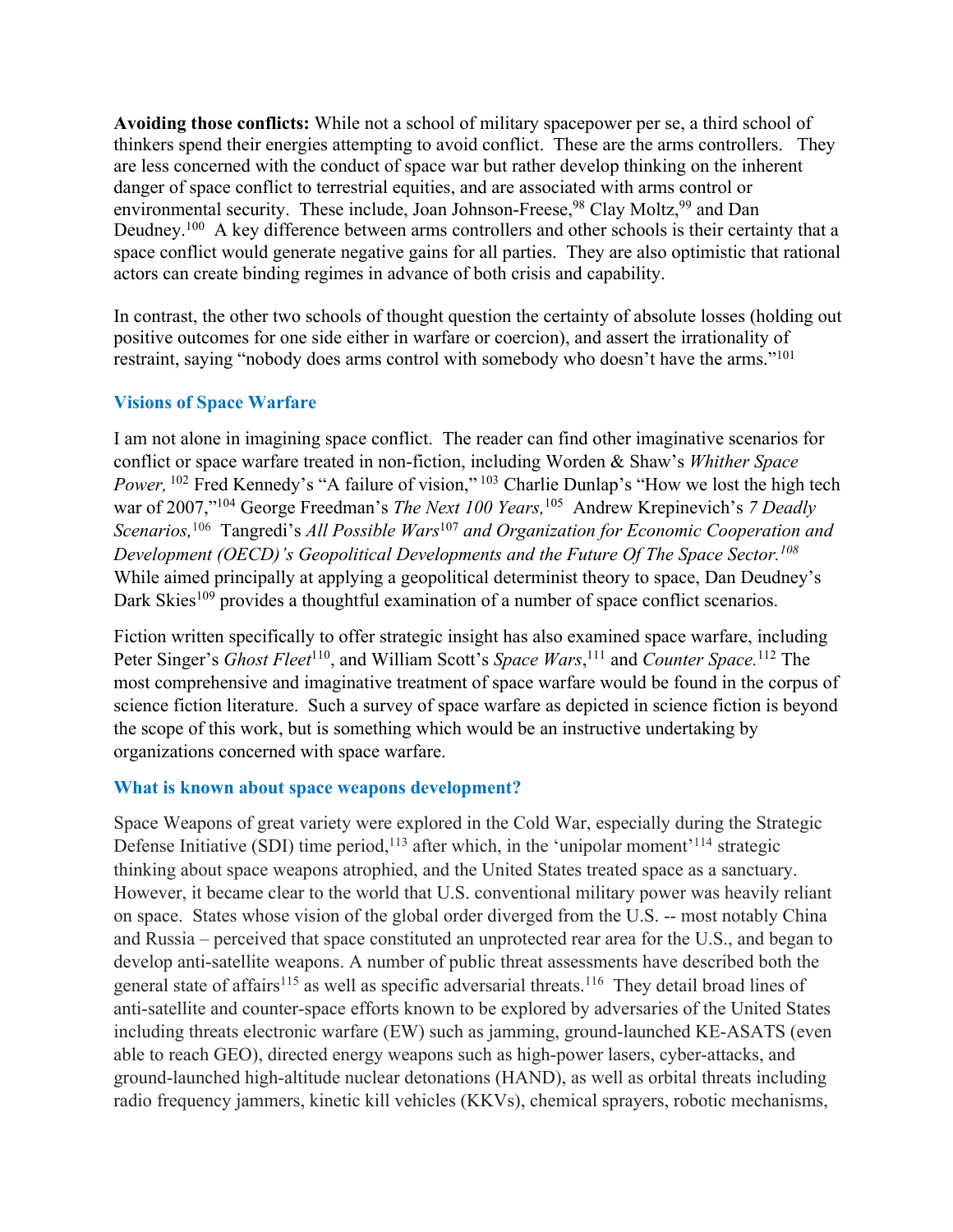high power microwaves (HPM), and Lasers.<sup>117</sup> Moreover, many lines of counter-space effort may be concealed or justified under dual-use purposes, such as Active [Space] Debris Remediation (ADR), Satellite Servicing, or experiments to develop new space services. It can be expected that these lines of effort will create a cascade of counters and security dilemmas checked primarily by limited resources and competing problems.

# **Key drivers of change**

While I attempted to provide an outline of the basic logic of space warfare, there are a range of complexities which will give it shape. Below are trends I judge to have significant impacts on military space competition and conflict.

**Increasing Nationalism.** Nationalism is likely to be the single most significant factor accelerating military space capabilities. Since the beginnings of the first Space Race,  $^{118}$  space has been the most public of arenas to showcase national strength, pride and vigor to internal and external audiences. Like a bird's plumage, it is a proxy for the strength and status of a nation. With the current trend in de-globalization,<sup>119</sup> return of great power competition,<sup>120</sup> nations are likely to measure each other based upon their relative positions in space. Lack of agreement over relative strength might create incentives for conflict.<sup>121</sup>

**Increasing Militarism.** With the rise of nationalism comes the desire to showcase relative strength, and to be able to respond to threats to interest or slights to status with posture, saberrattling or decisive action. That in turn leads to incentives to arms race.

**Increasing Environmental Concerns**. There is an ongoing attempt to frame space issues as environmental concerns,<sup>122</sup> and to limit economic development<sup>123</sup> or weaponization based upon concerns for the space environment.<sup>124</sup> Significant events such as debris-causing tests<sup>125</sup> or collisions<sup>126</sup> might create disincentives for certain types of space warfare.

**Increasing Volume of Activity.** Two revolutions – low-cost reusable commercial launch and proliferation of large-production-run space hardware – provide the possibility of much larger scales of space activity, and new commercial locations and markets.<sup>127</sup> Larger scale of activity means much more frequent access to space<sup>128</sup> and within-space by logistical vehicles which in turn enable still larger markets.

**Expansion of Information Services.** Expanding global demand for bandwidth and computation will seek solutions anywhere it can sustain growth. One possibility is that this will drive new global utilities. Most likely are expansions of already extant capabilities: daily commercial Earth imaging,<sup>129</sup> commercial synthetic aperture radar,<sup>130</sup> and commercial radio-frequency signal tracking.<sup>131</sup> Next likely is the extension of space services to un-modified cell phones,  $132$  and broad-band space-based internet.<sup>133</sup> We could also expect space-based full motion video, realtime space-based radar for traffic control for air, land and sea. It might also prove advantageous to host data-centers and computation centers in space.<sup>134</sup>

**Increased Perceived Value of Space Resources.** A key unknown is the speed at which space resources (lunar and asteroid mining) become important to national economies. Of note, space resources do not need to actually be productive to influence strategic behavior—the mere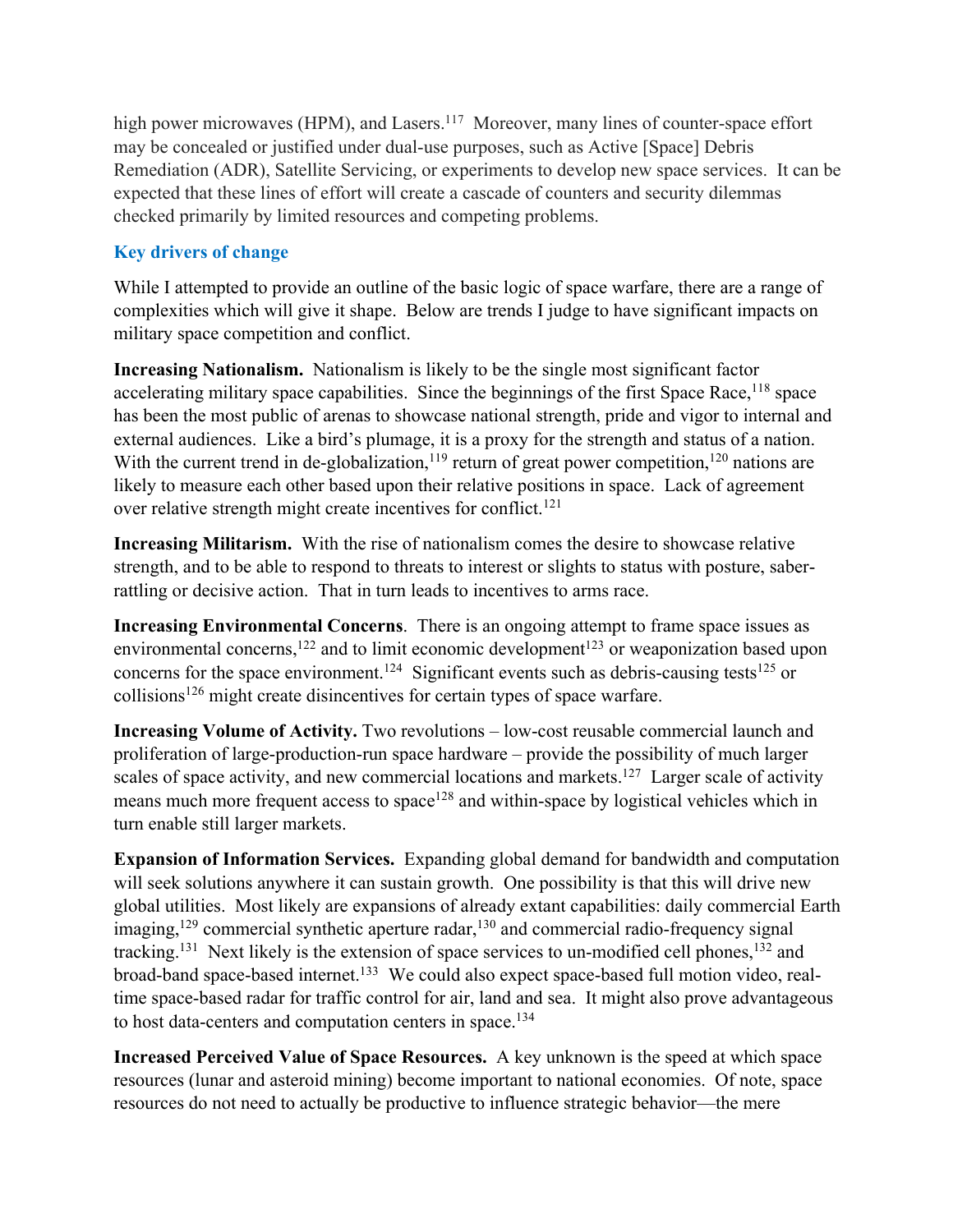perception that they will be important is enough to initiate a logic of moves and counter-moves to secure or deny advantage.<sup>135</sup>

**Increased Space Access.** The scope and scale of conflict depend greatly on the cost and reach of space access. Lower launch costs enable greater scale of activity<sup>136</sup>—higher launch tempos, more assets on orbit or on planetary bodies. Lower cost in-space transportation allows greater mobility, logistics, force extension and spatial extension of economic activity. The current trend suggests a lowering in the cost of space access to enable greater levels of economic and military activity.

# **Key variables**

In general, we can be confident that all of the above variables are increasing, the scale of change matters for the world we can expect in 1-2 decades. The range of such variables is discussed below.

**Domain Ideology:** A key variable is the understanding among the would-be belligerents about the place of space and the aims and limits of space warfare, as well as their differences. Different visions of space warfare and its ends drive different investment and posture strategies. Prescriptions for brown-water and blue-water acquisitions, organization, force structure, force posture, force employment and training diverge.

**Economic importance of space:** Space is already important and integral to the U.S. and global economy, but the space sector itself is about \$400B,<sup>137</sup> or less than half a percent of global GDP. At present, there is an expectation of an expanding cislunar econosphere<sup>138</sup> with a value in this time epoch to be between  $$1Trillion (T)<sup>139</sup>$  and  $$10T<sup>140</sup>$  The economic importance of space might continue to rest (as it does today) on space information services. Alternately, one to two decades is enough to see the emergence of markets for space-based power<sup>141</sup> and space-based resources,142 each undergoing rapid growth.

**Technological Progress in Access:** NASA estimates that commercial launch lowered the cost of access by a factor of 20 versus (vs) the space shuttle (\$54,500/kg vs \$2,720/kg Falcon 9).<sup>143</sup> Falcon 9 recently demonstrated the feasibility of human-rated commercial launch. Falcon Heavy is now \$1411 per kilogram<sup>144</sup> (a factor of 38 better than the Space Shuttle). It is possible that launch costs could remain above \$1000/kg for this epoch. Some allege that \$1000/kg is already low enough to enable space-based solar power. SpaceX Starship, now in development, is expected to provide a combination of full reusability and 100MT+ payload. Estimates suggest it might reduce the cost from \$1000/kg to as low as \$10/kg to LEO, and perhaps \$30/kg to the lunar surface.<sup>145</sup> Previous estimates suggest that emplacing as little as 12MT on the lunar surface is sufficient to begin industrial 'bootstrapping' and an exponential increase in industrial activity.146

**Military Readiness:** There appears to be a general trend toward the militarization of space likely with some level of anti-satellite weaponization. Investments in military space readiness will be a function of ideology, threat, available budget and competing priorities. Either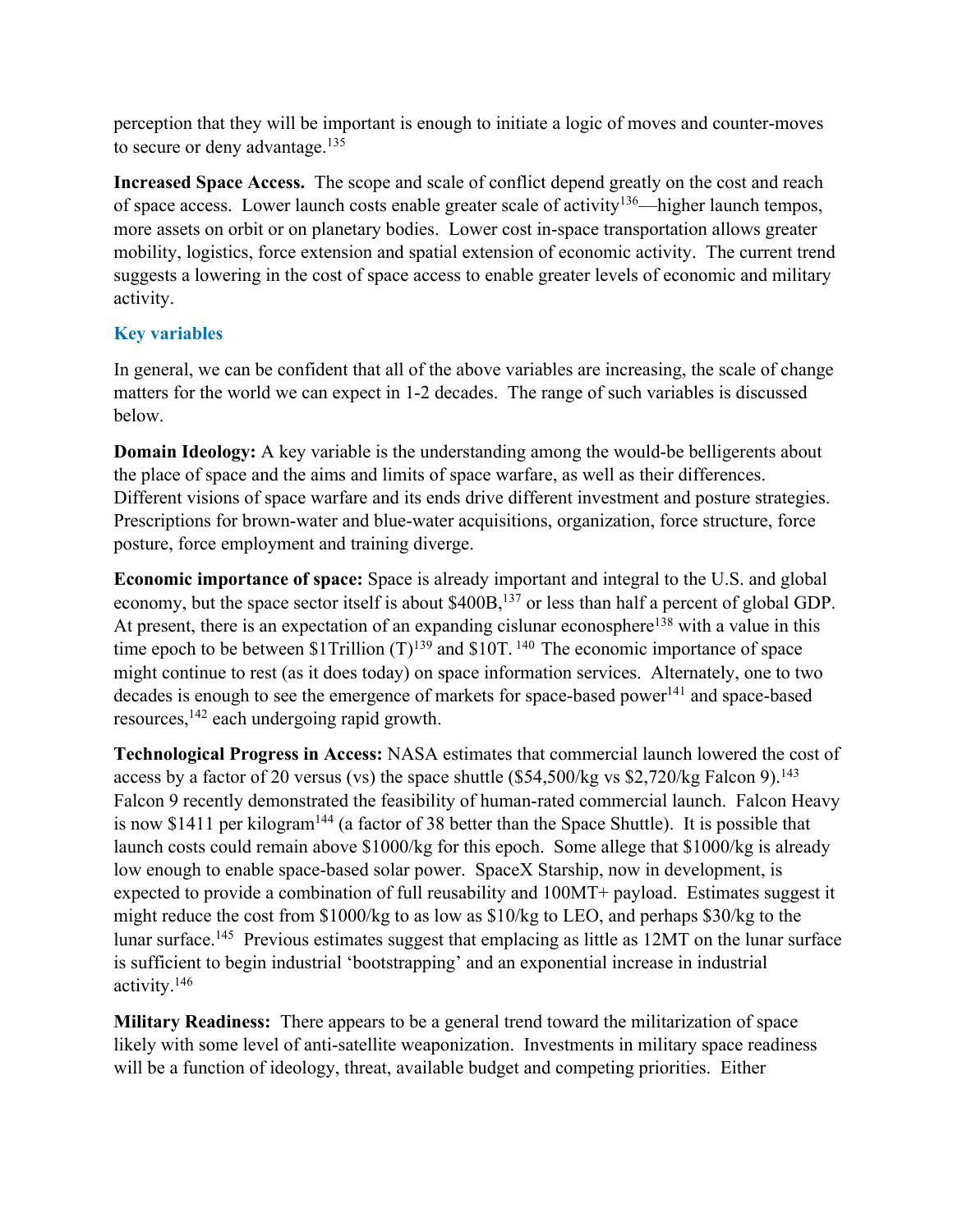belligerent might underprepare for the 'right' space war, or could miscalculate the actual theater and be prepared for the 'wrong' space war.

## **Implications for Great Power Competition: The Will to Prepare and Shape**

This paper has attempted to leave the reader with two distinct images of warfare. The first presumes that a space war is an extension of Earthly terrestrial geo-strategic concerns and extends to space to preserve overhead advantage. The second presumes that states have geostrategic concerns in the space domain itself which generate conflict. A strategist's or policy maker's assumptions about the reasons for war, the object of such a war, strongly affect one's planning, preparation and force structure. A focus on one to the exclusion of the other may result in incomplete preparation.

**Theory shapes Reality -- States will Prepare along Lines of Expectation.** The Thomas theorem states, "if men define situations as real, they are real in their consequences."147 Visions of astrostrategic competition and what is considered 'strategic' – even if it proves not to be - will shape state action. Visions of space warfare – even if it does not happen – will shape state action. The contours of competition are shaped by what is defined as inherently valuable within space, and what is defined as instrumentally valuable in space to secure, protect, defend, or attack. Almost all 'inherently valuable' objects are themselves instruments as part of broader means-ends chains. Today, satellites in LEO and GEO can be said to be inherently valuable because they provide valuable services economically and militarily on Earth. Space control assets are instrumentally valuable because they can secure or deny such value. If, on the other hand, one focuses on the ice deposits on the poles of the Moon and certain asteroids as inherently important resources -- and on the locations which enable their efficient exploitation (key landing locations, well-illuminated crater rims), the Earth-Moon Lagrange points – then you shape your strategy around accessing and securing these. In short, you end up with a very different military space architecture and set of military and commercial strategies.

**Astrostrategic Terrain:** The main new competition will be to enable or avoid coercive advantage in the astrostrategic terrain beyond GEO to enable freedom of action and acquiescence to one's will. This is a competitive posture game likely to escalate from simple presence to space information services, space domain awareness, dual-use logistics systems, self-defenses, and perhaps 'snugglers,' soft-mission-kill capabilities (jamming, dazzling) and even long-range direct-fire systems.

**Dynamics Incentivizing Competition**: Several additional factors seem likely to accelerate military competition in space. These include commercial actors militating for the 'flag to follow trade' and provide security services for them, as well as provocative action on their part to embroil their state in activities which create private benefit. Such provocative action could be self-help or the threat of self-help should they not receive government security services. A second is a classic security dilemma where the actions by one party to make itself more secure make other parties less secure. Efforts to deter the other by increasing the cost of intervention may just as easily result in greater military investments. A third is the lack of a clear military order in space which parties may seek to solve through investment or resolve through battle.<sup>148</sup>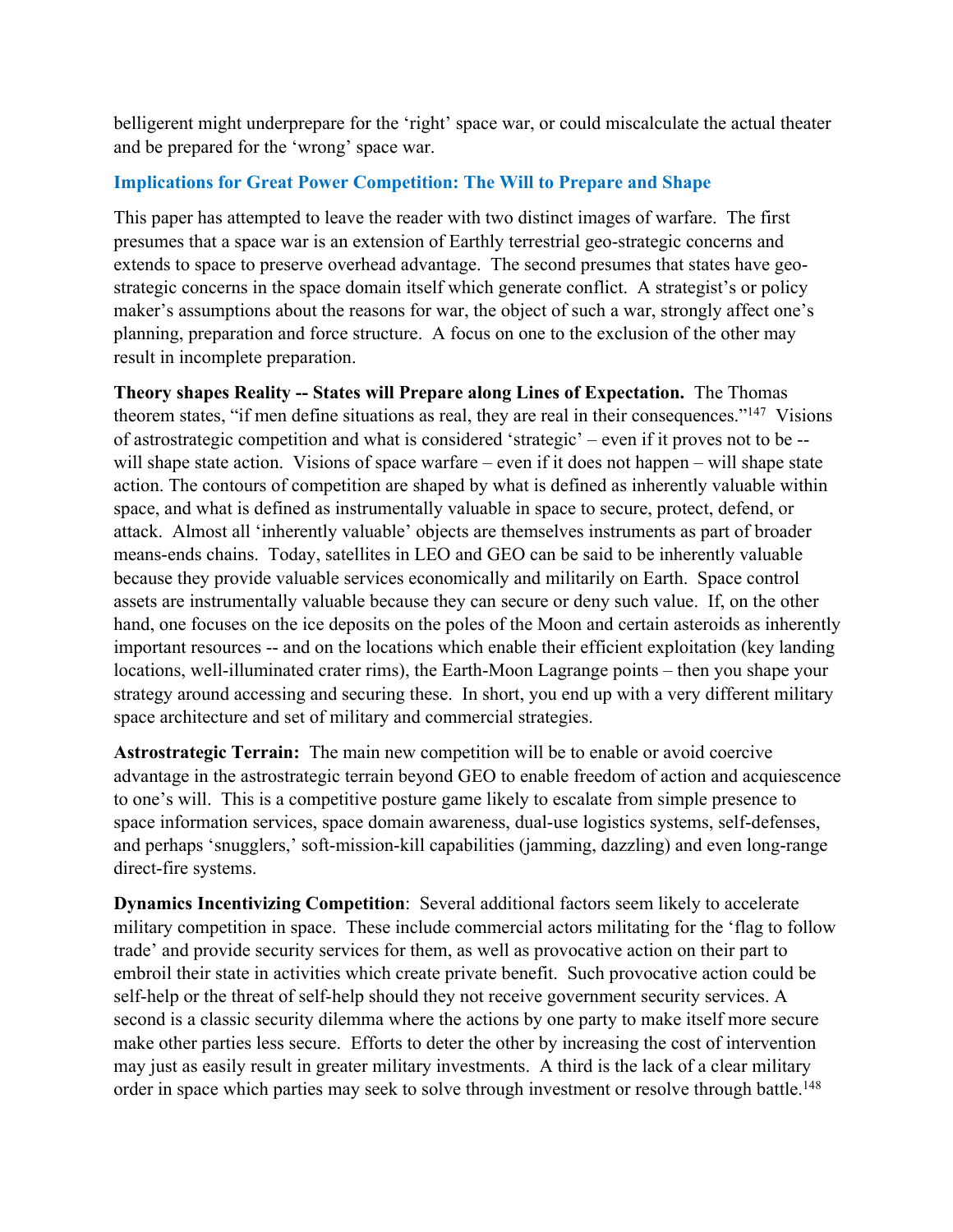A fourth incentive are audience costs for reputation or strength which transfer to other theaters where perceived pre-eminence and power affects bargaining and access to spoils. A special case of the above may concern public or treaty commitments to third parties (such as an allied nation) whose geo-economic or personnel might be the subject of coercion.

#### **Prospects for Arms control or Restraint in Arms Conflict**

Prospects for restraint appear more likely if there is an early conditioning shock which results in costs with few benefits, horror, or naturally conditions cooperation and good will. Examples of the former might include a limited ASAT exchange by spacefaring states (perhaps India-Pakistan or even India-China) which shocks the major powers, or an attempt by a rogue state, polity or lone actor to hold the world hostage through deliberate use of a collision, space debris or an Electro Magnetic Pulse (EMP) delivered by a High Altitude Nuclear Detonation (HAND) (perhaps by Iran or North Korea).149 A successfully negotiated crisis de-escalation is likely to result in a series of 'Détente'150 measures to live together and reduce provocations to conflict as well as agreements on 'dangerous practices at sea.' In all cases, such a direct encounter with a general war in space could reduce the appetite for competitive and escalation under the sentiment 'too rich for me!'

Arms control in expansionist scenarios may be more likely if both parties see themselves in a precarious position both logistically and with their domestic audience. This might encourage mutually respected safety zones and protocols for safe interaction. Early efforts to limit a cycle of retaliations could focus on deliberate exercises to provide emergency aid in distress, and as much precision and clarity on boundary lines and coordinate systems as is possible. Further, while dual-use infrastructure may impact warfare in both conservative and expansionist scenarios, at the extremes of logistical reach, very tiny influences may enable exclusion, and dual-use infrastructure may present strong concerns.<sup>151</sup> The inability to limit dual-use infrastructure because of its critical functions may force arms control to focus less on numerical limits and more on inspection, verification and multi-lateral controls.

<sup>1</sup> DISCLAIMER: *This is a speculative work by the author. The reader should not construe these speculations to represent positions or policy of the United States. While the author spent part of his career in the U.S. Department of Defense, his views diverge significantly from current DoD views on these matters.* 

<sup>2</sup> Steve Hirsch, "There is no 'War in Space'," *Air Force Magazine*, May 29, 2018, accessed June 30, 2020, https://www.airforcemag.com/article/there-is-no-war-in-space/

<sup>3</sup> Marcia Smith, "U.S. Space Command Reestablished After 17-Year Hiatus," *Space Policy Online*, August 29, 2019, accessed June 30, 2020, https://spacepolicyonline.com/news/u-s-space-command-reestablished-after-17-yearhiatus/

<sup>4</sup> John Klein, "Towards a Better U.S. Space Strategy: Addressing the Strategy Mismatch," *Strategy Bridge*, September 9, 2019 Accessed June 30, 2020, https://thestrategybridge.org/the-bridge/2019/9/9/towards-a-better-usspace-strategy-addressing-the-strategy-mismatch

<sup>&</sup>lt;sup>5</sup> Brian G. Chow, "Stalkers in Space: Defeating the Threat," *Strategic Studies Quarterly*, Summer 2017, accessed June 30, 2020, https://www.airuniversity.af.edu/Portals/10/SSQ/documents/Volume-11\_Issue-2/Chow.pdf

<sup>6</sup> Staff Writers, "US Project Thor would fire tungsten poles at targets from outer space," *Space Daily*, November 12, 2018, accessed June 30, 2020,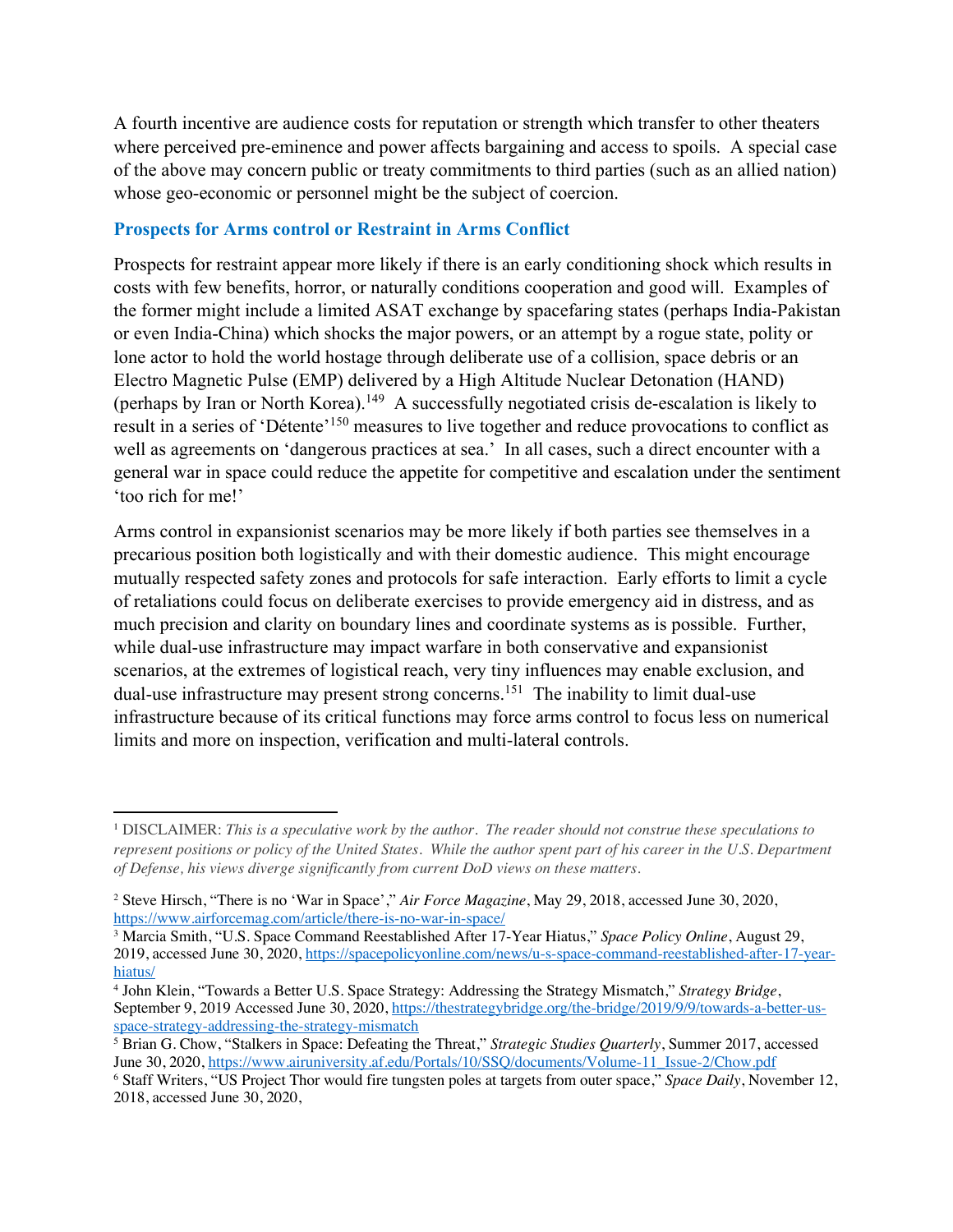https://www.spacedaily.com/reports/US\_Project\_Thor\_would\_fire\_tungsten\_poles\_at\_targets\_from\_outer\_space\_99 9.html ; Blake Stilwell, "These Air Force 'rods from god' could hit with the force of a nuclear weapon," *We are* 

*Mighty*, May 22, 2020, accessed June 30, 2020, https://www.wearethemighty.com/articles/these-air-force-rods-fromgod-could-hit-with-the-force-of-a-nuclear-weapon

<sup>7</sup> Casey Handmer, "The SpaceX Starship is a very big deal," *Casey Handmer Blog*, October 29, 2019, accessed June 28, 2020, https://caseyhandmer.wordpress.com/2019/10/29/the-spacex-starship-is-a-very-big-

deal/#:~:text=Starship%20is%20not%20just%20a,This%20is%20a%20big%20deal. ; Casey Handmer, "Starlink is a very big deal," *Casey Handmer Blog*, November 2, 2019, accessed June 28, 2020,

https://caseyhandmer.wordpress.com/2019/11/02/starlink-is-a-very-big-deal/

<sup>8</sup> Peter Garretson, "U.S needs a space sensor layer to protect against hypersonic missiles," *Washington Times*, June 22, 2020, accessed June 30, 2020, https://www.washingtontimes.com/news/2020/jun/22/us-needs-a-space-sensorlayer-to-protect-against-h/

<sup>9</sup> Brian G. Chow Space, "Nuclear vulnerability: In-orbit bodyguards would help protect NC3 satellites from attacks," *Space News*, April 1, 2019, June 30, 2020, https://spacenews.com/op-ed-nuclear-vulnerability-in-orbit-bodyguardswould-help-protect-nc3-satellites-from-attacks/

<sup>10</sup> Trevor English, "U.S. Space Force's First Offensive Weapon Is a Satellite Jammer: The Space Force is ready for battle," *Interesting Engineering*, April 22, 2020, accessed June 30, 2020, https://interestingengineering.com/usspace-forces-first-offensive-weapon-is-a-satellite-

jammer#:~:text=The%20new%20weapons%20system%20delivered,in%20a%20matter%20of%20minutes.

<sup>11</sup> Zak Doffman, "U.S. Military Satellites Likely Cyber Attacked By China Or Russia Or Both: Report," *Forbes*, July 5, 2019, accessed June 30, 2020, https://www.forbes.com/sites/zakdoffman/2019/07/05/u-s-military-satelliteslikely-cyber-attacked-by-china-or-russia-or-both-report/#4679ea02dd32 ; William Akoto, "Hackers could shut down satellites -- or turn them into weapons," *GCN*, February 12, 2020, July 30, 2020, https://gcn.com/articles/2020/02/12/hackers-satellites.aspx

<sup>12</sup> By Chelsea Gohd, "2 Russian satellites are stalking a US spysat in orbit. The Space Force is watching," *Space.com*, February 11, 2020, accessed June 30, 2020, https://www.space.com/russian-spacecraft-stalking-us-spysatellite-space-force.html

<sup>13</sup> As was the case with Cuban Missile Crisis.

<sup>14</sup> Martha Harbison, Emily Elert, Clay Dillow, "Infographic: Horses and Bayonets? Guns And Butter? Is our Navy really the smallest it's been since 1916? And what does that mean, anyway?," *Popular Science*, October 23, 2012, accessed June 28, 2020, https://www.popsci.com/technology/article/2012-10/horses-and-bayonets-guns-and-butter/  $15$  CONUS = The Continental United States

<sup>16</sup> "Timing," GPS.GOV, n.d., accessed June 28, 2020,

https://www.gps.gov/applications/timing/#:~:text=GPS%20receivers%20decode%20these%20signals,economic%20 activities%20around%20the%20world.

<sup>17</sup> "Space Based Space Surveillance," Mission Brochure, Boeing Company, URL: http://www.boeing.com/defensespace/space/satellite/MissionBook.pdf cited in: "SBSS (Space-Based Surveillance System)," EOPortal, n.d., accessed July 25, 2020, https://eoportal.org/web/eoportal/satellite-missions/content/-/article/sbss#foot37%29

<sup>18</sup> For an in-depth discussion of Cis-Lunar SDA, see Sean McClain, "Celestial Sentinels: A Framework For Cis-Lunar Space Domain Awareness In 2035," (masters thesis), Air University, March 2020, accessed June 30, 2020, https://www.linkedin.com/posts/namratagoswami\_celestial-sentinels-by-sean-mcclain-activity-6664614183398629376-K-IH

<sup>19</sup> Of note, all of these have some level of commercial availability.

<sup>20</sup> "Space Segment," GPS.gov, n.d., accessed August 11, 2020, https://www.gps.gov/systems/gps/space/#IIIF <sup>21</sup> Gps.gov, Other Global Navigation Satellite Systems (GNSS), n.d., accessed June 30, 2020,

https://www.gps.gov/systems/gnss/

<sup>22</sup> The U.S. Space Force defines SDA as the "identification, characterization and understanding of any factor, passive or active, associated with the space domain that could affect space operations and thereby impact the security, safety, economy or environment of our nation" per Sandra Erwin, "Air Force: SSA is no more; it's 'Space Domain Awareness'," *Space News*, November 14, 2019, accessed June 30, 2020, https://spacenews.com/air-forcessa-is-no-more-its-space-domain-awareness/

 $23$  It is almost always the case that you have more targets than you have munitions, though it is also common for states to underfund munitions:

Aaron Mehta, "The US is running out of bombs — and it may soon struggle to make more," *Defense News*, May 22, 2018, June 30, 2020, https://www.defensenews.com/pentagon/2018/05/22/the-us-is-running-out-of-bombs-and-itmay-soon-struggle-to-make-more/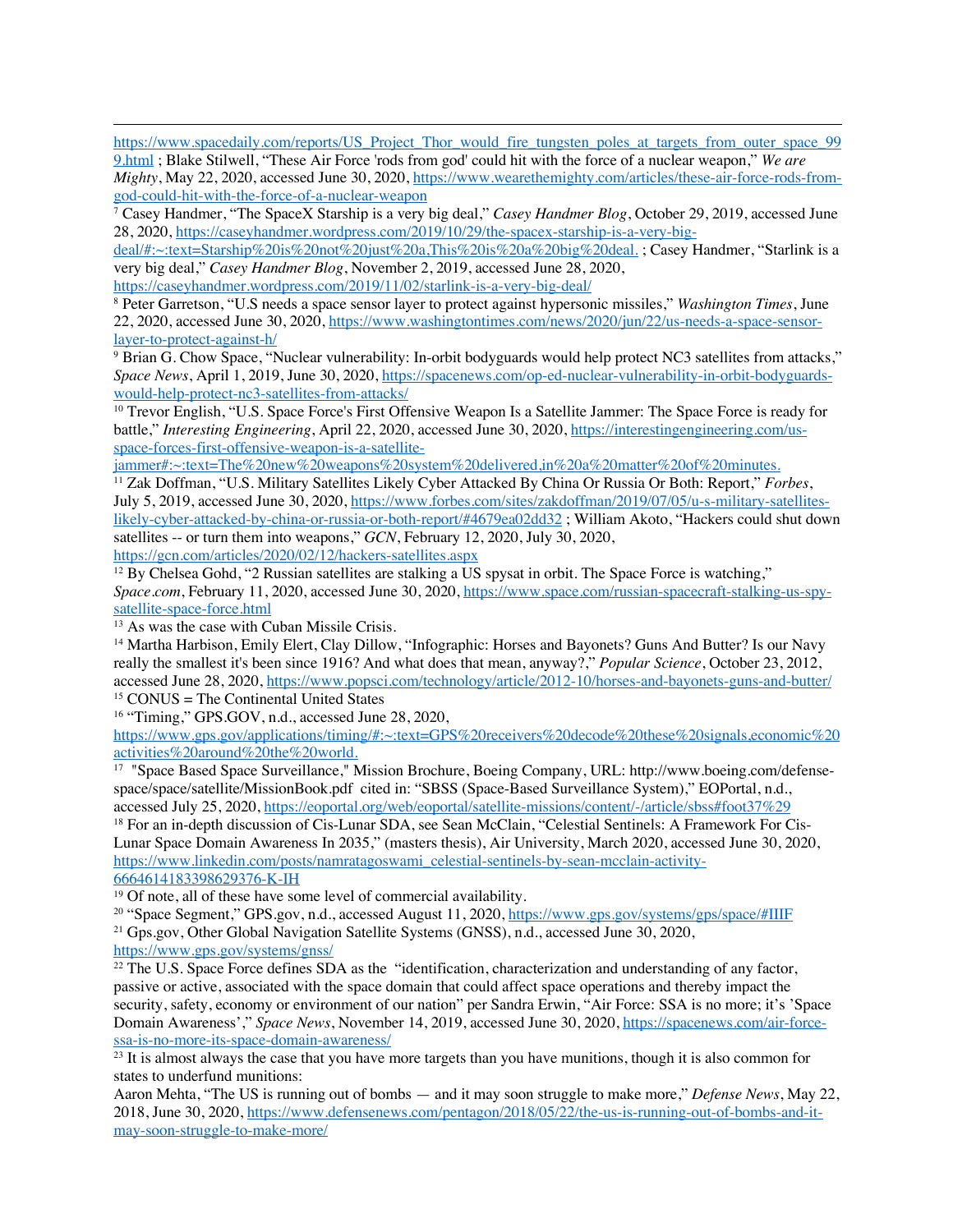<sup>24</sup> See Encyclopedia Britannica, "Counterforce doctrine: nuclear strategy," n.d., accessed June 29, 2020, https://www.britannica.com/topic/counterforce-doctrine

<sup>27</sup> See official definition and discussion of Space Control: Department of Defense, *Joint Publication 3-14 Space Operations*, April 10, 2018, accessed June 30, 2020,

https://www.jcs.mil/Portals/36/Documents/Doctrine/pubs/jp3\_14.pdf

<sup>28</sup> Barry Watts, *The Maturing Revolution in Military Affairs*, June 2, 2011, accessed June 30, 2020, https://csbaonline.org/uploads/documents/2011.06.02-Maturing-Revolution-In-Military-Affairs1.pdf

<sup>29</sup> Bill Gertz "China may deploy anti-satellite laser weapons next year able to destroy U.S. military satellites," *Washington Free Beacon*, February 18, 2019, https://www.militaryaerospace.com/trusted-

computing/article/16711585/china-may-deploy-antisatellite-laser-weapons-next-year-able-to-destroy-us-militarysatellites "Russia Lasers," *Global Security*, n.d., accessed July 1, 2020,

https://www.globalsecurity.org/space/world/russia/lasers.htm; Bart Hendrickx, "Peresvet: a Russian mobile laser system to dazzle enemy satellites," *The Space Review*, June 15, 2020, accessed July 1, 2020,

https://www.thespacereview.com/article/3967/1;<br><sup>30</sup> U.S. Space Command Public Affairs, "Russia tests direct-ascent anti-satellite missile," April 15, 2020, accessed July 1, 2020, https://www.spacecom.mil/MEDIA/NEWS-ARTICLES/Article/2151611/russia-tests-direct-ascentanti-satellite-missile/; Doug Messier, "DIA: China Has Ground-based ASAT Missile, Likely Working on Laser Weapon," *Parabolic Arc*, February 18, 2019, accessed July 1, 2020, http://www.parabolicarc.com/2019/02/18/dia-

china-groundbased-asat-missile-working-laser-weapon/ ; Jeff Foust, "India tests anti-satellite weapon," *Space News*,

<sup>31</sup> For an excellent discussion of the likely violation of neutrals in space war, see Bleddyn E. Bowen, *War in Space: Strategy, Spacepower and Geopolitics*,

<sup>32</sup> See Encyclopedia Britannica, "Single Integrated Operational Plan: United States warfighting plan," n.d., accessed June 29, 2020, https://www.britannica.com/topic/Single-Integrated-Operational-Plan

<sup>33</sup> Staff Writers, "US Project Thor would fire tungsten poles at targets from outer space," *Space Daily*, November 12, 2018, accessed June 30, 2020,

https://www.spacedaily.com/reports/US\_Project\_Thor\_would\_fire\_tungsten\_poles\_at\_targets\_from\_outer\_space\_99 9.html ; Blake Stilwell, "These Air Force 'rods from god' could hit with the force of a nuclear weapon," *We are Mighty*, May 22, 2020, accessed June 30, 2020, https://www.wearethemighty.com/articles/these-air-force-rods-fromgod-could-hit-with-the-force-of-a-nuclear-weapon

<sup>34</sup> Editors, "Cuban Missile Crisis," *History.com*, January 4, 2010, accessed June 29, 2020, https://www.history.com/topics/cold-war/cuban-missile-crisis

<sup>35</sup> In fact some authors think the US should deliberately disaggregate its NC3 from other systems: From Sanctuary to Battlefield: Elbridge Colby, *A Framework for a U.S. Defense and Deterrence Strategy for Space*, CNAS January 27, 2016, accessed June 30, 2020, https://s3.amazonaws.com/files.cnas.org/documents/CNAS-Space-Report 16107.pdf?mtime=20160906081938

<sup>36</sup> Brian G. Chow, "Nuclear vulnerability: In-orbit bodyguards would help protect NC3 satellites from attacks," *Space News*, April 1, 2019, accessed June 30, 2020, https://spacenews.com/op-ed-nuclear-vulnerability-in-orbitbodyguards-would-help-protect-nc3-satellites-from-attacks/

<sup>37</sup> David Stuckenberg and Peter Garretson, "Updating the Laws of War for the 21st Century: Time to Reconsider, and Ban, Modern Nation-Killing Acts," The Mitchell Institute, April 2, 2019, accessed July 1, 2020, https://www.mitchellaerospacepower.org/single-post/2019/04/02/Updating-the-Laws-of-War-for-the-21st-Century-Time-to-Reconsider-and-Ban-Modern-Nation-Killing-Acts

<sup>38</sup> In the wake of a significant increase in debris, incentives might exist to create a new regime:

Peter Garretson, Alfred B. Anzaldúa, and Hoyt Davidson, "Catalyzing space debris removal, salvage, and use Maritime lessons and a proposal for a space salvage entity and pollution credit system," *The Space Review*, December 9, 2019, accessed July 1, 2020, https://www.thespacereview.com/article/3847/1

<sup>39</sup> C. Priyant and Mark Surekha Kamath, "Review of Active Space Debris Removal Methods," *Space Policy* Volume 47, February 2019, Pages 194-206.

<sup>40</sup> This is a reference to the prescriptions of Dr. Everett Dolman in *Astropolitik* to command space, and seek a position of hegemony by controlling access to space.

<sup>25</sup> This phrase appears to have been coined by Bleddyn E. Bowen, *War in Space: Strategy, Spacepower and Geopolitics*, (Edinburgh: Edinburgh University Press, 2020), p. 124

<sup>26</sup> Brian Weeden, "The End of Sanctuary in Space," *War is Boring*, January 7, 2015, accessed June 29, 2020, https://medium.com/war-is-boring/the-end-of-sanctuary-in-space-2d58fba741a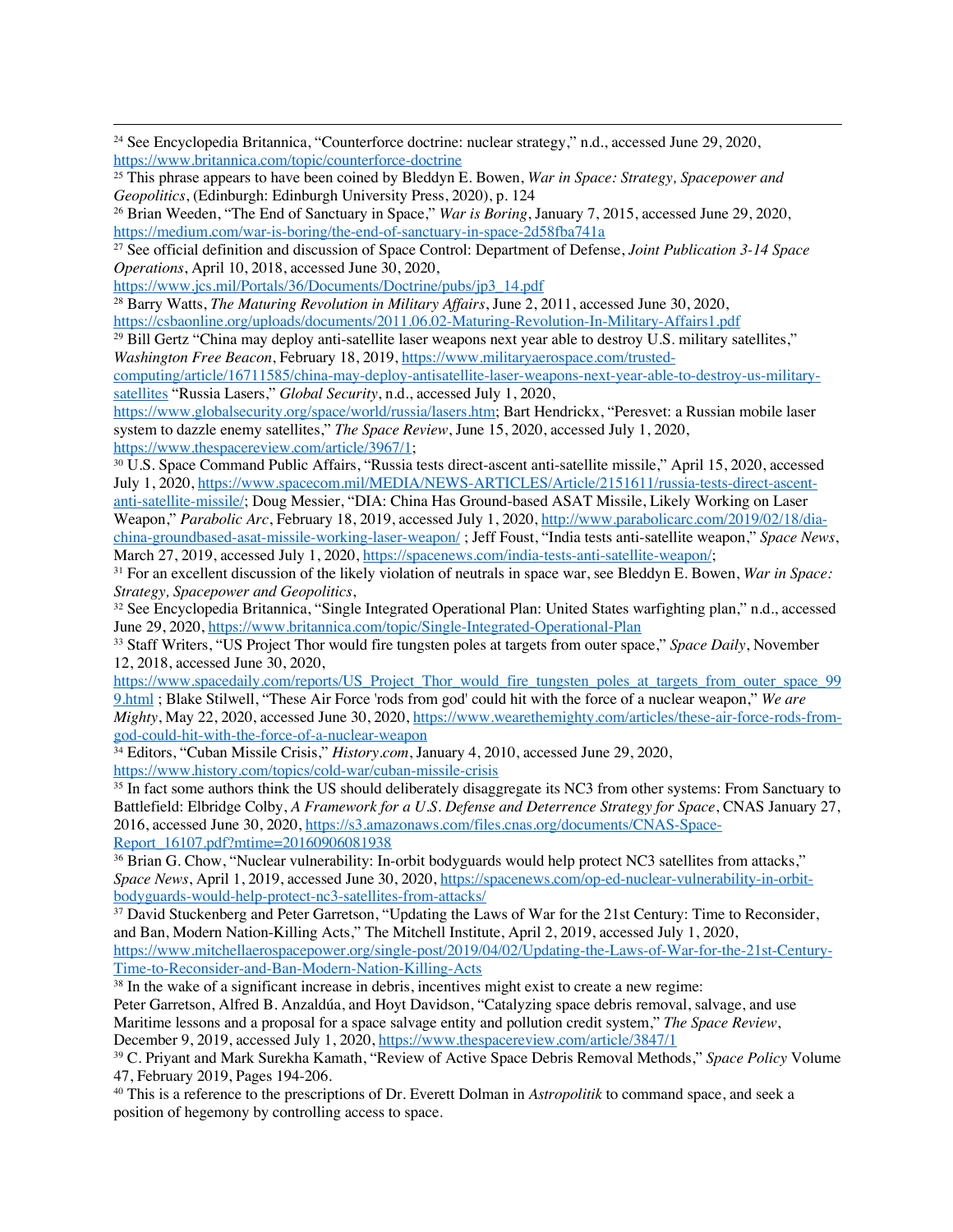<sup>41</sup> Sun Tzu's six terrain configurations are: 1. Accessible (easily traversed both sides); 2. Entangling / suspended (hard to re-occupy; return impossible—attack if unprepared, don't attack if prepared; 3. Temporizing / stalemated (nobody gains by occupying); 4. Narrow passes/constricted (occupy first or don't enter); 5. precipitous heights; and 6. positions a great distance from enemy / Expansive. Sun Tzu's Taxonomy of Nine Battlegrounds / Situations / Terrain are: 1. dispersive ground (home territory; want to go home—do not engage the enemy); 2. Facile/Light ground (slight penetration want to run back)—don't stop; 3. Contentious Ground (decisive point great advantage to either side—don't attack, hurry up rear forces); 4. Open Ground/traversable (liberty of movement to both sides don't block enemy, vigilant eye on defenses; do not allow your forces to become isolated); 5. Intersecting Highways /focal (easy control of 3 states—joint with allies; unite and form alliances with nearby lords); 6. Serious Ground/ Heavy terrain (deep penetration supply lines in danger—plunder and ensure continuous supplies); 7. Difficult Ground / entrapping terrain (forests, steeps, marshes hard to traverse—keep marching; move through quickly); 8. Hemmed in Ground / encircled terrain (easy to ambush with small numbers—resort to Stratagem [trickery] use strategy, block any retreat); 9. Desperate Ground / fatal terrain (no place of refuge at all, saved from destruction only by fighting—Fight/engage in battle). Adapted from: http://classics.mit.edu/Tzu/artwar.html

<sup>42</sup> For an extensive documentation of this claim, see: Namrata Goswami and Peter Garretson, *Scramble for the Skies: The Great Power Competition to Control the Resources of Outer Space* (Landham, Maryland: Lexington Books, 2020)

<sup>43</sup> Michael Brown, Eric Chewning, And Pavneet Singh, *Preparing The United States for the Superpower Marathon With China, Brookings*, April 2020, accessed June 30, 2020, https://www.brookings.edu/wpcontent/uploads/2020/04/FP\_20200427\_superpower\_marathon\_brown\_chewning\_singh.pdf

<sup>44</sup> See in particular, Joshua Carlson, *Spacepower Ascendant: Space Development Theory and a New Space Strategy*, Independently Published via Amazon, June 27, 2020, https://www.amazon.com/Spacepower-Ascendant-Development-Theory-

Strategy/dp/B08BWGPR8V/ref=tmm\_pap\_swatch\_0?\_encoding=UTF8&qid=1593376321&sr=8-1

<sup>45</sup> This view was recently expressed by Chinese Space expert Guoyu Wang, who stated, "This is bound to initiate a new round of competition about exploitation and utilization of the resources on the Moon and other celestial bodies among states and private entities. Exploitation of the resources on the Moon and other celestial bodies could become the spotlight of a new round of the space race and a new 'battlefield' among space powers. For a long time, space competitions and contests have been mainly supported by technology, engineering, and science, and are mainly in the fields as launch, space applications, space science, human spaceflight, and deep space exploration…In the last ten years, those trends appear have extended both in depth and breadth. First, the competition in space diplomacy, space rules, and space economy have become increasingly fierce. Second, three new directions or fields of space development, including on-orbit servicing (OOS), planetary defense, and exploitation and recovery of space resources, have become increasing clear."; Guoyu Wang, "NASA's Artemis Accords: the path to a united space law or a divided one?," *The Space Review*, August 24, 2020, accessed August 28, 2020,

https://www.thespacereview.com/article/4009/1; it is also consistent with several U.S. assessments, including the *Space Futures 2060 Report*, the *State of the Space Industrial Base 2020 report*, and the *U.S.-China Economic and Security Review report*, and AFPC's Defense Technology Program Brief: Steven J. Butow, Thomas Cooley, Eric Felt, Joel B. Mozer, STATE OF THE SPACE INDUSTRIAL BASE 2020: A Time for Action to Sustain US Economic & Military Leadership in Space, Department of Defense, July 2020, accessed August 28, 2020, https://cdn.afresearchlab.com/wp-content/uploads/2020/07/27223753/State-of-the-Space-Industrial-Base-2020- Report\_July-2020\_FINAL.pdf

; U.S.-China Economic and Security Review Commission, "Section 3: China's Ambitions In Space: Contesting The Final Frontier," in 2019 Report to Congress of the U.S.-China Economic and Security Review Commission, USCC, November 14, 2019, accessed August 28, 2020, https://www.uscc.gov/sites/default/files/2019- 11/Chapter%204%20Section%203%20-%20China%E2%80%99s%20Ambitions%20in%20Space%20- %20Contesting%20the%20Final%20Frontier.pdf

; Lamont Colucci, The Case for Space Development (Defense Technology Program Brief), AFPC, August, 2020, accessed August 28, 2020, https://www.afpc.org/uploads/documents/Defense\_Technology\_Briefing\_-\_Issue\_20.pdf <sup>46</sup> Mike Wall, "Incredible Technology: Spiderlike Robots Could Build Giant Space Structures," *Space.com*, April 06, 2015, accessed July 1, 2020, https://www.space.com/28846-spiderfab-space-structures-incredible-

technology.html; Mike Wall, "Archinaut, a Construction Robot for Space, Could Launch a Test Flight in 2022," *Space.com*, July 13, 2019, accessed July 1, 2020, https://www.space.com/made-in-space-archinaut-flight-test-2022.html

<sup>47</sup> Lucie Gaget "3D printing in Space: The Next Revolution?, *" Sculpteo*, November 29, 2017, accessed July 1, 2020, https://www.sculpteo.com/blog/2017/11/29/3d-printing-in-space-the-new-revolution/; "Return to the moon?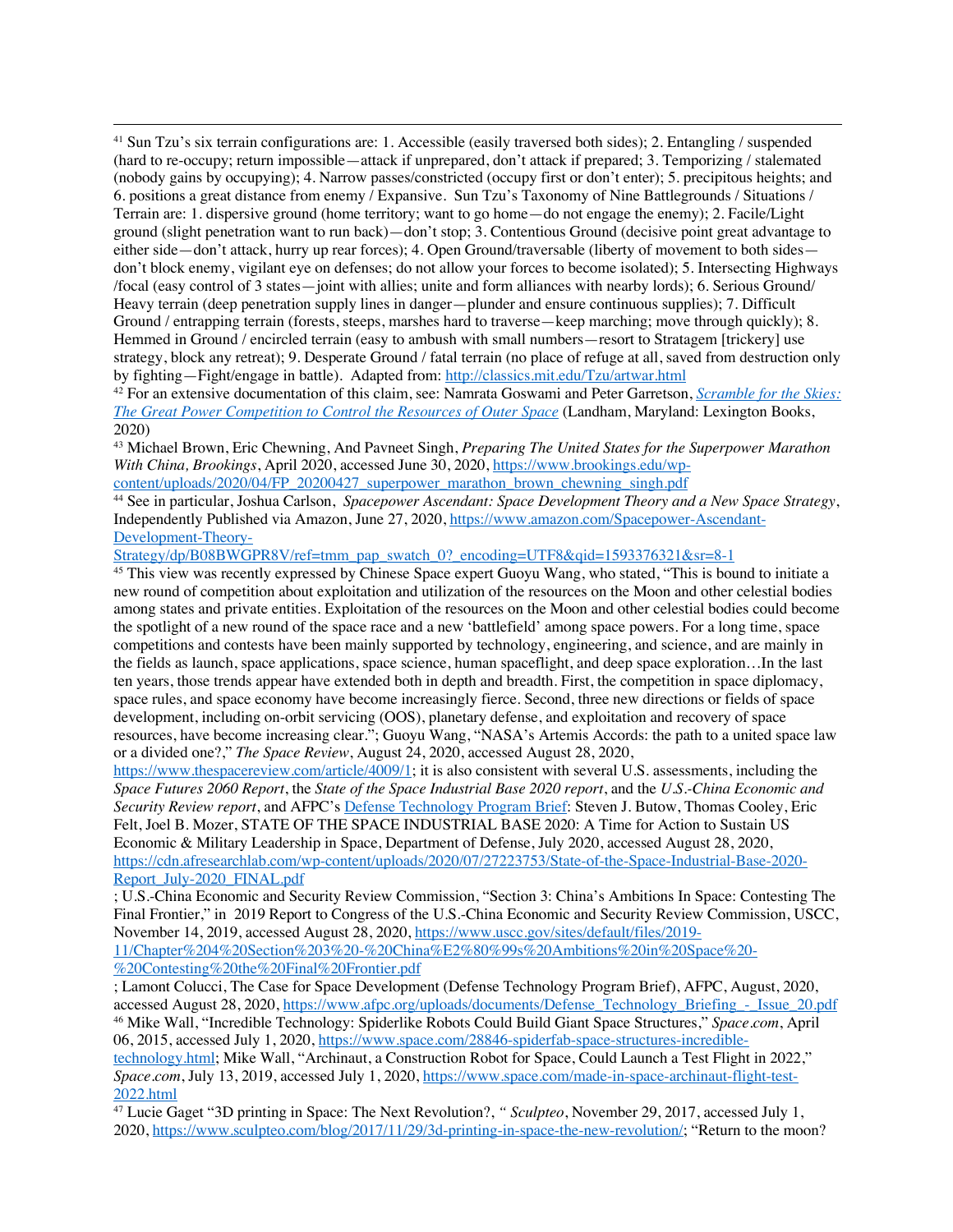3D printing with moondust could be the key to future lunar living," *The Conversation*, August 2, 2019, accessed July 1, 2020, https://theconversation.com/return-to-the-moon-3d-printing-with-moondust-could-be-the-key-tofuture-lunar-living-121265; Bahar Gholipour, "3D Printing on Mars Could Be Key for Martian Colony," *Space.com*, October 03, 2013, accessed July 1, 2020, https://www.space.com/23059-3d-printing-mars-colony.html

<sup>48</sup> "Air Force Selects Lunar Resources and Rhea Space Activity for Next Generation USAF Space Capabilities," *PR Newswire*, October 31, 2019, accessed July 1, 2020, https://www.prnewswire.com/news-releases/air-force-selectslunar-resources-and-rhea-space-activity-for-next-generation-usaf-space-capabilities-300949528.html

<sup>49</sup> Miriam Kramer, "Space tourism gets ready for launch," *Axios*, February 25, 2020 accessed July 1, 2020, https://www.axios.com/space-tourism-reshaping-industry-2bc34677-6fc1-4b5c-b81b-d1e0f69efcc4.html

<sup>50</sup> "Orbital Space Tourism," *Space Ventures Investors*, n.d., accessed July 1, 2020,

http://www.spaceventuresinvestors.com/space-tourism.html#:~:text=was%20about%20300.- ,Orbital%20Space%20Tourism,prototype%20orbital%20accommodation%20in%20orbit.

<sup>51</sup> Dave Mosher, "Elon Musk: 'SpaceX is building floating, superheavy-class spaceports' for its Starship rocket to reach the moon, Mars, and fly passengers around Earth," *Business Insider*, June 16, 2020, accessed July 1, 2020, https://www.businessinsider.com/elon-musk-spacex-starship-ocean-spaceports-offshore-engineer-job-posting-2020- 6

<sup>52</sup> John K. Strickland, Jr., "Orbital Propellant Depots: Building the Interplanetary 'Interstate Highway'," NSS, August 5, 2011, accessed July 1, 2020, https://space.nss.org/orbital-propellant-depots-building-the-interplanetaryinterstate-highway/ ; "Why Build Big Rockets at All? It's Time for Orbital Refueling," *Universe Today*, August 16, 2019, accessed July 1, 2020, https://www.universetoday.com/143178/why-build-big-rockets-at-all-its-time-fororbital-refueling/

<sup>53</sup> Department of Energy, "Space-Based Solar Power," March 6, 2014, accessed July 1, 2020, https://www.energy.gov/articles/space-based-solar-power

<sup>54</sup> NASA, "Robotic Tool Operations Bring In-Space Refueling Closer to Reality," August 16, 2019, accessed July 1, 2020, https://www.nasa.gov/feature/robotic-tool-operations-bring-in-space-refueling-closer-to-reality

<sup>55</sup> Mike Wall, "First-of-Its-Kind Satellite Servicing Spacecraft Launches on Russian Rocket," *Space.com*, October 09, 2019, accessed July 1, 2020, https://www.space.com/mev-1-satellite-servicing-spacecraft-launch-

success.html#:~:text=MEV%2D1%20is%20the%20first,servicing%20craft%20to%20take%20flight.&text=The%20 era%20of%20commercial%20satellite,Russian%20Proton%20rocket%20today%20(Oct.

<sup>56</sup> NASA, "Commercial Lunar Payload Services," n.d., accessed July 1, 2020,

https://www.nasa.gov/content/commercial-lunar-payload-services

<sup>57</sup> Peter Garretson, "The Future of the Asian Order Will Be Decided in Space: Space Resources could Determine Which Country Winds up Dominating the 21st century," *The Diplomat*, July 3, 2019, accessed June 29, 2020, https://thediplomat.com/2019/07/the-future-of-the-asian-order-will-be-decided-in-space/

<sup>58</sup> The importance of freedom of action, protecting commerce, and the anticipation of U.S. interests expanding beyond GEO are all found in the recently released Space Force Doctrine. The importance of U.S. interests in space resources, and the role of the U.S. Space Force to protect it are likewise articulated in the White House's new Deep Space Strategy: United States Space Force, *Spacepower: Doctrine for Space Forces* , Spaceforce.mil, August 2020, accessed August 28, 2020,

https://www.spaceforce.mil/Portals/1/Space%20Capstone%20Publication\_10%20Aug%202020.pdf; The White House, *A New Era in Deep Space Exploration and Development*, Whitehouse.gov, July 23, 2020, accessed August 28, 2020, https://www.whitehouse.gov/wp-content/uploads/2020/07/A-New-Era-for-Space-Exploration-and-Development-07-23-2020.pdf

<sup>59</sup> Martin Elvis, Tony Milligan, Alanna Krolikowski. "The Peaks of Eternal Light: A Near-term Property Issue on the Moon," (Postdoctoral NSF Grant#1066293), 2016. https://arxiv.org/ftp/arxiv/papers/1608/1608.01989.pdf <sup>60</sup> Loren Grush, "Why mining the water on the Moon could open up space exploration: 'Water is the oil of space'," *The Verge*, August 23, 2018, accessed July 1, 2020, https://www.theverge.com/2018/8/23/17769034/nasa-moonlunar-water-ice-mining-propellant-depots

<sup>61</sup> Mark Evan Prado, "Moving around in the Earth-Moon system," *Permanent.com*, accessed June 29, 2020, https://www.permanent.com/space-transportation-earth-moon.html#Earth-Moon-energy

<sup>62</sup> For an in-depth discussion of the Cis-Lunar 'Celestial Lines of Commerce' see Sean McClain, *Celestial Sentinels: A Framework for Cis-Lunar Space Domain Awareness In 2035*, Air Command and Staff College (Air University), March 2020.

<sup>63</sup> See for example: Brent Ziarnick, "The US Space Guard: Institutional Support to Space Commerce" Chapter 20 in Langdon Morris and Kenneth Cox (editors) *Space Commerce: The Inside Story by the People who are Making it Happen* (Aerospace Technology Working Group, 2010), p. 351; M.V. Smith, *The Space Corpsman's Handbook*,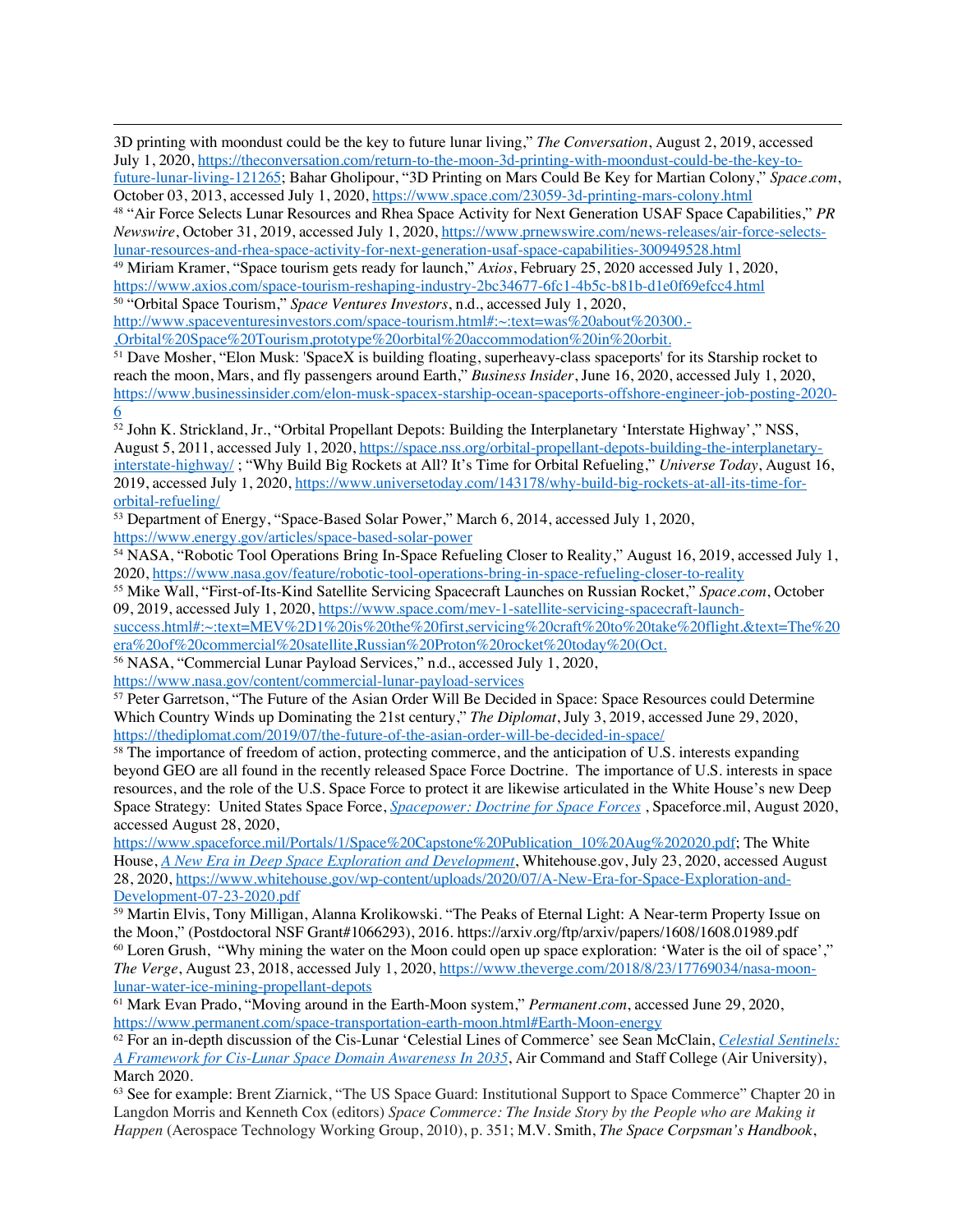unpublished, January 1, 2019; Sean McClain, *Celestial Sentinels: A Framework For Cis-Lunar Space Domain Awareness*.

<sup>64</sup> Matthias Williams, "India rejects Chinese protest at Dalai Lama trip," *Reuters*, September 30, 2009, accessed June 29, 2020, https://in.reuters.com/article/india-china-dalai-lama/india-rejects-chinese-protest-at-dalai-lama-tripidINDEL53581420090930

<sup>65</sup> Rick Rojas, "Falun Gong followers protest Chinese President Xi in Desert Visit," *Los Angeles Times*, June 8, 2013, accessed June 29, 2020, https://www.latimes.com/local/lanow/la-me-ln-falun-gong-xi-protest-20130607 story.html

<sup>66</sup> For example, see the case of the PRC's strong-arm tactics to prevent the Voice of America from airing an interview of political dissident, Chinese billionaire Guo Wengui.

Evelyn Cheng, "How an Interview with One Chinese Billionaire Threw a US broadcaster into turmoil," *CNBC*, June 9, 2017, Accessed June 27, 2020, https://www.cnbc.com/2017/06/09/interview-with-guo-wengui-throws-voice-ofamerica-into-turmoil.html

<sup>67</sup> Editors, "Cuban Missile Crisis," *History.com*, January 4, 2010, accessed June 29, 2020, https://www.history.com/topics/cold-war/cuban-missile-crisis

<sup>68</sup> Kim Zetter, "An Unprecedented Look at Stuxnet, the World's First Digital Weapon," *Wired*, November 3, 2014, accessed June 29, 2020, https://www.wired.com/2014/11/countdown-to-zero-day-stuxnet/

<sup>69</sup> Anthony D'Amato, "Israel's Air Strike upon the Iraqi Nuclear Reactor," Faculty Working Papers (2010), Paper 76. http://scholarlycommons.law.northwestern.edu/facultyworkingpapers/7

 $70$  Christopher Woody, "This New Defense Department Map Shows How China says One Thing and Does Another with its Military Operations at Sea," *Business Insider*, August 17, 2018, accessed June 29, 2020,

https://www.businessinsider.com/defense-department-map-shows-chinas-naval-operations-in-maritime-eezs-2018-8 <sup>71</sup> Jun Osawa, "China's ADIZ over the East China Sea: A "Great Wall in the Sky"?," Brookings, December 17, 2013, accessed June 29, 2020, https://www.brookings.edu/opinions/chinas-adiz-over-the-east-china-sea-a-greatwall-in-the-sky/

<sup>72</sup> "Capture" is a neglected consideration in air and spacepower thinking. Various forms of "active control" including Defeat, Capture, Containment, and Conversion are discussed in Jeremy L. Renken, "Airpower for Irregular Warfare: Reconciling USAF Theory and TACAIR Design with the Demands of Irregular Warfare and Special Operations," (master's thesis), National Defense Intelligence College, July 2012.

<sup>73</sup> Jon Bowermaster, "The Last Front of the Cold War: You think the Cold War is over? Think again. Russian and American forces are still challenging each other in the Arctic," *The Atlantic Online*, November 1993, accessed June 29, 2020, https://www.theatlantic.com/past/docs/politics/foreign/front.htm; Owen R. Cote, Jr., "Cold War Struggle with Soviet Submarines," FAS, March, 2000, accessed June 29, 2020, https://fas.org/man/dod-101/sys/ship/docs/cold-war-asw.htm

<sup>74</sup> Kirk Nankivell , "Why the Future of Solar Power Is from Space," *Singularity Hub*, Dec 31, 2018, accessed July 1, 2020, https://singularityhub.com/2018/12/31/why-the-future-of-solar-power-is-from-space/ ; Daniel Oberhaus, "How to Get Solar Power on a Rainy Day? Beam It From Space," *Wired*, December 2, 2019,

https://www.wired.com/story/how-to-get-solar-power-on-a-rainy-day-beam-it-from-space/ ; Eric Rosenbaum and Donovan Russo, "China plans a solar power play in space that NASA abandoned decades ago," *CNBC*, March 17, 2019, accessed July 1, 2020, https://www.cnbc.com/2019/03/15/china-plans-a-solar-power-play-in-space-that-nasaabandoned-long-ago.html

<sup>75</sup> DSM, "Is the Future of Data Centers in Space?," *DSM*, November 6, 2018, accessed July 1, 2020, https://www.dsm.net/it-solutions-blog/is-the-future-of-data-centers-in-space ; Michael Sheetz, "Satellite start-up raises \$100 million to put cloud data storage in space," *CNBC*, December 20 2018, accessed July 1, 2020, https://www.cnbc.com/2018/12/19/cloud-constellation-raises-100-million-to-store-cloud-data-in-space.html

<sup>76</sup> B. Edelson, R. Lovell and C. Cuccia, "The Evolution of the Geostationary Platfom Concept," *IEEE Journal on Selected Areas in Communications* (Volume: 5, Issue: 4 , May 1987 )

<sup>77</sup> Hanneke Weitering, "6 Private Deep Space Habitat Concepts That May Pave the Way to Mars," *Space.com,* October 11, 2016, accessed July 1, 2020, https://www.space.com/34357-private-deep-space-habitat-concepts-fornasa.html ; Kate Baggaley, "Huge Space Hotel Promises Fake Gravity and 'Supersized Basketball: The Planned Von Braun Station Could be Open as Soon as 2027," *NBC News*, accessed July 1, 2020,

https://www.nbcnews.com/mach/science/huge-space-hotel-promises-fake-gravity-supersized-basketballncna1051596

<sup>78</sup> Dennis Wingo, *MoonRush: Improving Life on Earth with the Moon's Resources* (Ontario, Canada: Apogee Books, 2004); Paul D. Spudis, *The Value of the Moon: How to Explore Life and Prosper in Space Using the Moon's Resources* (Washington, DC: Smithsonian Books, 2016).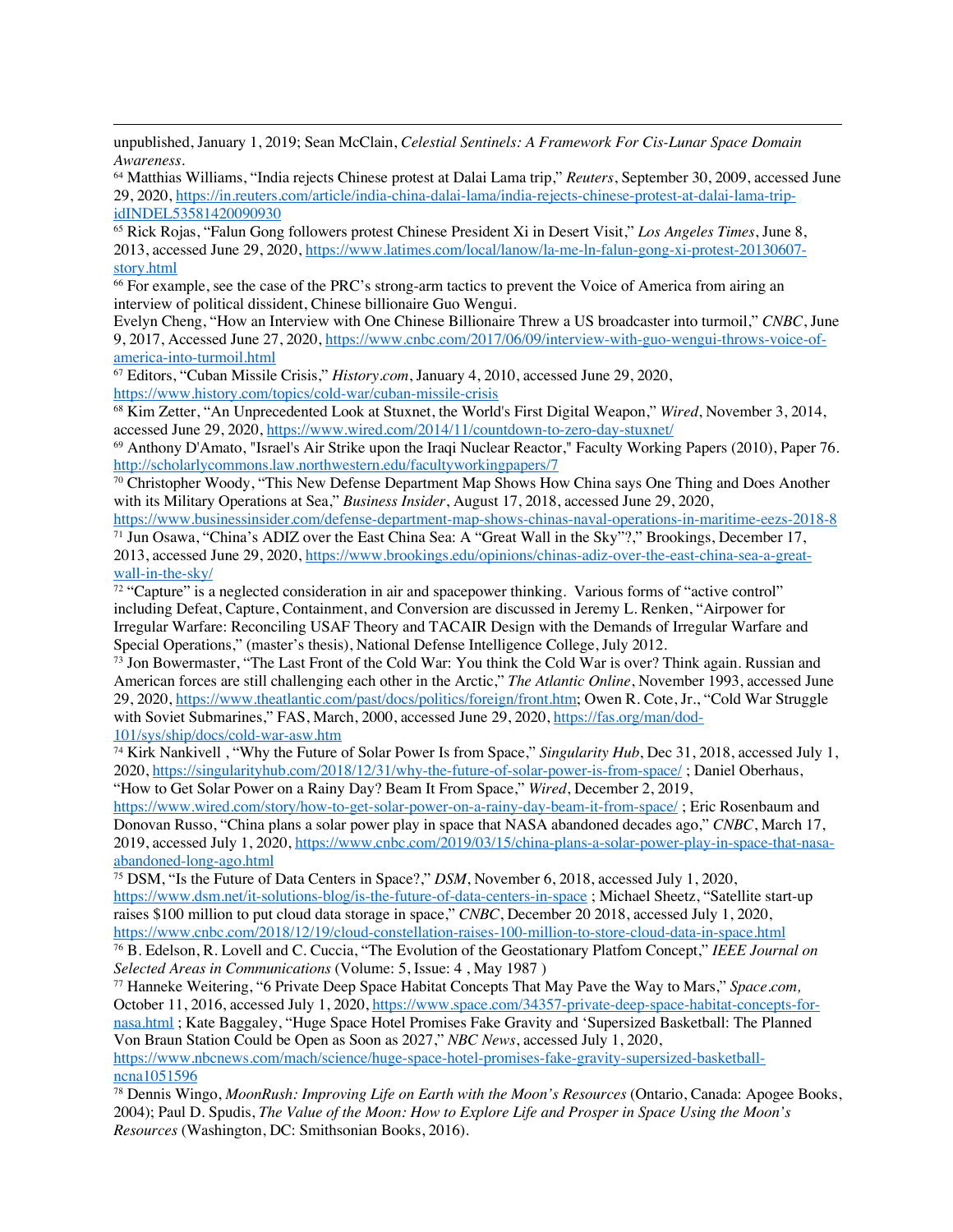<sup>79</sup> Brian Chow, "China's new space threat and the justification of US pre-emptive self-defense," *The Space Review*, January 18, 2016, accessed July 1, 2020, https://www.thespacereview.com/article/2903/1

<sup>80</sup> I recommend the valuable: Explore, Expand, Exploit, Exclude space development theory of Joshua Carlson. See: Joshua Carlson, *Spacepower Ascendant: Space Development Theory and a New Space Strategy*, Self-Published, 2020.

<sup>81</sup> Examples include the subordination of Germany after WW1, or the counter-reaction to appeasement after Nazi Germany successively took territory.

<sup>82</sup> An example of such an outcome is illustrated in Worden & Shaw's *Whither Space Power*, see the Asian Hegemony scenario beginning page 57.

<sup>83</sup> Leonard David, "China's Anti-Satellite Test: Worrisome Debris Cloud Circles Earth," *Space.com*, February 02, 2007, accessed June 29, 2020, https://www.space.com/3415-china-anti-satellite-test-worrisome-debris-cloud-circlesearth.html

<sup>84</sup> John Costello and Joe McReynolds, *China's Strategic Support Force: A Force for a New Era, Center for the Study of Chinese Military Affairs*, Institute for National Strategic Studies China Strategic Perspectives, No. 13, NDU Press, October 2019, accessed June 30, 2020,

https://ndupress.ndu.edu/Portals/68/Documents/stratperspective/china/china-perspectives\_13.pdf

<sup>85</sup> DoD, "Department of Defense Establishes U.S. Space Command," *Defense.gov*, August 29, 2019, accessed June 30, 2020, https://www.defense.gov/Newsroom/Releases/Release/Article/1948288/department-of-defenseestablishes-us-space-command/

<sup>86</sup> USSF, "About U.S. Space Force," n.d., accessed June 30, 2020, https://www.spaceforce.mil/About-Us/About-Space-Force

 $\frac{87}{100}$  The distinction between Blue and Blown Water schools of space power was first advanced by Dr. Brent Ziarnick: Brent D. Ziarnick, "The Battle for the Soul of the Space Force," *The Hill*, August 23, 2019, accessed July 1, 2020, ; Brent D. Ziarnick, "The Space Force Strategic Vision Emerges," *The Hill*, September 9, 2019, accessed July 1, 2020 https://thehill.com/opinion/national-security/460469-the-space-force-strategic-vision-emerges

<sup>88</sup> Brad Townsend, "Space Power and the Foundations of an Independent Space Force," *Air & Space Power Journal*, Winter 2019, accessed June 10, 2020, https://www.airuniversity.af.edu/Portals/10/ASPJ/journals/Volume-33 Issue-4/F-Townsend.pdf

<sup>89</sup> Bleddyn E. Bowen, *War in Space: Strategy, Spacepower and Geopolitics*, (Edinburgh: Edinburgh University Press, 2020).

<sup>90</sup> Paul Szymanski's various products can be found in his online collection here: http://www.space.forces.space/

<sup>91</sup> John Klein, *Space Warfare: Strategy, Principles, and Policy* (London & New York: Routledge, 2006); John Klein, *Understanding Space Strategy: The Art of War in Space (Space Power and Politics)* [London & New York: Routledge, 2019].

 $92$  Dr. Brent Ziarnick is the first to call this collection of thinkers "the blue water school of spacepower"; Dr. Simon "Pete" Worden, Brig Gen, USAF-Ret was the first to my knowledge to assert US space forces must focus on blue water objectives.

<sup>93</sup> Everett C Dolman., *Astropolitik: Classical Geopolitics in the Space Age*.

<sup>94</sup> Simon P Worden and John E. Shaw, *Whither Space Power? Forging a Strategy for the New Century* (Maxwell Air Force Base: Air University Press, 2002).

<sup>95</sup> Brent Ziarnick, *Developing National Power in Space: A Theoretical Model*. Jefferson (NC: McFarland & Company, 2015).

<sup>96</sup> Christopher M. Stone, *Reversing the Tao: A Framework for Credible Space Deterrence* 1st Eds (Scotts Valley, California: CreAte Space Independent Publishing Platform, 2016).

<sup>97</sup> Joshua Carlson, *Spacepower Ascendant*, (Kindle Self-Publish, 2020).

<sup>98</sup> Joan Johnson-Freese, *Space as a Strategic Asset* (New York: Columbia University Press, 2007).

<sup>99</sup> James Clay Moltz, *Asia's Space Race: National Motivations, Regional Rivalries and International Risk*.

<sup>100</sup> Daniel H Deudney, *Dark Skies: Space Expansionism, Planetary Geopolitics, and the Ends of Humanity* (New York: Oxford University Press, 2020).

<sup>101</sup> My thanks to Lt Col Jeremy Renken who made me aware of this phrase.

<sup>102</sup> Simon P Worden and John E. Shaw, *Whither Space Power? Forging a Strategy for the New Century* (Maxwell Air Force Base: Air University Press, 2002).

<sup>103</sup> Fred Kennedy, Rory Welch, Bryon Fessler, "A Failure of Vision Retrospective," *Airpower Journal*, Summer 1998, accessed June 10, 2020, https://apps.dtic.mil/dtic/tr/fulltext/u2/a530286.pdf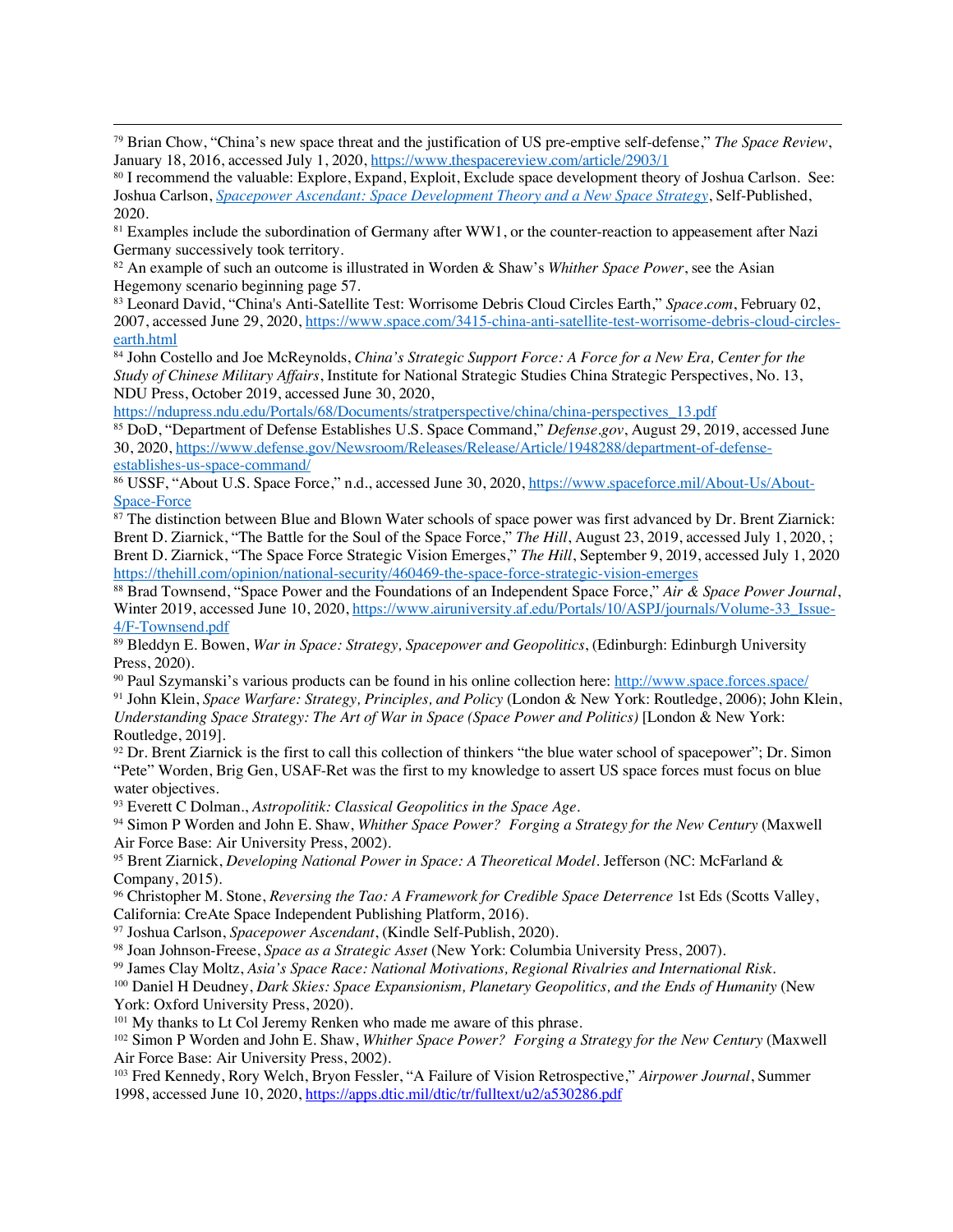<sup>104</sup> Charles J. Dunlap, Jr, "How We Lost The High-Tech War Of 2007: A Warning from the Future," *The Weekly Standard*, January 29, 1996, accessed June 10, 2020, https://www.washingtonexaminer.com/weekly-standard/howwe-lost-the-high-tech-war-of-2007

<sup>105</sup> George Friedman*, The Next 100 Years: A Forecast for the 21st Century* (NY: Anchor, 2010).

<sup>106</sup> Andrew Krepinevich, *7 Deadly Scenarios: A Military Futurist Explores the Changing Face of War in the 21st Century* (NY: Bantam, 2010).

<sup>107</sup> Sam J. Tangredi, *All Possible Wars? Toward a Consensus View of the Future Security Environment, 2001–2025*, Institute for National Strategic Studies, National Defense University, Washington, D.C., 2000.

<sup>108</sup> Michel Andrieu, *Geopolitical Developments and the Future Of The Space Sector, OECD, Friday, 7th May 2004.* 

<sup>109</sup> Daniel H Deudney, *Dark Skies: Space Expansionism, Planetary Geopolitics, and the Ends of Humanity* (New York: Oxford University Press, 2020).

<sup>110</sup> P. W. Singer and August Cole, *Ghost Fleet: A Novel of the Next World War* (New York: Eamon Dolan/Mariner Books, 2016)

<sup>111</sup> Michael J. Coumatos, William B. Scott, William J. Birnes, *Space Wars: The First Six Hours of World War III, a Wargame Scenario* (NY: Forge Books, 2010).

<sup>112</sup> William B. Scott, Michael J. Coumatos, William J. Birnes, *Counterspace: The Next Hours of World War III* (NY: Forge Books, 2009).

<sup>113</sup> See for example, Collins, John M. *Military Space Forces: the next 50 years*. Vol. 4. Brassey's Incorporated, 1989, available online at: https://www.spacefaringamerica.com/wp-

content/uploads/2020/05/military\_space\_forces\_collins\_1989\_csr\_report.pdf; Robert Preston, Dana J. Johnson, Sean JA Edwards, Michael D. Miller, and Calvin Shipbaugh. *Space Weapons Earth Wars*. RAND Corporation, 2002.

<sup>114</sup> Charles Krauthammer, "The Unipolar Moment: America and the World 1990," *Foreign Affairs*, September 18, 1990, accessed June 30, 2020, https://www.foreignaffairs.com/articles/1990-01-01/unipolar-

moment#:~:text=The%20unipolar%20moment%20means%20that,now%20in%20the%20Persian%20Gulf.

<sup>115</sup> Todd Harrison, Kaitlyn Johnson, Thomas G. Roberts, Tyler Way, and Makena Young*, Space Threat Assessment 2020*, CSIS, March 2020, accessed June 30, 2020, https://csis-website-prod.s3.amazonaws.com/s3fs-

public/publication/200330\_SpaceThreatAssessment20\_WEB\_FINAL1.pdf ; Brian Weeden and Victoria Sampson, *Global Counterspace Capabilities: An Open Source Assessment*, Secure World Foundation, April 2020, accessed June 30, 2020, https://swfound.org/media/206970/swf\_counterspace2020\_electronic\_final.pdf

<sup>116</sup> NASIC, *Competing in Space*, December 2018, accessed June 30, 2020,

https://media.defense.gov/2019/Jan/16/2002080386/-1/-1/1/190115-F-NV711-0002.PDF ; Defense Intelligence Agency, *Challenges To Security In Space*, January 2019, accessed June 30, 2020,

https://www.dia.mil/Portals/27/Documents/News/Military%20Power%20Publications/Space\_Threat\_V14\_020119\_ sm.pdf ; Mark Stokes, Gabriel Alvarado, Emily Weinstein, and Ian Easton, *China's Space and Counterspace*

*Capabilities and Activities* (Prepared for: The U.S.-China Economic and Security Review Commission), March 30, 2020, accessed June 30, 2020, https://www.uscc.gov/sites/default/files/2020-

05/China Space and Counterspace Activities.pdf; Eric Heginbotham, Michael Nixon, Forrest E. Morgan, Jacob L. Heim, Jeff Hagen, Sheng Tao Li, Jeffrey Engstrom, Martin C. Libicki, Paul DeLuca, David A. Shlapak, David R. Frelinger, Burgess Laird, Kyle Brady, and Lyle J. Morris, *The U.S.-China Military Scorecard Forces, Geography, and the Evolving Balance of Power*, 1996–2017, RAND, 2015, p. 227-241,

https://www.rand.org/content/dam/rand/pubs/research\_reports/RR300/RR392/RAND\_RR392.pdf

<sup>117</sup> As broad as this list is, early Cold War thinking (before the Outer Space Treaty of 1967 and Partial Test Ban treaty) was far more expansive, including strategic orbital bases, orbital and suborbital space bombers capable of nuclear and strategic strikes, Moon bases, manned orbiting laboratories, fully-reusable spaceplanes for logistic access, and nuclear thermal and nuclear pulse-powered spacecraft.

<sup>118</sup> "The Space Race," *History.com*, February 21, 2020, accessed June 30, 2020,

https://www.history.com/topics/cold-war/space-race

<sup>119</sup> Andrew Browne, "How the Coronavirus is Accelerating Deglobalization," *Bloomberg*, February 29, 2020, accessed July 1, 2020, https://www.bloomberg.com/news/newsletters/2020-02-29/why-deglobalization-isaccelerating-bloomberg-new-economy

<sup>120</sup> Says the US National Security Strategy, "after being dismissed as a phenomenon of an earlier century, great power competition returned. China and Russia began to reassert their influence regionally and globally"; the National Defense Strategy, "The central challenge to U.S. prosperity and security is the reemergence of long-term, strategic competition by what the National Security Strategy classifies as revisionist powers. It is increasingly clear that China and Russia want to shape a world consistent with their authoritarian model—gaining veto authority over other nations' economic, diplomatic, and security decisions"; the National Military Strategy, "These trends,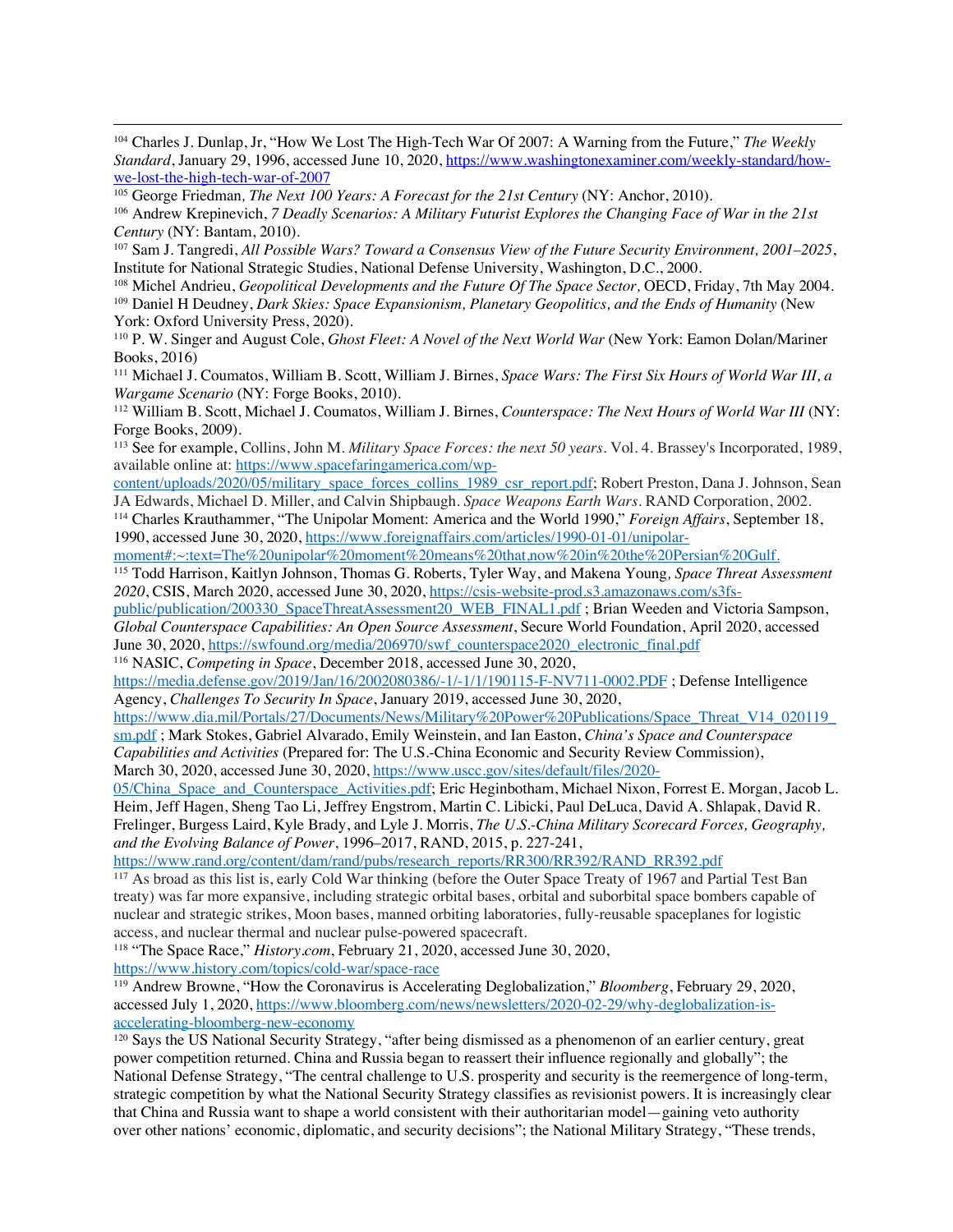especially those posed by the reemergence of great power competition with China and Russia, represent the most difficult challenges facing the Joint Force" see: *National Security Strategy of the United States of America*, The White House, December 2017, accessed July 1, 2020, https://www.whitehouse.gov/wp-

content/uploads/2017/12/NSS-Final-12-18-2017-0905.pdf ; Summary of the 2018 National Defense Strategy of the United States, Department of Defense, 2018, https://dod.defense.gov/Portals/1/Documents/pubs/2018-National-Defense-Strategy-Summary.pdf ; *Description of the National Military Strategy 2018*, Joint Staff, 2018,

https://www.jcs.mil/Portals/36/Documents/Publications/UNCLASS\_2018\_National\_Military\_Strategy\_Description. pdf

<sup>121</sup> James D. Fearon, "Rationalist explanations for war." *International organization* 49, no. 3 (1995): 379-414. <sup>122</sup> Rebecca Reesman, Michael P Gleason, Colleen Stover, and Layla Bryant, *Slash the Trash: Incentivizing Deorbit*, Aerospace Corp, April 2020, accessed June 29, 2020, https://aerospace.org/sites/default/files/2020-04/Reesman\_SlashTheTrash\_20200422.pdf

<sup>123</sup> Susanna Kohler, "Astronomy Impacts of Satellite Megaconstellations," *AAS NOVA*, April 13, 2020, accessed June 30, 2020, https://aasnova.org/2020/04/13/astronomy-impacts-of-satellite-megaconstellations/

<sup>124</sup> Secure World Foundation, Space Sustainability: A Practical Guide, 2018, accessed June 29, 2020,

https://swfound.org/media/206407/swf\_space\_sustainability\_booklet\_2018\_web.pdf; Joan Johnson-Freese, *Heavenly Ambitions: America's Quest to Dominate Space* (Philadelphia, PA: University of Pennsylvania Press, 2009); James Clay Moltz, *Asia's Space Race: National Motivations, Regional Rivalries and International Risk* (New York: Columbia University Press, 2011).

<sup>125</sup> Brian Weeden and Victoria Samson, "India's ASAT test is wake-up call for norms of behavior in space," *Space News*, April 8, 2019, accessed June 29, 2020, https://spacenews.com/op-ed-indias-asat-test-is-wake-up-call-fornorms-of-behavior-in-space/ ; Leonard David, "China's Anti-Satellite Test: Worrisome Debris Cloud Circles Earth," *Space.com*, February 02, 2007, accessed June 29, 2020, https://www.space.com/3415-china-anti-satellite-testworrisome-debris-cloud-circles-earth.html

<sup>126</sup> Loren Grush, "As Satellite Constellations Grow Larger, Nasa Is Worried About Orbital Debris: The space agency argues that these probes need to be de-orbited — reliably," *The Verge*, Sep 28, 2018, accessed June 29, 2020, https://www.theverge.com/2018/9/28/17906158/nasa-spacex-oneweb-satellite-large-constellations-orbital-debris

<sup>127</sup> Ivan Bekey, "Chapter 9: The Long-term Outlook for Commercial Space," in Charles D. Lutes, and Peter Hays, eds, *Toward a Theory of Spacepower: Selected Essays*, Figure 9–12. Potential Number of Annual World Launches, p. 196.

<sup>128</sup> Casey Handmer, "The SpaceX Starship is a very big deal," *Casey Handmer Blog*, October 29, 2019, accessed June 28, 2020, https://caseyhandmer.wordpress.com/2019/10/29/the-spacex-starship-is-a-very-bigdeal/#:~:text=Starship%20is%20not%20just%20a,This%20is%20a%20big%20deal.

<sup>129</sup> "Planet Labs Imagery: The Entire Earth, Everyday," *GIS Geography*, April 26, 2020, accessed July 1, 2020, https://gisgeography.com/planet-labs-imagery/

<sup>130</sup> Rachel Jewett, "Capella Space Becomes First Commercial SAR Provider to Work With NRO," *Satellite Today*, December 12, 2019, accessed July 1, 2020, https://www.satellitetoday.com/government-

military/2019/12/12/capella-space-becomes-first-commercial-sar-provider-to-work-with-nro/

<sup>131</sup> Annamarie Nyirady, "HawkEye 360 Releases 1st RF Signal Mapping Product," *Satellite Today*, April 4, 2019, accessed July 1, 2020, https://www.satellitetoday.com/imagery-and-sensing/2019/04/04/hawkeye-360-releases-1strf-signal-mapping-product/; Cortney Weinbaum, Steven Berner, and Bruce McClintock , "SIGINT for Anyone: The Growing Availability of Signals Intelligence in the Public Domain," RAND, 2017, accessed July 1, 2020, https://www.rand.org/content/dam/rand/pubs/perspectives/PE200/PE273/RAND\_PE273.pdf

<sup>132</sup> Loren Grush, "Space startup Lynk uses satellite to send text message to unmodified Android phone: The company says it paves the way for its mega-constellation of satellite 'cell towers'," *The Verge*, March 18, 2020, accessed July 1, 2020, https://www.theverge.com/2020/3/18/21184126/lynk-mega-constellation-text-messageandroid-smartphone-cell-towers-space

<sup>133</sup> Casey Handmer, "Starlink is a very big deal," *Casey Handmer Blog*, November 2, 2019, accessed June 28, 2020, https://caseyhandmer.wordpress.com/2019/11/02/starlink-is-a-very-big-deal/

<sup>134</sup> Andrew Donoghue, "The Idea of Data Centers in Space Just Got a Little Less Crazy: Critical Thinking: SpaceX's latest launch raises the potential for all kinds of new space-based infrastructure, including data centers*," Data Center Knowledge*, February 09, 2018, accessed July 1, 2020, https://www.datacenterknowledge.com/edgecomputing/idea-data-centers-space-just-got-little-less-crazy

<sup>135</sup> The Thomas Theorem States, "if men define situations as real, they are real in their consequences." Robert K. Merton., "The Thomas Theorem and The Matthew Effect," *Social Forces*, 74/2 (1995): 379-424,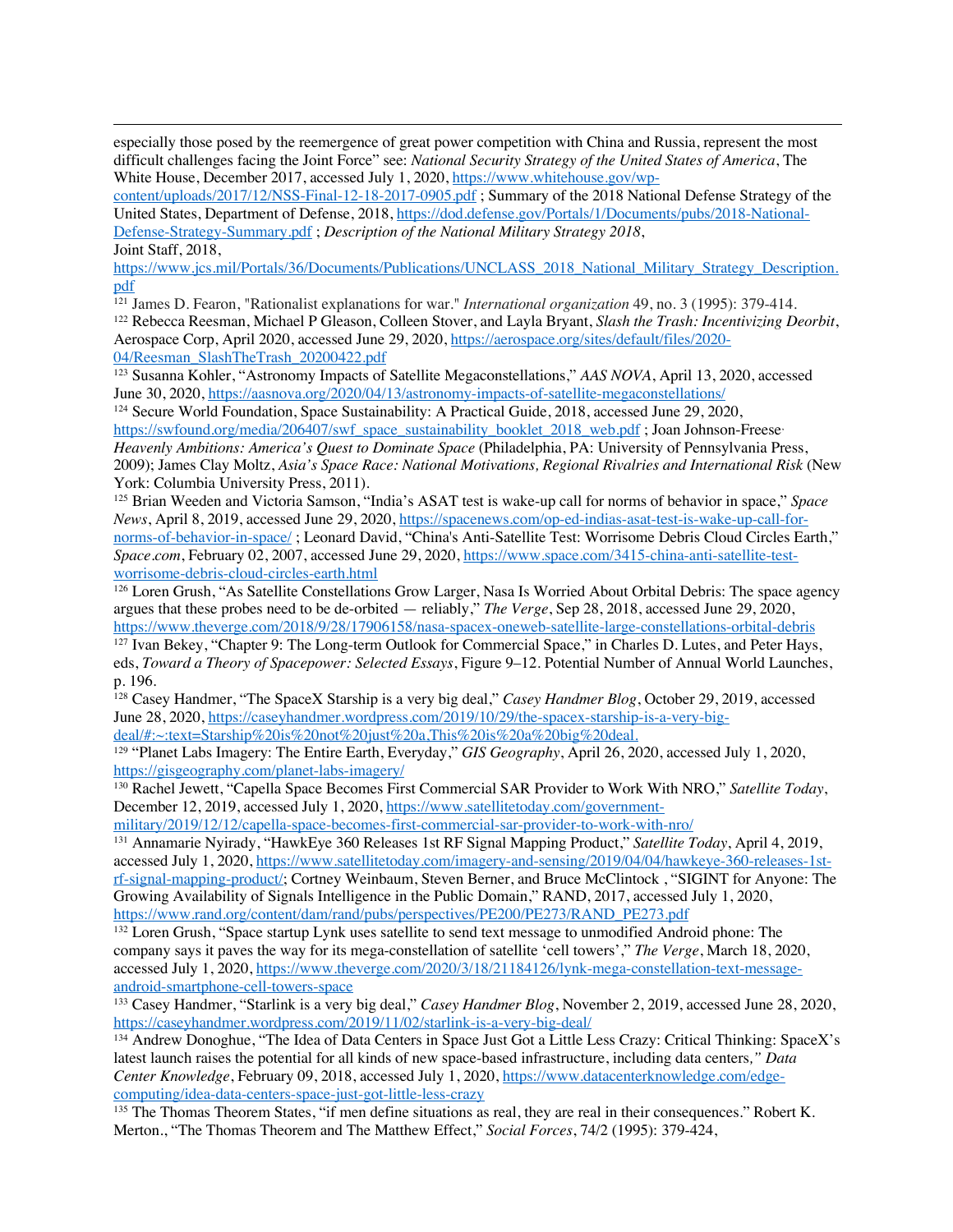available at http://garfield.library.upenn.edu/merton/thomastheorem.pdf

<sup>136</sup> Ivan Bekey, "Chapter 9: The Long-term Outlook for Commercial Space," in Charles D. Lutes, and Peter Hays, eds, *Toward a Theory of Spacepower: Selected Essays*, National Defense University Press, 2011, Figure 9–12. Potential Number of Annual World Launches, p. 196.

<sup>137</sup> Timothy Taylor, "How Big is the Space Economy*," The Conversable Economist*, December 19, 2019, accessed June 28, 2020, https://conversableeconomist.blogspot.com/2019/12/how-big-is-space-economy.html

<sup>138</sup> Ken Murphy, "The cislunar econosphere (part 1)," *The Space Review*, February 20, 2012, accessed June 28, 2020, https://www.thespacereview.com/article/2027/1

<sup>139</sup> There is broad consensus that the space economy is poised to grow significantly. Major banks have provided forecasts circa 2040 (Goldman Sachs \$1.1T Morgan Stanley \$1.1T, U.S. Chamber of Commerce \$1.5T) and circa 2050 (Bank of America Merrill Lynch \$2.7T). Reflecting this optimism, the U.S. Secretary of Commerce gave a speech at the World Economic Forum in Davos where he said, "*Current industry projections place the 2040 global space economy at between \$1 and \$3 trillion*. And I think we will certainly get to a trillion before 2030." See: "Space: Investing in the Final Frontier," *Morgan Stanley*, November 7, 2018, accessed January 30, 2019, https://www.morganstanley.com/ideas/investing-in-space; Rich Smith, "The \$1.1 Trillion Space Industry Prediction

You Can't Afford to Miss," *The Motley Fool*, February 16, 2018, accessed

https://www.fool.com/investing/2018/02/16/the-11-trillion-space-industry-prediction-you-cant.aspx; Brian Higgenbotham, "The Space Economy: An Industry Takes Off," U.S. Chamber of Commerce, November 11, 2018, accessed January 30, 2019, at https://www.uschamber.com/series/above-the-fold/the-space-economy-industry-takes; Michael Sheetz, "The space industry will be worth nearly \$3 trillion in 30 years, Bank of America predicts," *CNBC*, October 31, 2017, accessed January 30, 2019, https://www.cnbc.com/2017/10/31/the-space-industry-will-be-worthnearly-3-trillion-in-30-years-bank-of-america-predicts.html; Wilbur Ross, "A New Space Race: Getting to the Trillion-Dollar Space Economy World Economic Forum, Davos, Switzerland," Commerce Department, January 24, 2020, accessed February 21, 2020, https://www.commerce.gov/news/speeches/2020/01/remarks-secretarycommerce-wilbur-ross-new-space-race-getting-trillion-dollar

<sup>140</sup> See discussions of China's "Cislunar Economic Zone (地月空间经济区 dì yuè kōngjiān jīngjì qū), or Moonbased economic sector" expected to return \$10 trillion in annual economic benefit for China by 2050: Editors, "A Chinese Economic Zone In Space", *Sup China*, November 4, 2019, March 3, 2020,

https://supchina.com/2019/11/04/a-chinese-economic-zone-in-space/; Andrew Jones, "From a farside first to cislunar dominance? China appears to want to establish 'space economic zone' worth trillions," *Space News*, February 15, 2020, accessed March 3, 2020, https://spacenews.com/from-a-farside-first-to-cislunar-dominancechina-appears-to-want-to-establish-space-economic-zone-worth-trillions/

<sup>141</sup> Research and Markets, "Global Space-Based Solar Power Market Study, 2020: An Emerging Industry with Unlimited Potential," *PR Newswire*, Feb 14, 2020, accessed July 1, 2020, https://www.prnewswire.com/newsreleases/global-space-based-solar-power-market-study-2020-an-emerging-industry-with-unlimited-potential-301005179.html

<sup>142</sup> Leonard David, "The US Geological Survey Is Getting Serious About Space Resources and Mining," *Space.com*, September 04, 2018, accessed July 1, 2020, https://www.space.com/41707-space-mining-usgs-resource-survey.html <sup>143</sup> Harry W. Jones, "The Recent Large Reduction in Space Launch Cost," NASA, 8-12 July 2018, accessed June 22, 2020, https://ntrs.nasa.gov/archive/nasa/casi.ntrs.nasa.gov/20200001093.pdf

<sup>144</sup> Brian Wang, "Reusable SpaceX Falcon Heavy will make highly cost competitive space based solar power", *Next Big Future*, February 5, 2018, accessed June 22, 2020, https://www.nextbigfuture.com/2018/02/reusable-spacexfalcon-heavy-will-make-highly-cost-competitive-space-based-solar-

power.html#:~:text=A%20SpaceX%20Falcon%20Heavy%20will,will%20be%20%241411%20per%20kilogram.

<sup>145</sup> Ramish Zafar, "SpaceX Could Bring Starship Launch Costs Down To \$10/kg Believes Musk," *WCCFTech*, May 8, 2020, accessed June 22, 2020, https://wccftech.com/spacex-launch-costs-down-

musk/#:~:text=These%20are%20military%20payloads%2C%20with,is%20certified%20to%20deliver%20them.&te xt=Returning%20to%20the%20moon%20missions,kg%20for%20delivering%20lunar%20payloads.

<sup>146</sup> Metzger, Philip T., Anthony Muscatello, Robert P. Mueller, and James Mantovani. "Affordable, rapid bootstrapping of the space industry and solar system civilization." *Journal of Aerospace Engineering* 26, no. 1 (2013): 18-29, accessed June 28, 2020, https://arxiv.org/abs/1612.03238

<sup>147</sup> Robert K. Merton., "The Thomas Theorem and The Matthew Effect," *Social Forces* 74, no. 2 (1995): 379-424, available at http://garfield.library.upenn.edu/merton/thomastheorem.pdf

<sup>148</sup> James D. Fearon, "Rationalist explanations for war." *International organization* 49, no. 3 (1995): 379-414.